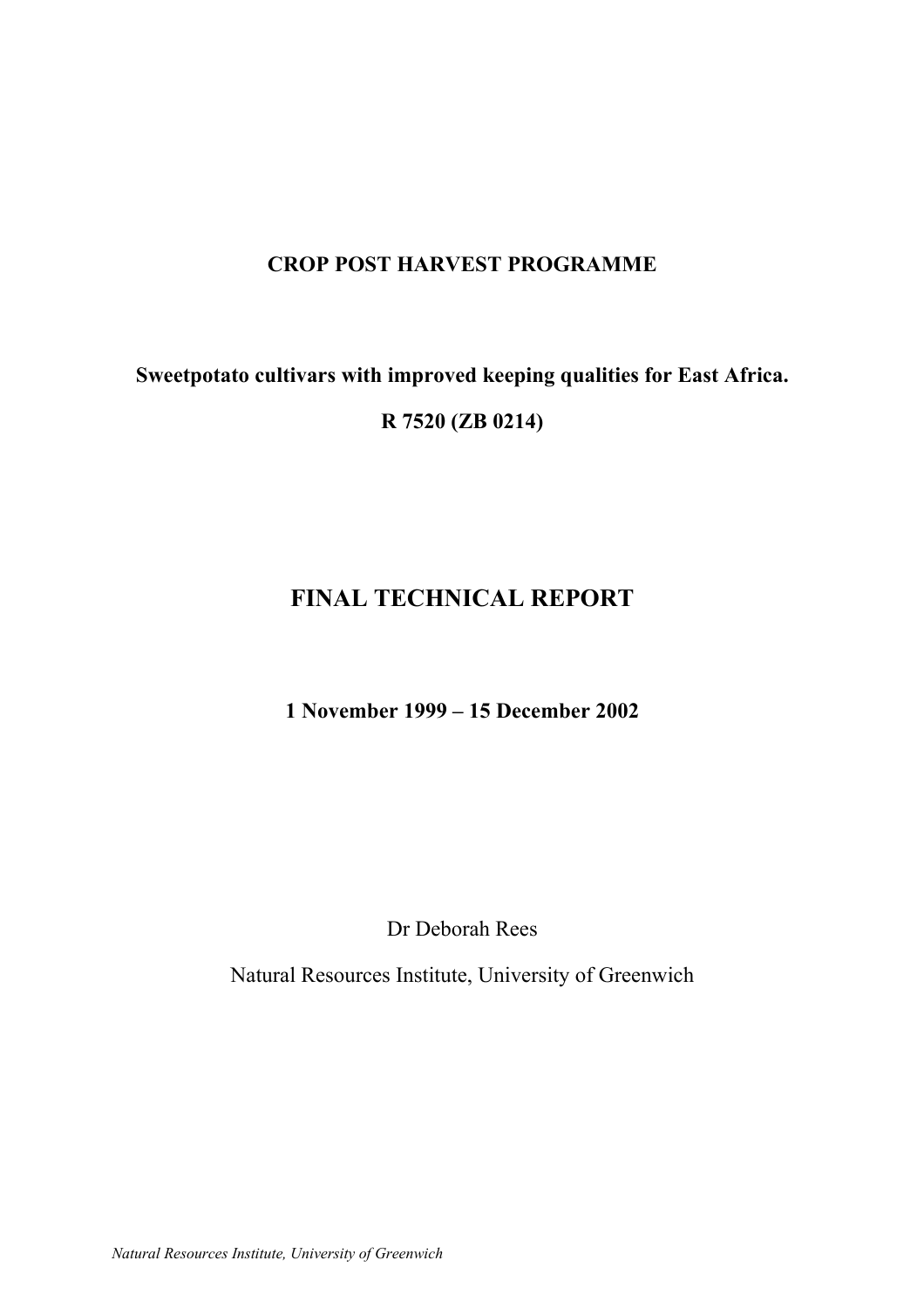# CONTRIBUTORS AND COLLABORATING INSTITUTES

*The following list includes those involved in the research work described in this report. A full list of contributors to the report "Sweetpotato post-harvest assessment: Experiences from East Africa" is listed in that publication.* 

| <b>Natural Resources Institute</b>                                                                                                                            |                                                                                             |  |  |  |  |  |
|---------------------------------------------------------------------------------------------------------------------------------------------------------------|---------------------------------------------------------------------------------------------|--|--|--|--|--|
| University of Greenwich at Medway, Chatham Maritime, Kent ME4 4TB, UK                                                                                         |                                                                                             |  |  |  |  |  |
| Tel. +44 1634 880088, Fax +44 1634 883567                                                                                                                     |                                                                                             |  |  |  |  |  |
| Dr D. Rees                                                                                                                                                    | (D.Rees@gre.ac.uk)                                                                          |  |  |  |  |  |
| <b>K.I. Tomlins</b>                                                                                                                                           | (K.I.Tomlins@gre.ac.uk)                                                                     |  |  |  |  |  |
| Dr Q.E.A. van Oirschot                                                                                                                                        | (Q.vanOirschot@gre.ac.uk)                                                                   |  |  |  |  |  |
| <b>Chemical and Life Sciences</b>                                                                                                                             |                                                                                             |  |  |  |  |  |
|                                                                                                                                                               | University of Greenwich at Medway, Chatham Maritime, Kent ME4 4TB, UK                       |  |  |  |  |  |
| Dr P. Harvey                                                                                                                                                  | (P.Harvey@gre.ac.uk)                                                                        |  |  |  |  |  |
| <b>International Potato Center</b>                                                                                                                            |                                                                                             |  |  |  |  |  |
| Regional Office, P.O.B 22274, Kampala, Uganda                                                                                                                 |                                                                                             |  |  |  |  |  |
| Dr R.E. Kapinga                                                                                                                                               | (R.Kapinga@infocom.co.ug)                                                                   |  |  |  |  |  |
| Regional Office, P.O.B 25171, Nairobi, Kenya.                                                                                                                 |                                                                                             |  |  |  |  |  |
| S. Agili                                                                                                                                                      |                                                                                             |  |  |  |  |  |
| $D.$ Maina <sup>1</sup>                                                                                                                                       |                                                                                             |  |  |  |  |  |
| T. Mcharo <sup>2</sup>                                                                                                                                        |                                                                                             |  |  |  |  |  |
| LZARDI-Ukiriguru (formally ARI-Ukiriguru)<br>P.O. Box 1433, Mwanza, Tanzania<br>R. Amour<br>S.C. Jeremiah<br>T. Ndengello<br>E.J. Rwiza                       | (Tndengello@hotmail.com)                                                                    |  |  |  |  |  |
| <b>Silsoe College</b>                                                                                                                                         |                                                                                             |  |  |  |  |  |
| Cranfield University, Silsoe, Bedford MK45 4DT, UK                                                                                                            |                                                                                             |  |  |  |  |  |
| Dr. J. Aked                                                                                                                                                   | (Julia Aked@hotmail.com)                                                                    |  |  |  |  |  |
| <b>U.S. Vegetable Laboratory</b><br>USDA-ARS, 2875 Savannah Highway, Charleston, SC 29414, USA<br>Dr. J. Bohac                                                | (AngelOakEy@aol.com)                                                                        |  |  |  |  |  |
| Kenya. (icraf-embu@cgiar.org)                                                                                                                                 | 1. Present address: Kenya Agricultural Research Institute (KARI) – Embu, P.O. Box 27, Embu, |  |  |  |  |  |
| 2. Present address: Louisian State University, Department of Horticulture, 137 Juliano Miller Hall,<br>Baton Rouge, Louisiana 70803' U.S.A. (tmcharl@lsu.edu) |                                                                                             |  |  |  |  |  |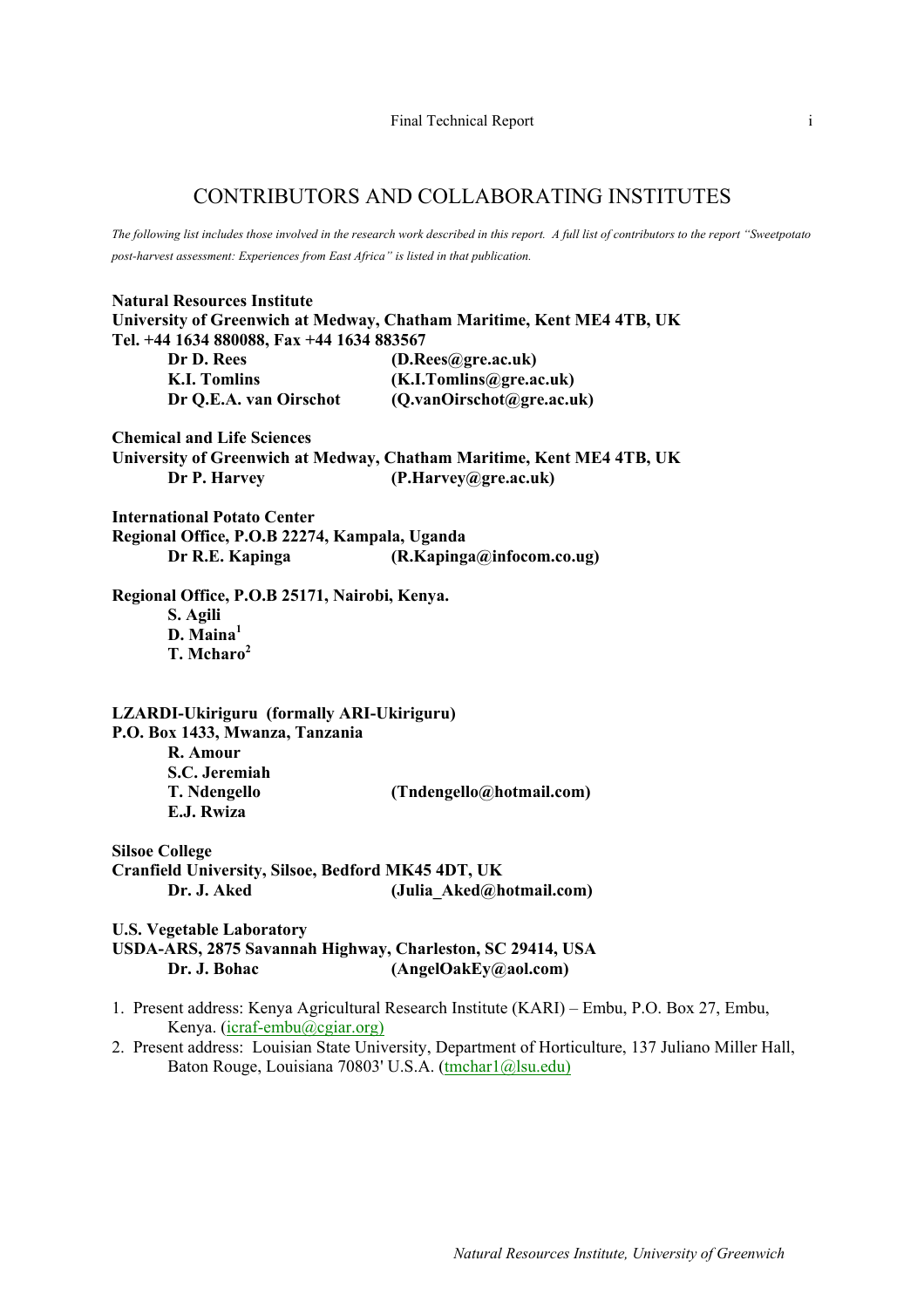### **ABBREVIATIONS**

| CIP            | International Potato Center                                              |
|----------------|--------------------------------------------------------------------------|
| DM             | Dry matter                                                               |
| <b>KARI</b>    | Kenyan Agricultural Research Institute                                   |
| <b>IITA</b>    | International Institute of Tropical Agriculture                          |
| <b>ISTRC</b>   | International Society of Tropical Roots Crops                            |
| LІ             | Lignification index                                                      |
| <b>LZARDI</b>  | Lake Zone Agriculture Research and Development Institute                 |
| <b>NARO</b>    | National Agricultural Research Organisation (of Uganda)                  |
| <b>NRI</b>     | Natural Resources Institute                                              |
| <b>PCA</b>     | principal component analysis                                             |
| <b>PPD</b>     | Post-harvest physiological deterioration                                 |
| <b>PRAPACE</b> | Programme Regional de la Pomme de terre et de la Patata douce en Afrique |
|                | Central et de l'Est                                                      |
| <b>SARRNET</b> | Central Africa and Southern Africa Root Crops Research Network           |
| <b>TNRTCP</b>  | Tanzanian National Root and Tuber Crops Programme                        |
| <b>USDA</b>    | US Department of Agriculture                                             |
|                |                                                                          |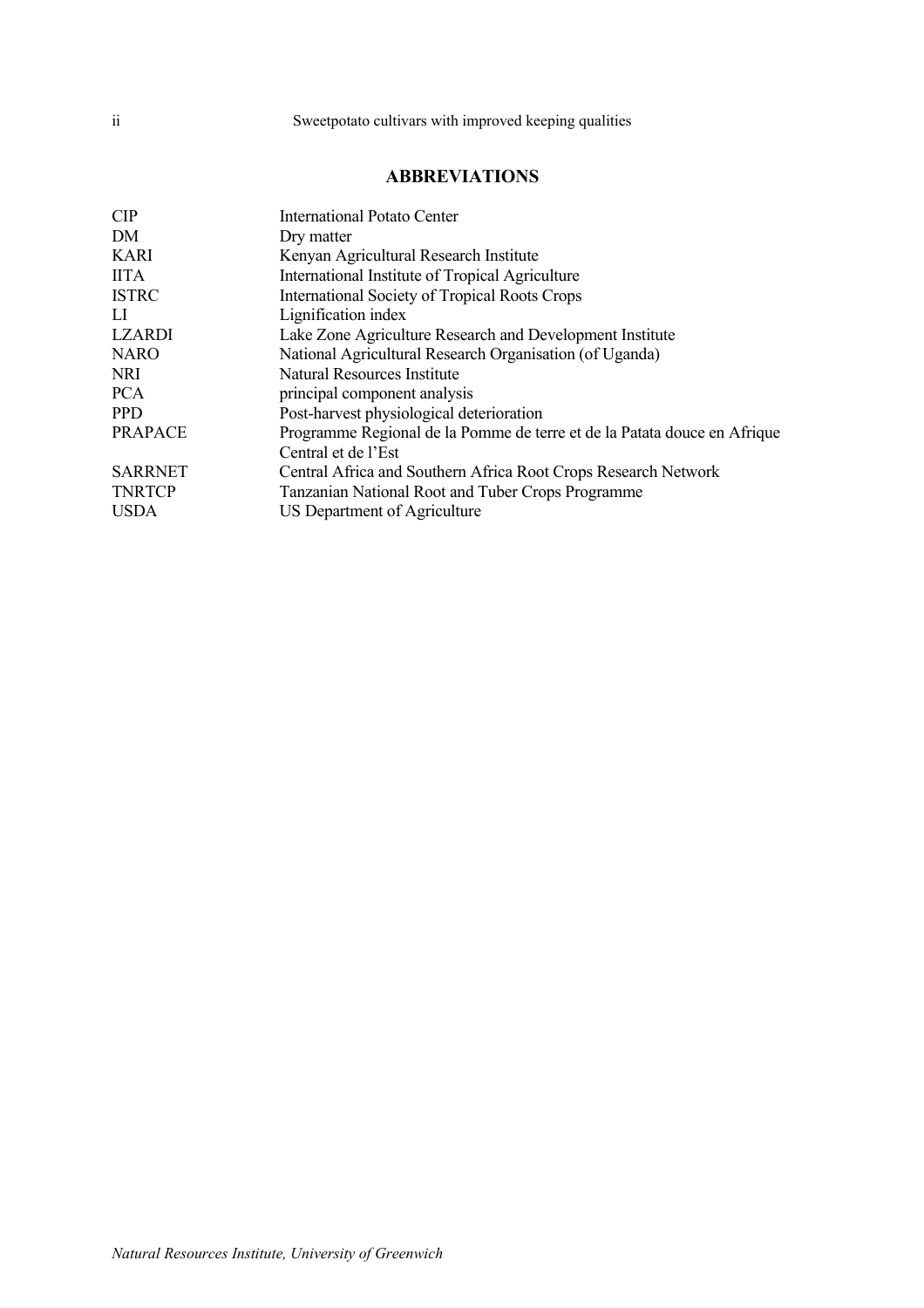#### **ACKNOWLEDGEMENTS**

This report is an output from a research project funded by the United Kingdom Department for International Development (DFID) for the benefit of developing countries. The views expressed are not necessarily those of DFID. R7520 Crop Post-harvest Research Programme.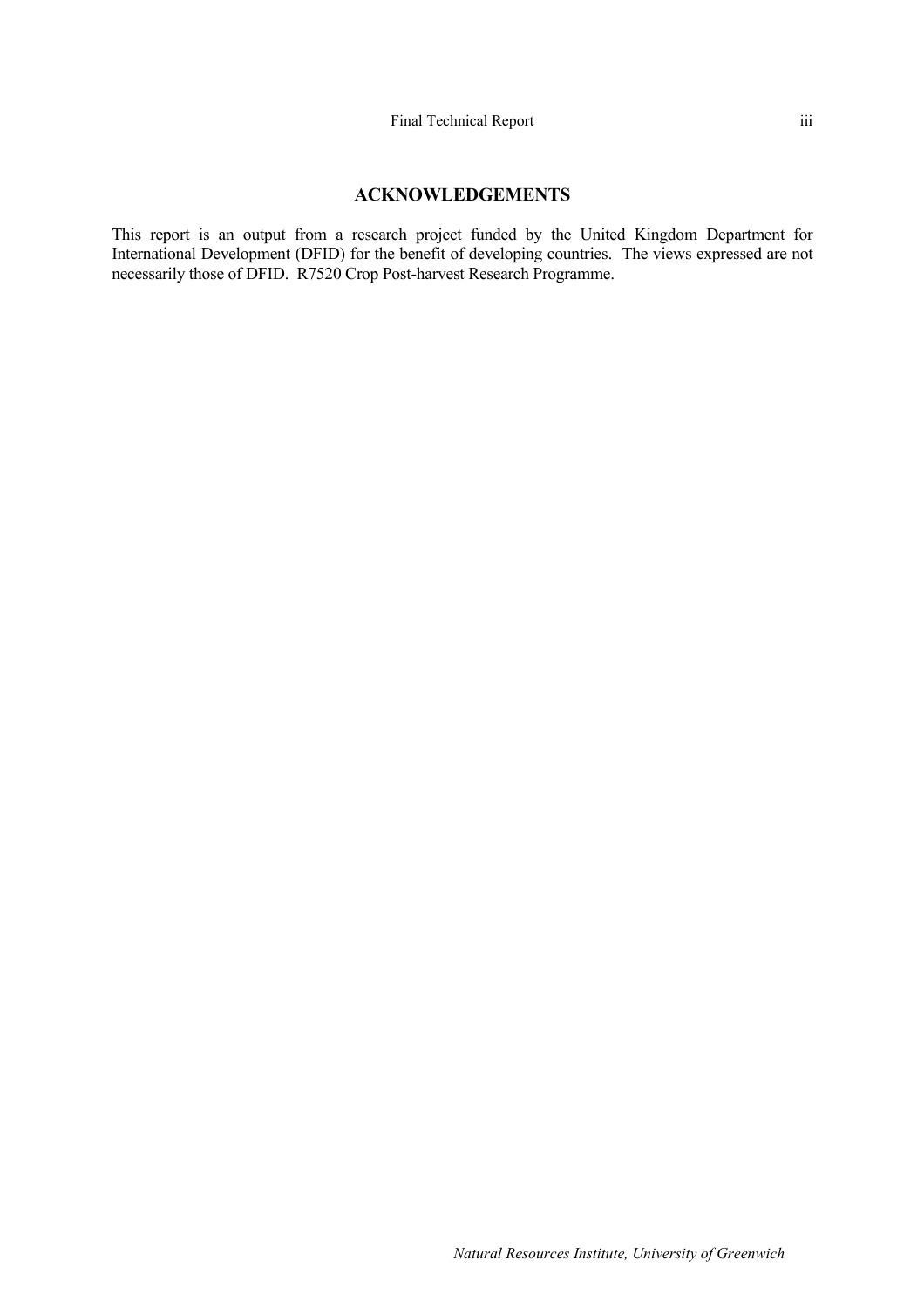#### Sweetpotato cultivars with improved keeping qualities

# **EXECUTIVE SUMMARY**

The objective of this project was to facilitate development of sweetpotato cultivars with improved post-harvest qualities, especially improved shelf-life and storability, thus improving food security and income generation through better marketing and storage. Breeding initiatives for sweetpotato are at an early stage compared to other staples, so there is particular potential for crop improvement, and a need to understand quality characteristics and how to select them.

A wide range in perishability was found among cultivars (R6507), underlining the potential for improvement by breeding. A major factor was the ability of a cultivar to heal wounds at moderate humidities, which was found to correlate with low dry matter (DM) content. Given that the preferred sensory characteristic of *mealiness* relates to high DM content, identification of cultivars with high DM content and efficient wound-healing would be beneficial.

Using methods developed earlier (R6507), we screened sets of germplasm covering 47 sweetpotato cultivars from many origins. Cultivars fall into groups depending on origin; East African cultivars have higher DM content and lower wound healing efficiency than cultivars from other locations. Wound healing efficiency is linked to DM content, but exceptional cultivars with high DM content and high wound healing efficiency were identified.

Research to determine the physiological basis for differences in wound healing efficiency, and the link with DM found that when roots are wounded at moderate/low humidity there is an initial accumulation of sugars close to the wound. The level of accumulated sugars is cultivar dependent and a major factor in controlling efficiency of healing. We hypothesize that the accumulation of sugars protects tissues from desiccation by increasing the osmotic potential. Although we cannot demonstrate a difference in initial weight loss, it is possible that specific cellular compartments are protected against water loss. A relationship between DM content and wound healing efficiency is a consequence of the fact that cultivars with rapid starch mobilisation tend to have lower DM content. We do not know if the good healing/high DM cultivars have some additional characteristic to improve wound healing.

We examined the potential for using semi-trained taste panels to assess sensory characteristics of new cultivars. For three sites in Tanzania over two seasons, consumer tests were used to rank local cultivars which were then profiled by a trained panel at LZARDI-Ukiriguru. The most popular varieties had very consistent profiles even though the sensory profiles of some cultivars changed with season. Important sensory attributes for consumer acceptability are starch and stickiness, which could be used for rapid tests of cultivar acceptability where large cultivar numbers are assessed.

A book entitled "Sweetpotato post-harvest assessment: Experiences from East Africa" has been produced as a collaboration between the Natural Resources Institute, the Tanzanian Ministry of Agriculture and the International Potato Center with input from the National Agricultural Research Laboratories of Kenya and the National Agricultural Research Organisation of Uganda. This book consolidates information and expertise gained in this and earlier projects and is to be disseminated to organisations involved in sweetpotato breeding, throughout the world.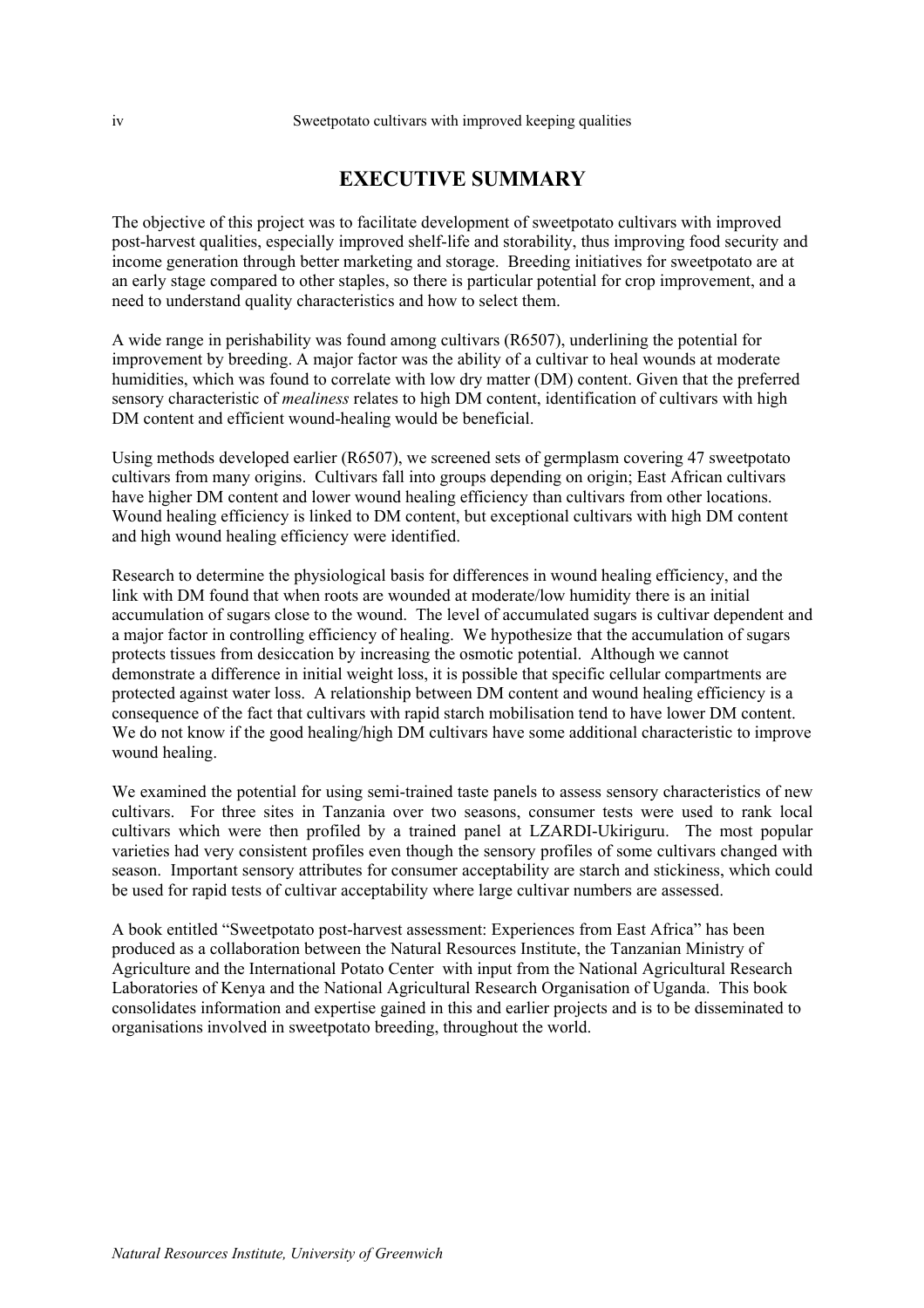# **CONTENTS**

| CONTRIBUTORS AND COLLABORATING INSTITUTES                                                                                         | 1                       |
|-----------------------------------------------------------------------------------------------------------------------------------|-------------------------|
| <b>ABBREVIATIONS</b>                                                                                                              | $\overline{\mathbf{1}}$ |
| <b>ACKNOWLEDGEMENTS</b>                                                                                                           | 111                     |
| <b>EXECUTIVE SUMMARY</b>                                                                                                          | iv                      |
| <b>CONTENTS</b>                                                                                                                   | V                       |
| <b>BACKGROUND</b>                                                                                                                 | 1                       |
| 1. Introduction                                                                                                                   | 1                       |
| 1.1 The importance of sweetpotato as a food security crop and for<br>income generation                                            | 1                       |
| 1.2 Improvement of post-harvest characteristics through breeding                                                                  | 1                       |
| 1.3 Information on cultivar qualities obtained from earlier projects                                                              | 2                       |
| 2 Practical methods for the assessment of cultivar sensory characteristics                                                        | 3                       |
| 3 Shelf-life of sweetpotato storage roots                                                                                         | 3                       |
| 3.1 Constraints to marketing due to short shelf-life                                                                              | 3                       |
| 3.2 Cultivar differences in shelf-life                                                                                            | 4                       |
| 3.3 Background on wound healing and its control                                                                                   | 5                       |
| 3.4 Findings from project R6507 on wound-healing in sweetpotato                                                                   | 6                       |
| 3.5 Potential problems due to the relationship between wound healing<br>efficiency and dry matter content                         | 7                       |
| 3.6 The feasibility of and strategies for the development of high dry<br>matter cultivars with good wound healing characteristics | 7                       |
| References                                                                                                                        | 8                       |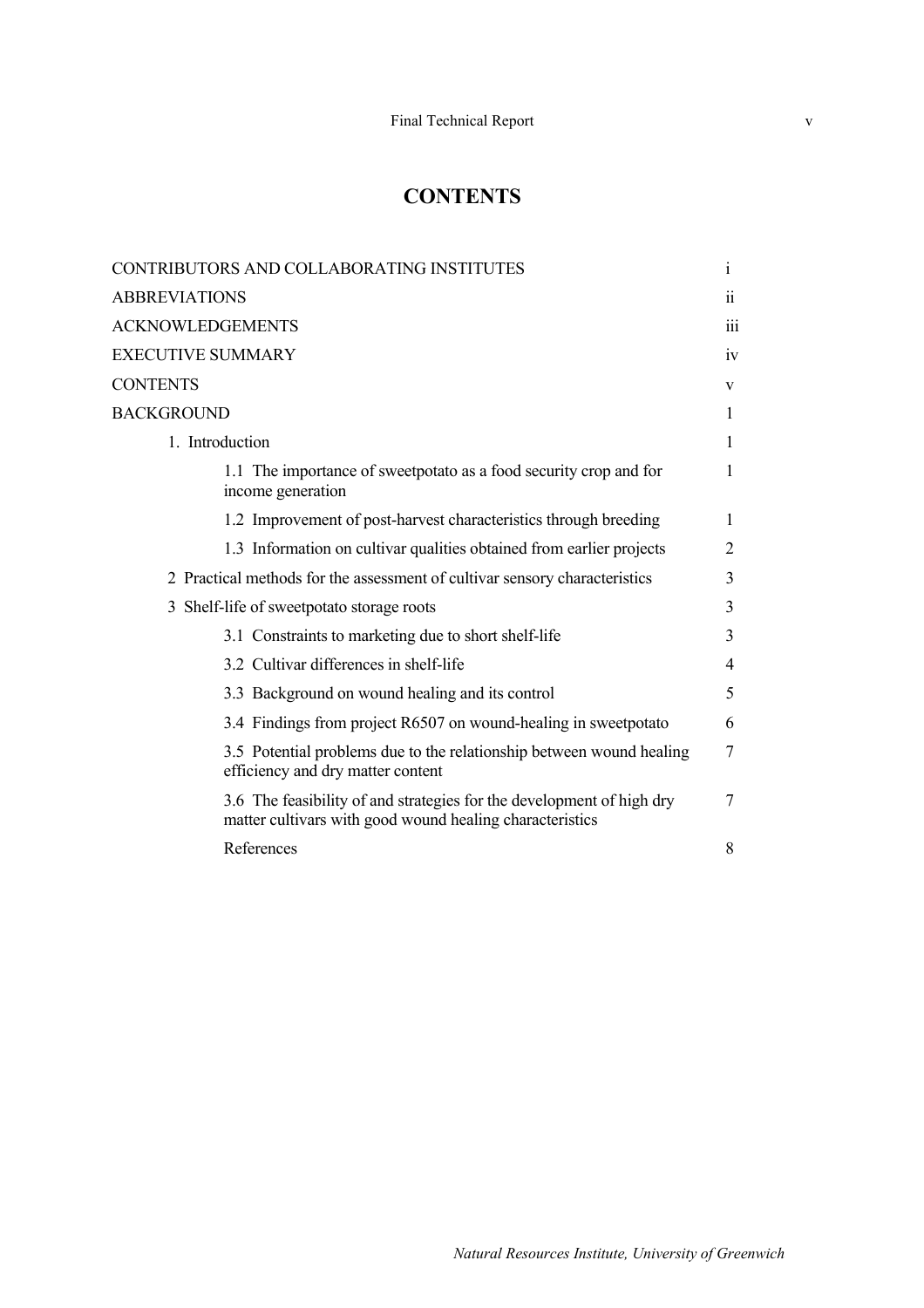# Sweetpotato cultivars with improved keeping qualities

|                | PROJECT PURPOSE                                                                                                                                                                                                                                                                              | 11 |
|----------------|----------------------------------------------------------------------------------------------------------------------------------------------------------------------------------------------------------------------------------------------------------------------------------------------|----|
|                | <b>RESEARCH ACTIVITIES</b>                                                                                                                                                                                                                                                                   | 12 |
|                | Project staff                                                                                                                                                                                                                                                                                | 12 |
|                | 1. Protocols for the post-harvest assessment of sweetpotato cultivars within<br>national breeding programmes disseminated.                                                                                                                                                                   | 12 |
|                | 1.1 Assessment of locally available cultivars at three sites in terms of<br>consumer preferences and sensory profile, to determine the potential for<br>using trained panels for cultivar selection.                                                                                         | 12 |
|                | 1.2 Production of publication                                                                                                                                                                                                                                                                | 13 |
|                | 1.3 Dissemination of publication                                                                                                                                                                                                                                                             | 13 |
|                | 2. The feasibility of and strategies for the development of high dry matter<br>cultivars with good wound healing characteristics determined.                                                                                                                                                 | 14 |
|                | 2.1 Screening of diverse germplasm for wound healing efficiency.                                                                                                                                                                                                                             | 14 |
|                | 2.1.1 Development of humidity control chambers for screening<br>programme.                                                                                                                                                                                                                   | 14 |
|                | 2.1.2 Screening programme                                                                                                                                                                                                                                                                    | 15 |
|                | 2.1.3 Method used for screening for wound-healing efficiency.                                                                                                                                                                                                                                | 16 |
|                | 2.2 Determining the basis of the relationship between dry matter content<br>and wound healing efficiency.<br>2.3 The feasibility of breeding for high dry matter cultivars with<br>efficient wound-healing reviewed.<br>2.4 Identify markers for characteristics of efficient wound-healing. | 18 |
|                | 3. The extent of cultivar variability in root metabolism and implications for long-<br>term storage determined.                                                                                                                                                                              |    |
| <b>OUTPUTS</b> |                                                                                                                                                                                                                                                                                              | 20 |
|                | 1.1 Assessment of locally available cultivars at three sites in terms of<br>consumer preferences and sensory profile, to determine the potential for<br>using trained panels for cultivar selection.                                                                                         | 20 |
|                | 1.2 Production of publication                                                                                                                                                                                                                                                                | 26 |
|                | 1.3 Dissemination of publication                                                                                                                                                                                                                                                             | 26 |
|                | 2.1 Screening of diverse germplasm for wound healing efficiency.                                                                                                                                                                                                                             | 27 |
|                | 2.1.1 Lignification efficiency, range and stability of cultivars                                                                                                                                                                                                                             | 27 |
|                | 2.1.2 Accuracy and reliability of the screening method                                                                                                                                                                                                                                       | 30 |
|                | 2.1.3 Cultivars considered by location                                                                                                                                                                                                                                                       | 30 |
|                | 2.1.4 Selection of cultivars for high DM and high LI                                                                                                                                                                                                                                         | 31 |
|                |                                                                                                                                                                                                                                                                                              |    |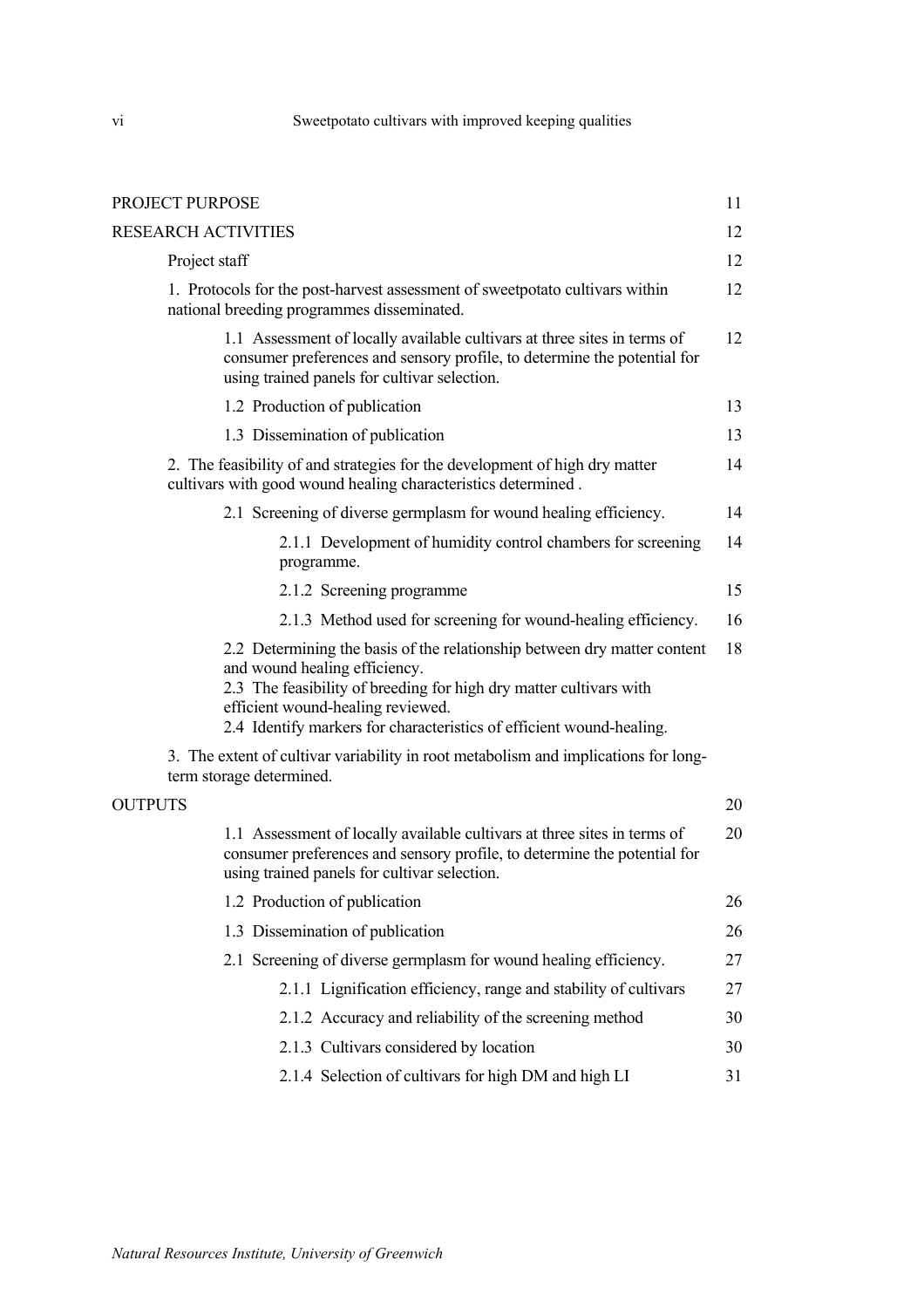|                                                                                                                                                                                                                   | 2.2 Determining the basis of the relationship between dry matter content<br>and wound healing efficiency.<br>2.3 The feasibility of breeding for high dry matter cultivars with<br>efficient wound-healing reviewed.<br>2.4 Identify markers for characteristics of efficient wound-healing. | 31 |  |  |  |  |
|-------------------------------------------------------------------------------------------------------------------------------------------------------------------------------------------------------------------|----------------------------------------------------------------------------------------------------------------------------------------------------------------------------------------------------------------------------------------------------------------------------------------------|----|--|--|--|--|
|                                                                                                                                                                                                                   | 2.2.1 Overview of outputs 2.2, 2.3 and 2.4.                                                                                                                                                                                                                                                  | 31 |  |  |  |  |
|                                                                                                                                                                                                                   | 2.2.2 DM content is physiologically linked to wound-healing<br>efficiency.                                                                                                                                                                                                                   | 32 |  |  |  |  |
|                                                                                                                                                                                                                   | 2.2.3 Selection of cultivars for further experiments.                                                                                                                                                                                                                                        | 33 |  |  |  |  |
|                                                                                                                                                                                                                   | 2.2.4 The development of tissue blocks as a model system for<br>investigating wound healing.                                                                                                                                                                                                 | 34 |  |  |  |  |
|                                                                                                                                                                                                                   | 2.2.5 An intrinsic difference in rates of lignification among<br>cultivars cannot explain the range in wound-healing efficiency.                                                                                                                                                             | 35 |  |  |  |  |
|                                                                                                                                                                                                                   | 2.2.6 Development of a hypothesis for link between<br>carbohydrate metabolism and wound-healing efficiency.                                                                                                                                                                                  | 36 |  |  |  |  |
|                                                                                                                                                                                                                   | 2.2.7 Attempts to compare rates of tissue water loss among<br>sweetpotato cultivars.                                                                                                                                                                                                         | 37 |  |  |  |  |
|                                                                                                                                                                                                                   | 2.2.8 A comparison of sugar levels and wound-healing<br>efficiency.                                                                                                                                                                                                                          | 37 |  |  |  |  |
|                                                                                                                                                                                                                   | 2.2.9 Summary of findings                                                                                                                                                                                                                                                                    | 40 |  |  |  |  |
|                                                                                                                                                                                                                   | 2.2.10 Possible implications of findings for other commodities.                                                                                                                                                                                                                              | 41 |  |  |  |  |
|                                                                                                                                                                                                                   | 2.2.11 Related work on-going at the University of Greenwich<br>on stress responses of sweetpotato                                                                                                                                                                                            | 42 |  |  |  |  |
| <b>CONTRIBUTION OF OUTPUTS</b>                                                                                                                                                                                    |                                                                                                                                                                                                                                                                                              | 43 |  |  |  |  |
| <b>PUBLICATIONS</b>                                                                                                                                                                                               |                                                                                                                                                                                                                                                                                              | 44 |  |  |  |  |
|                                                                                                                                                                                                                   | Appendix 1: Sweetpotato Post-harvest Assessment: Experiences from Tanzania                                                                                                                                                                                                                   |    |  |  |  |  |
| Africa                                                                                                                                                                                                            | Appendix II: The use of sensory panels for the selection of sweetpotato cultivars in East                                                                                                                                                                                                    |    |  |  |  |  |
|                                                                                                                                                                                                                   | Appendix III: Screening sweetpotato cultivars for wound-healing efficiency.                                                                                                                                                                                                                  |    |  |  |  |  |
| focus on sweet potato.                                                                                                                                                                                            | Appendix IV: Literature review on wound healing in root and tuber crops (with a special                                                                                                                                                                                                      |    |  |  |  |  |
| Appendix V: To determine whether there is an intrinsic difference in rates of lignification<br>among cultivars, and whether this relates to differences in wound-healing<br>efficiency at sub-optimal humidities. |                                                                                                                                                                                                                                                                                              |    |  |  |  |  |
| Appendix VI: Studies on osmotic adjustment of tissue discs suspended in mannitol.                                                                                                                                 |                                                                                                                                                                                                                                                                                              |    |  |  |  |  |
| Appendix VII: Investigating the relationship between carbohydrate metabolism and<br>wound-healing at sub-optimal humidities.                                                                                      |                                                                                                                                                                                                                                                                                              |    |  |  |  |  |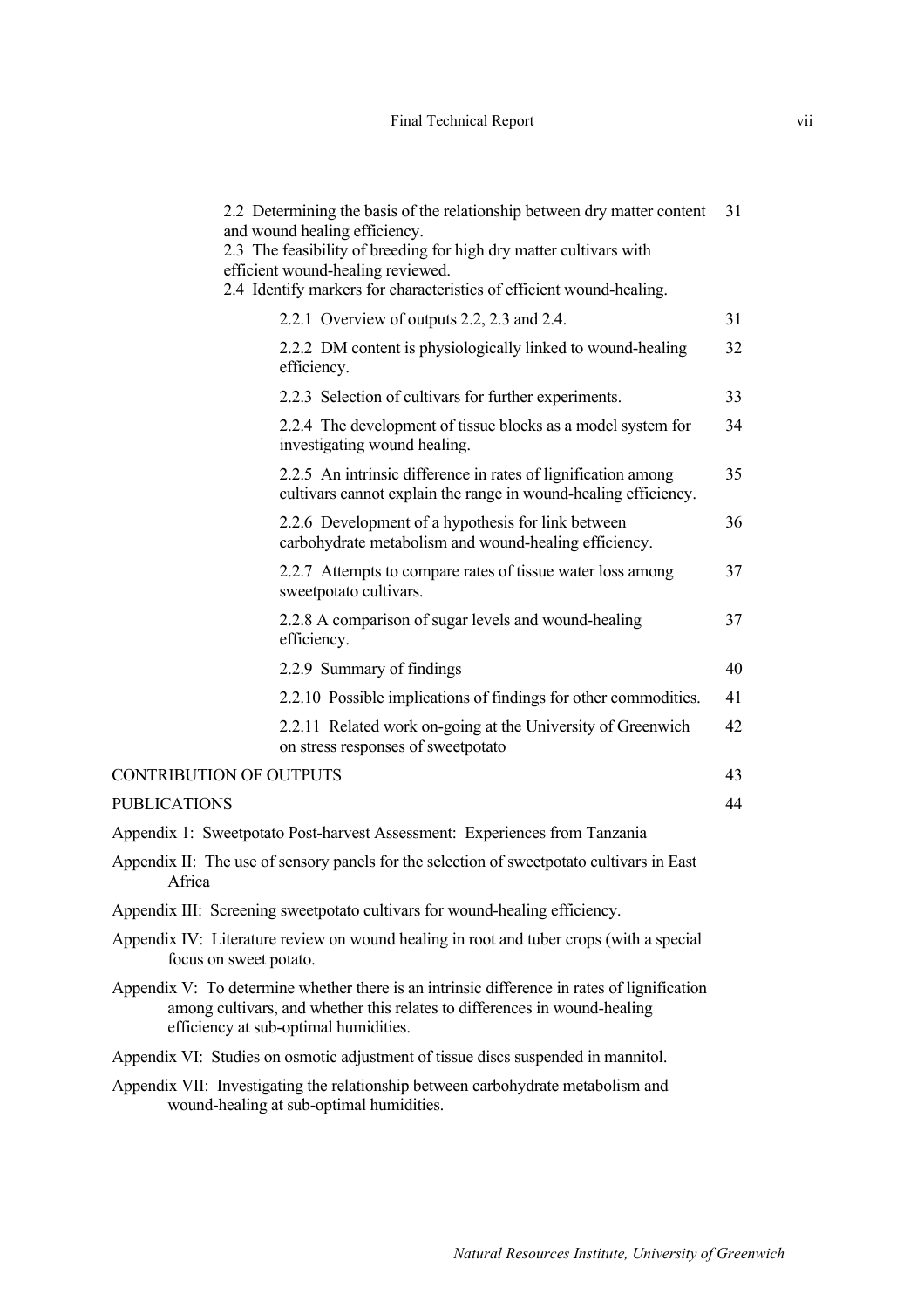# **BACKGROUND**

### **1. Introduction**

### **1.1 The importance of sweetpotato as a food security crop and for income generation**

Sweetpotato (*Ipomoea batatas*) is the world's seventh most important staple crop, grown in over 100 countries of the world, covering an estimated total area of 9.2 million Ha, with an annual global production around 125 million tonnes. Almost 95% of the total production is in developing countries (CIP 1996). Past and current production trends suggest that sweetpotato output in developing countries is increasing, for example in Africa it is estimated that it is presently growing at about five percent per year (CIP 1996).

For several reasons sweetpotato is particularly valuable for resource poor farmers; it can be grown with little inputs, is relatively resistant to pests and diseases, and is relatively water-use efficient. Thus it is grown particularly in areas marginal for agricultural production. This is illustrated by the fact that with an annual per capita production in Africa near 9 Kg, per capita consumption often exceeds 100 Kg within poorer communities (CIP 1996). Sweetpotato is becoming increasingly important in areas of increasing population and especially in those where cassava yields are being severely affected by African cassava mosaic virus.

Although of relevance to sweetpotato production areas throughout the world, this project is focused towards East Africa where, as in most parts of the developing world, sweetpotato is grown not only for home consumption, but increasingly to supplement household income by marketing. With the increasing urbanisation of the East African population, marketing of food to urban centres is of growing importance. The short shelf-life of sweetpotato is a major constraint to marketing, especially when the roots need to be transported to the urban centres.

# **1.2 Improvement of post-harvest characteristics through breeding.**

Sweetpotato is considered to be the most under-exploited of the developing world's major crops (Walker and Crissman 1996). This has probably arisen as a result of its status as a poor man's crop, and the fact that it is produced almost entirely in developing countries. Research on this crop is therefore likely to produce particularly high returns for effort.

Breeding initiatives for sweetpotato are at a relatively early stage compared to other staple crops. The main international breeding effort for developing countries is led by the International Potato Center (CIP) based in Lima. CIP has breeding sites throughout the world, including in sub-Saharan Africa, and actively provides clones for testing in East Africa. In addition several of the national programmes in East Africa (including Tanzania, Kenya and Uganda) are now carrying out their own crossing and have reached the stage of releasing their own cultivars within the last decade.

While the main objectives of breeding programmes have traditionally been an increase in yield and improvement of other production characteristics, the importance of post-harvest characteristics is being increasingly recognised. The overall objective of this project, continuing from previous work, is the improvement of the post-harvest characteristics of the sweetpotato crop through breeding and cultivar selection. Given the enormous genetic diversity of sweetpotato world-wide, and the fact that breeding programmes of sweetpotato are relatively new, crop improvements are expected to be rapid.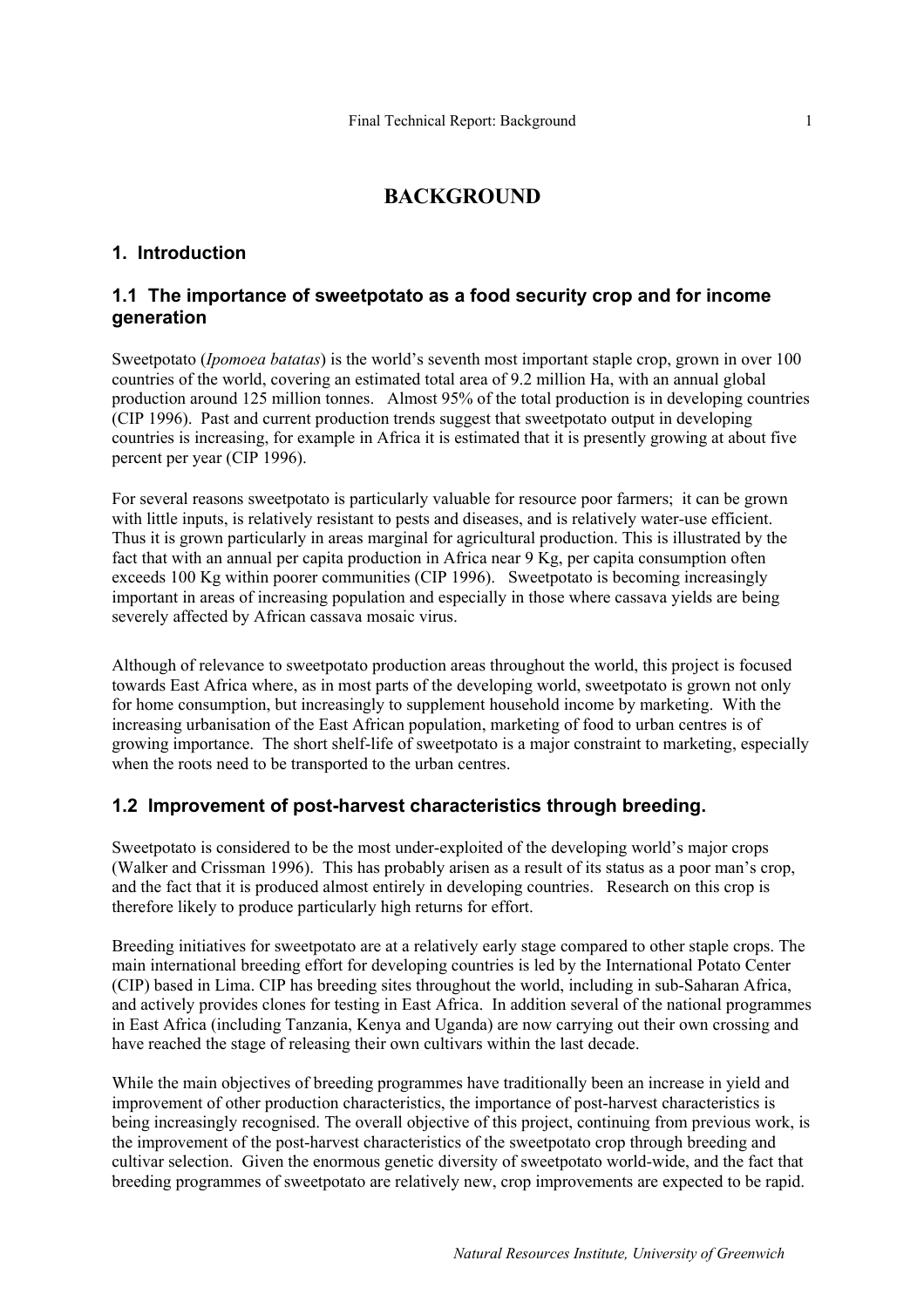Improvement to the sweetpotato crop through breeding requires first that a characteristic be identified as desirable. If this specific characteristic is already exhibited within the locally available germplasm, an appropriate method of selection must be devised for use by breeding programmes. In the case of sweetpotato there appears to be substantial genetic diversity between spatially distinct collections of germplasm. The process of improving cultivars will differ depending on whether the desirable characteristics are located within locally available germplasm, or are only found in germplasm collections in other parts of the world. In the former case, local breeding programmes will be able to carry out selection themselves, whereas in the latter case the involvement of an international organisation such as CIP may be necessary. The breeding strategy may also depend on the nature of the characteristic being sought, in particular whether it is appropriate to select directly for the characteristic, or whether some indirect method of selection is needed. In some cases the characteristic may not be readily available within the crop germplasm, in which case the only feasible strategy will be to resort to biotechnology. Whether or not this is justifiable will depend on many factors, including the balance between cost and economic benefit.

### **1.3 Information on cultivar qualities obtained from earlier projects**

This project has built on work carried out in earlier projects, and in particular R6507 "The extension of storage life and improvement of quality in fresh sweetpotato through selection of appropriate cultivars and handling conditions". During project R6507 several issues relating to post-harvest quality characteristics of sweetpotato cultivars were considered:

- It was shown that sweetpotato cultivars vary considerably in shelf-life under the normal handling conditions encountered in East Africa, and considerable progress was made in developing our understanding of why this is the case (Rees *et al.,* 2003, van Oirschot *et al.,* 2003).
- The response of roots to infection by rotting pathogens was studied, in particular to *Rhizopus oryzae* one of the most important pathogens in Tanzania. It was demonstrated that cultivars differ in susceptibility to this pathogen, and that resistant cultivars produce antifungal toxins. As rotting is likely to be a particular problem at high humidity, it was proposed that resistant cultivars would be particularly suitable for long-term storage (Muhanna, 2001).
- Where storage of fresh roots is not feasible, sweetpotato can be stored as sun-dried chips, in which case storage life is limited by insect infestation. The most damaging infesting insect found in the area of study (Kumi District, Uganda) was *Araecerus fasciculatus*. Variation in susceptibility to *A. fasciculatus* was found among cultivars (Agona, 1998).
- Wherever new cultivars are being selected it is important that they have acceptable eating qualities. The results of earlier surveys were reviewed to identify the quality criteria by which farmers select sweetpotato cultivars. However, as very little information existed on the preferences of urban consumers and traders, survey work was conducted in Lake Zone of Tanzania to identify the most important criteria. These were defined as starchiness, good taste and good apearance (Kapinga *et al.*, 1996;1997).
- In another project R6769 "Investigating cultivar differences in susceptibility to sweetpotato weevils as a means of control" the variability among cultivars in susceptibility to *Cylas* spp. was considered. Although *Cylas* is a field pest, it has such important implications for root quality that it would be considered as a post-harvest problem (Stathers *et al.,* 2003a,b).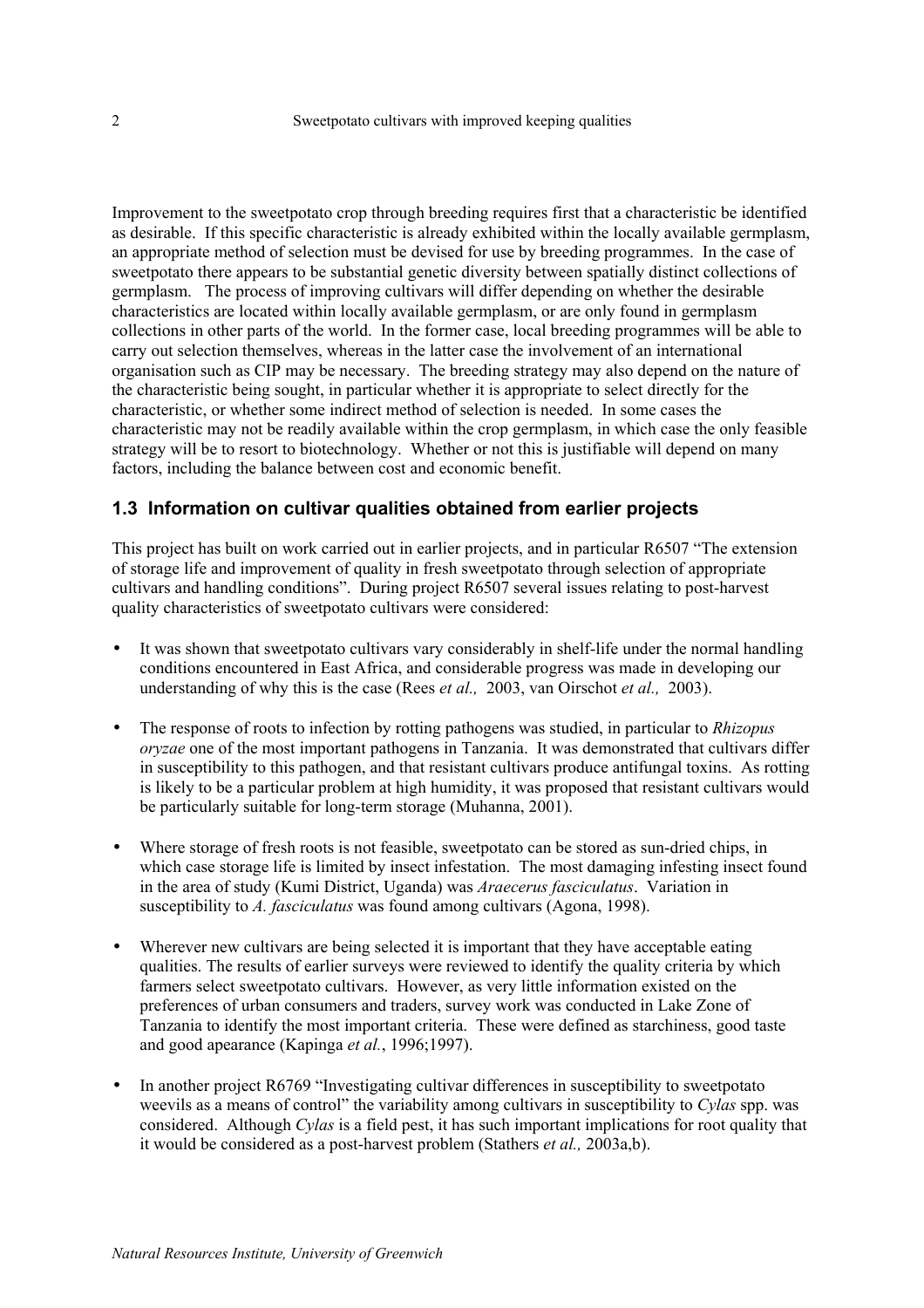We believe that the information obtained during the studies listed above is of enormous value for institutes involved in sweetpotato improvement programmes, and hence an important part of this project is to produce a report describing our experiences with some additional input from other organisations.

In three particular areas further research work was considered necessary: firstly cultivar differences in root shelf-life, and the potential for breeding for extended shelf-life; secondly practical methods for assessing sensory characteristics of cultivars; and thirdly, root characteristics that would make a cultivar suitable for long-term storage. The background to the first two issues is given in more detail below. The third issue was considered in work that linked this and another project R7498 which ran consecutively. For clarity it will be considered in the report of project R7498.

### **2 . Practical methods for the assessment of cultivar sensory characteristics**

Sensory characteristics (taste, texture and smell) of cooked roots are particularly important for consumer acceptability. The most important sensory criteria of sweetpotato cultivars identified by consumers and traders during R6507 included starchiness/mealiness, good taste and good appearance. Many are subjective and, therefore, difficult or impossible to measure by analytical means. This makes assessment of new cultivars for consumer acceptability very difficult. Direct consumer testing of new varieties is possible but, in order to get a reliable result, it is necessary to use a large number of consumers (usually at least 100), which is expensive and time consuming, and becomes possible only at a late stage of cultivar screening, where very few cultivars are being assessed. In R6507 we started to investigate an alternative strategy by using small trained taste panels of 10–20 people to produce sensory profiles of cultivars. To create a profile, the panel were asked to assess cooked sweetpotato samples for a range of pre-chosen characteristics as objectively as possible. This method differs from 'Consumer Preference and Acceptability Tests', which measure how consumers like, prefer or accept a product (O'Mahony, 1995). Instead profiles of sensory characteristics can be obtained, giving a broad analysis in terms of intensities of a set of sensory attributes. Attributes are normally generated in brainstorming sessions, followed by discussions among the panellists (Stone *et al*.*,* 1974). The objective was to identify a sensory profile that accurately represents the preferences of consumers, so that the profiles of new cultivars can be compared with this 'ideal profile'. One key question when determining whether this is feasible is how consistent consumer preferences are across a country and, therefore, whether one consistently preferred profile exists for each country. Initial results in Tanzania suggested that there is a degree of consistency but the work was only conducted during one season (Rwiza *et al.,* 2000).

### **3. Shelf-life of sweetpotato storage roots**

Within project R6507, it was also found that the variation in shelf-life observed among locally available germplasm was associated with dry matter content. High dry matter cultivars tend to have shorter shelf-life. Given that high dry matter has been identified as an important criterion for consumer acceptability in East Africa, this was an unwelcome finding. Thus, this project looked more widely among sweetpotato germplasm worldwide to seek out sources of variation in shelf-life not associated with dry matter content, and also sought to elucidate physiological factors controlling shelf-life. These issues are considered in more detail below

# **3.1 Constraints to marketing due to short shelf-life**

Sweetpotato storage roots can be stored under controlled environments for several months. For example, in the USA, when roots are stored at temperatures of 13–15 ºC and high relative humidity, they can be kept for up to a year (Picha, 1986). The use of temperature-controlled storage of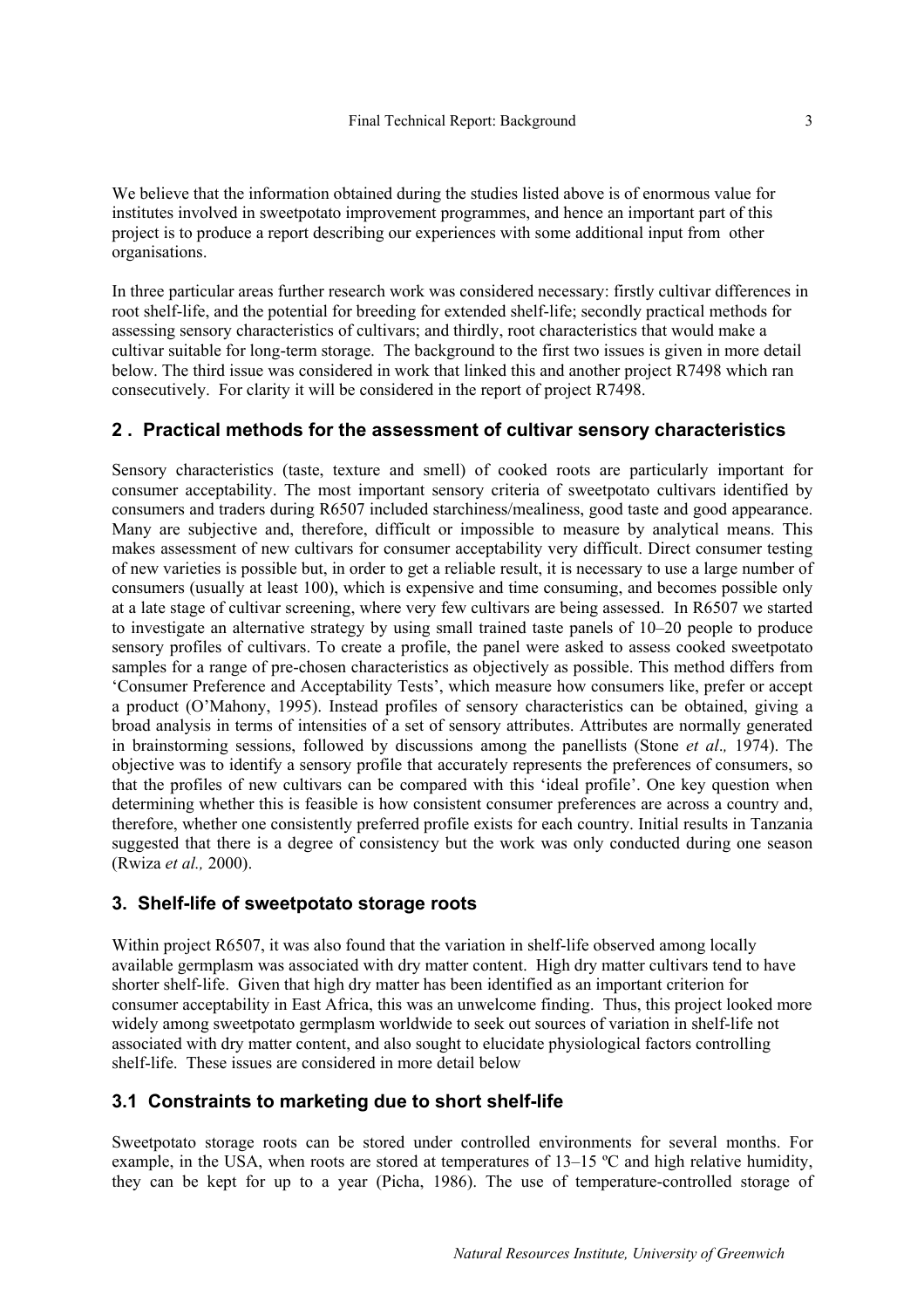sweetpotatoes is usually not economically feasible in tropical developing countries. However, even in the absence of temperature control, storage for 3–4 months has been demonstrated, where roots are selected carefully and stored in traditional pits or clamps in which high humidity is naturally maintained (Hall and Devereau, 2000; van Oirschot *et al.*, 2000). During marketing under tropical conditions, sweetpotato roots have a much shorter shelf-life of only 2–3 weeks (Kapinga *et al*., 1997; Rees *et al*., 2001). The reason for this is that during marketing, for practical reasons, the conditions under which roots are kept are non-ideal. During transport, roots will be subjected to mechanical damage, temperatures may be very high, and generally humidity is low so that roots dry out

Several surveys conducted in East Africa prior to the start of project R6507 led to the recommendation that less perishable sweetpotato varieties should be developed and that handling techniques be devised to minimise post-harvest losses, especially in Tanzania. These included surveys conducted both by NRI, and by the Tanzanian National Programme (e.g. Fowler and Stabrawa, 1993; Kapinga *et al.*, 1995). Precise economic losses have not been quantified, although it has been estimated that losses of sweetpotato can range from 35% to 95% in developing countries. Such high figures require confirmation. Informal surveys, however, indicated that the marketing system is limited by the assumption that roots can remain in the market for a maximum of three days. Traders must reduce prices to clear stocks, and still report high levels of loss (Bancroft *pers. comm.*). More recent work conducted in Tanzania within projects R6507 and R6508 indicated that, during marketing, roots rarely keep for longer than two to three weeks (Kapinga *et al*., 1997; Rees *et al*., 2001). These findings are recognised by the Tanzanian Ministry of Agriculture who are giving increasingly high priority to post-harvest issues such that the National Agricultural and Livestock Research Masterplan gave priority 1 to post-harvest research in several zones of the country. Likewise the Ministry of Agriculture funded the establishment of a post-harvest unit within the National Root and Tuber Crops Research Programme based in Lake Zone.

# **3.2 Cultivar differences in shelf-life**

An extension of shelf-life could be achieved by improving handling techniques, while another complementary approach is to introduce and promote cultivars with better keeping qualities. The introduction of such cultivars causes minimal extra expense to farmers and traders and it is likely that they would also improve the potential for long-term storage. Project R6507 considered the varietal factors that control shelf-life, and came up with the following observations. (Rees *et al.,* 1998; 1999; 2001; 2003; van Oirschot, 2000; van Oirschot *et al.*, 1999, 2003, submitted).

- The main forms of deterioration for roots stored under normal marketing conditions are water loss and rotting. Sprouting is generally insignificant. Where water loss and rotting are minimised, sensory properties are relatively stable.
- Under normal handling and marketing conditions observed in East Africa (moderately rough handling, sub-optimal humidity, tropical temperatures) a large range in the storability of sweetpotato exists among the available germplasm. Fresh weight loss and rotting are closely related, such that cultivars that lose weight rapidly also tend to rot rapidly. Assessment of cultivars on their rate of fresh weight loss therefore provides a simple method of selection.
- Under these conditions deterioration is dominated by water loss through unhealed or incompletely healed wounds. Variations between cultivars in the structure and thickness of the native periderm are insignificant, and differences are related primarily to wounding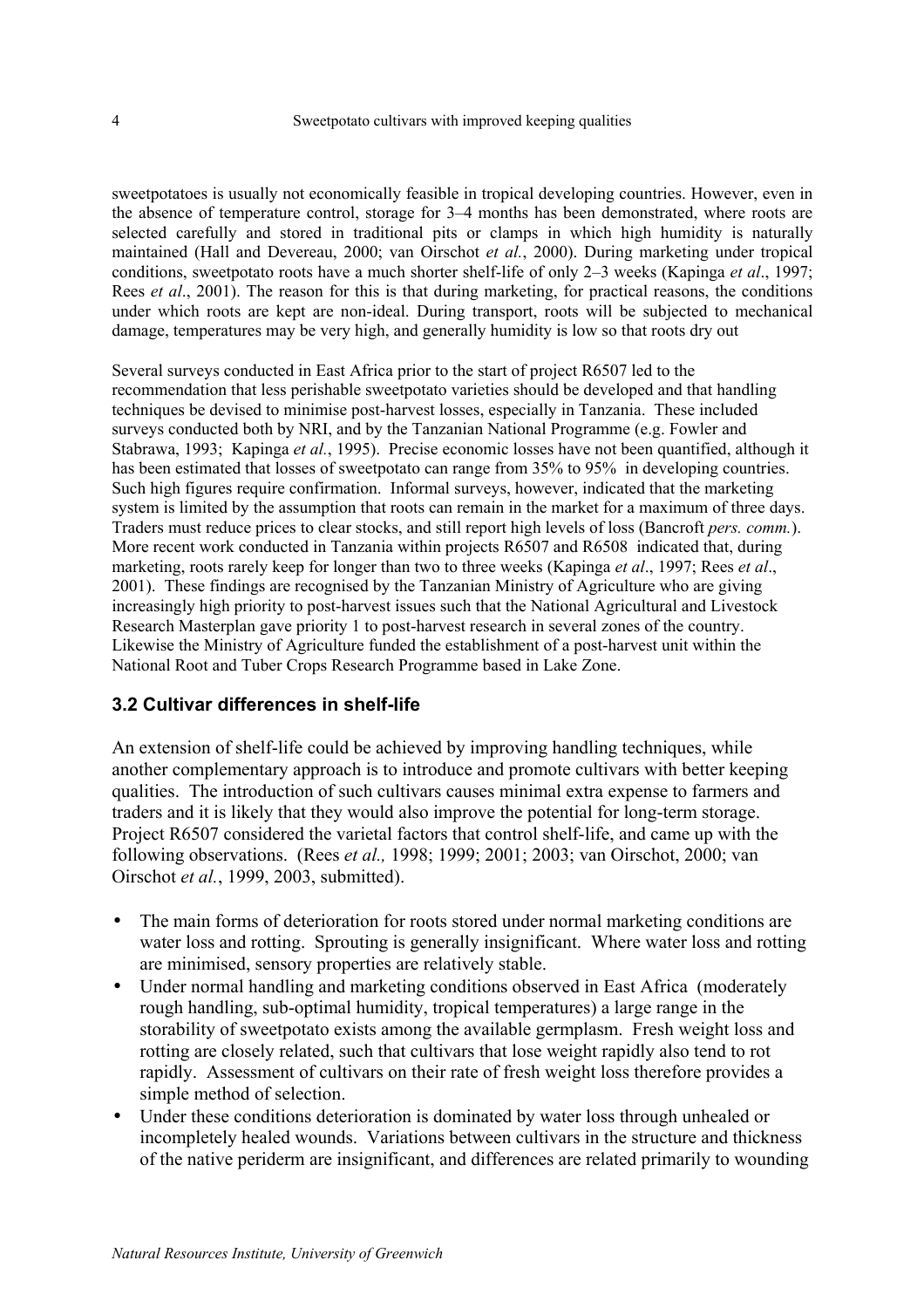and wound-healing characteristics.

Susceptibility to damage (e.g. scuffing, breakages, bruising) varies between cultivars.

# **3.3 Background on wound healing and its control**

Descriptions of the process of wound healing in sweetpotato date from the 1920s when Weimer and Harter (1921) described how moisture and temperature affect the wound periderm formation and the efficiency of the wound cork in preventing infection. Artschwager and Starret (1931) distinguished three stages of healing; 1) desiccation of several cell layers of parenchyma; 2) thickening of cell walls (suberization or lignification) in underlying cell layers; 3) formation of the wound periderm.

The desiccation of cell layers in which the cells on the surface dry out and die is the first response after wounding. Under sub-optimal healing conditions this layer of desiccated cells may be thicker, which is unfavourable for shelf life of the roots as it favours the growth of pathogens (Nielsen and Johnson, 1974). The effect of cultivar on the thickness of the desiccated layer in sweetpotatoes has not been reported.

Lignification is probably the most crucial step in the wound healing process. Cell walls below the desiccated cell layers become thickened, although there is some uncertainty about the exact chemical nature of this thickening (Walter and Schadel, 1982; 1983). Artschwager and Starett (1931) reported that the thickened cell layers absorb crystal violet which indicates suberisation. Later, McClure (1960) found that these cells have a much stronger affinity for a saturated solution of phloroglucinol in 18% HCl, which indicates a lignin like structure. With mass spectroscopy, Walter and Schadel (1983) confirmed that the polymeric compounds in these cells had the chemical properties of lignin. Once this lignified layer is formed a new wound periderm will form underneath, even if the roots are removed from curing conditions (Walter and Schadel, 1982; Morris and Mann, 1955), although it develops more quickly under curing conditions.

The wound periderm consists of cell layers, stacked in a similar way to the native periderm. The thickness of the wound periderm may vary according to the cultivar. Morris and Mann (1955) found thicknesses varying from 4 to 10 layers while Walter and Schadel (1983) and St Amand and Randle (1991) reported thicknesses between 5 and 6.7 layers. Walter and Schadel (1982) considered a wound periderm needed to be approximately 4.2 cell layers thick to be effective against water loss and pathogen invasion.

Wounds in sweetpotatoes heal most efficiently when the roots are exposed to temperatures of 28-30°C and a relative humidity (RH) greater than 85% (Kushman and Wright, 1969). Although curing is practised commercially in temperate areas, in the tropics it is often assumed that it takes place naturally (Collins and Walter 1985; Woolfe 1992) and is not actively practised. Jenkins (1982) reported that artificial curing under tropical conditions in Bangladesh did not reduce weight losses. However, the high levels of weight loss and very short shelf-life often seen in the tropics put into doubt whether wound healing takes place.

Most of the work on the control of wound healing in sweetpotato has been carried out in the United States or in Japan. Wounding induces ethylene production which has been strongly implicated in the control of the wound response. Imaseki *et al.* (1968) demonstrated that ethylene stimulates the activity of the enzyme phenylalanine ammonia-lyase (PAL), which catalyses the first reaction in the biosynthesis of phenylpropanoids, and is therefore a key enzyme in the synthesis of lignin and suberin. By using inhibitors of ethylene synthesis and ethylene antagonists, St-Amand and Randle (1989) demonstrated a relationship between ethylene and the development of wound periderm.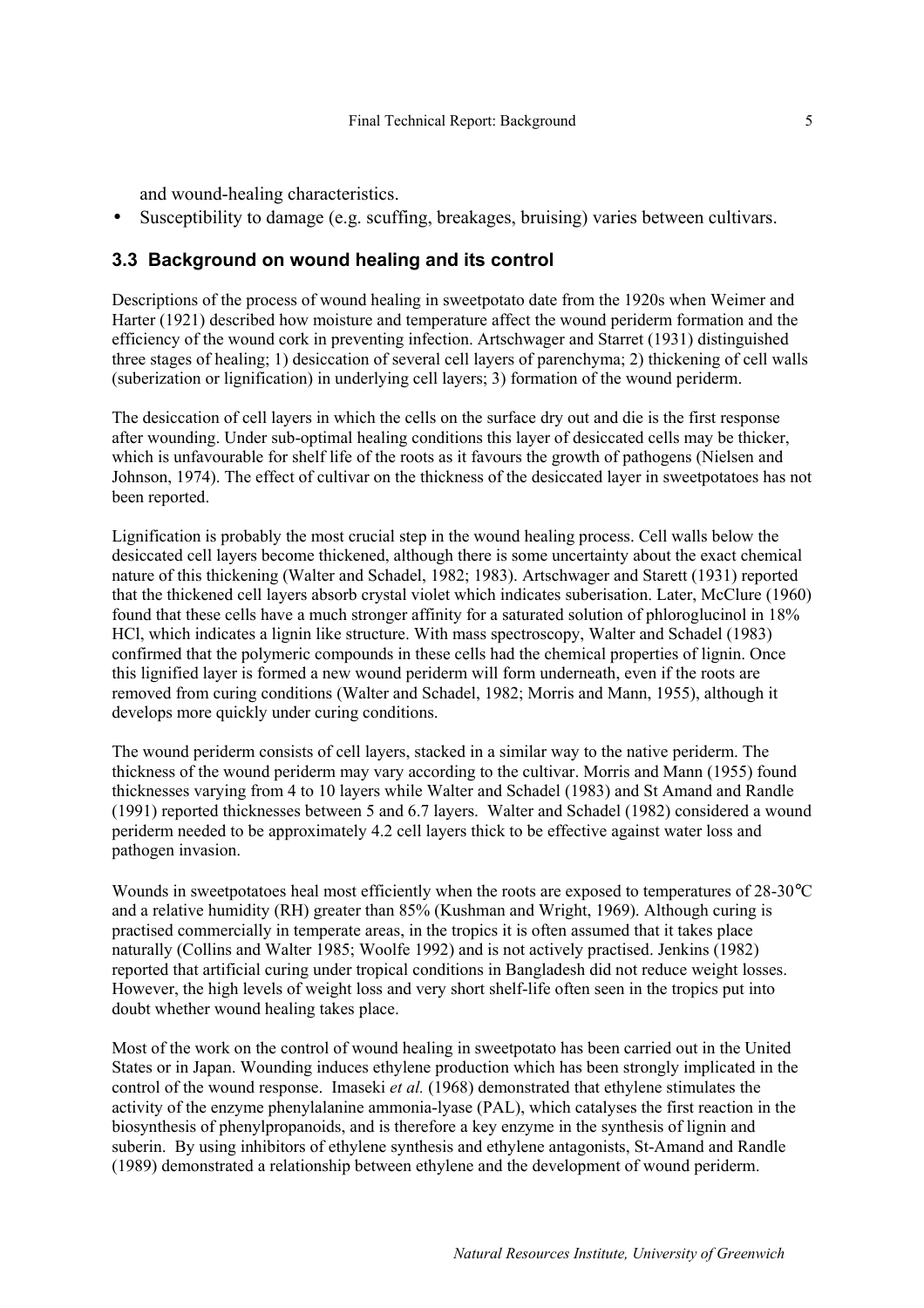Cultivar differences in ethylene production have been observed (Saltveit and Locy 1982, St.-Amand and Randle 1991) and the possibility of using ethylene production as an indication of wound response, and therefore in cultivar selection, has been investigated. This is complicated by the fact that different cultivars can exhibit different patterns of ethylene production with time, and also that ethylene production is affected by factors such as prior curing and storage time (Randle and Woodson 1986, St-Amand and Randle 1991). For example, wound-induced ethylene production is significantly higher in pre-cured roots. An attempt has been made to relate the levels of ethylene production on specific days after wounding to the final number of wound periderm cell layers (St.-Amand and Randle 1991). The results were not completely convincing, and further investigation would be necessary before such a method could be accepted as a reliable selection technique.

The literature is much more extensive for potato, and it is possible, although the physiological origin of the potato tuber and the sweetpotato root are quite distinct, that much of the information could be extrapolated. As in sweetpotato, the activity of PAL increases after wounding. This is due both to activation of existing enzyme and synthesis of new enzyme. There appears to be an inactivation system for the enzyme which operates once wound healing is completed (Ishizuka et al 1991). Studies on the control of PAL activation and synthesis have been undertaken by Ishizuka *et al* (1991), and Shaw *et al* (1990). Ishizuka *et al.* used sweetpotato cDNA and antibodies in their studies, which indicates a high degree of interspecies homology for the enzyme, and supports the idea that control mechanisms are likely to be similar in potato and sweetpotato. The induction of other enzymes, presumably also involved in the wound response, such as 3-deoxy-D-arabino-heptulosonate-7 phosphate (DAHP) synthase (Dyer 1989) and lipoxygenase (Lulai 1988) has also been observed in potato.

Interestingly, the induction of PAL by the addition of elicitor molecules derived from pathogens has also been studied in bean cell cultures (Edwards *et al.* 1985). This might indicate a useful system for future studies on sweetpotato.

# **3.4 Findings from project R6507 on wound-healing in sweetpotato**

(Rees *et al.,* 1998; 1999; 2001; 2003; van Oirschot, 2000; van Oirschot *et al.*, 1999, 2003, submitted). Most of the scientific literature on wound-healing considers the process as it occurs under optimal conditions i.e. at high humidity. In practice we have found that sweetpotato shelf-life is determined by the ability of roots to heal at sub-optimal humidities, as this is more representative of the environment to which they are exposed during handling and marketing. During project R6507, a considerable amount of information was obtained on the wound-healing behaviour of a range of cultivars.

Under sub-optimal humidities  $(65\% \pm 10)$  the depth of the lignified layer i.e. the thickness of the desiccated cell layers is affected by both cultivar and humidity. While some cultivars can form a continuous lignified layer, some consistently fail to produce a lignified layer and for others the layer is often not continuous. The continuity of the lignified layer is essential for effectiveness of wound healing than the actual thickness.

A method for assessing efficiency of wound healing based on assessing the continuity of lignified layers was developed, and called the lignification index, and thus it was confirmed that wound healing efficiency as measured by the lignification index was a major factor for the shelf-life of sweetpotato cultivars. Studies confirmed that lignification of wounds correlates with reduced rate of weight loss and reduced susceptibility to microbial infection. Throughout the studies we found that a high dry matter content in cultivars correlated with a low lignification index. This relationship was consistent for 5 trials, including 34 cultivars. We thus developed a hypothesis that there is a critical moisture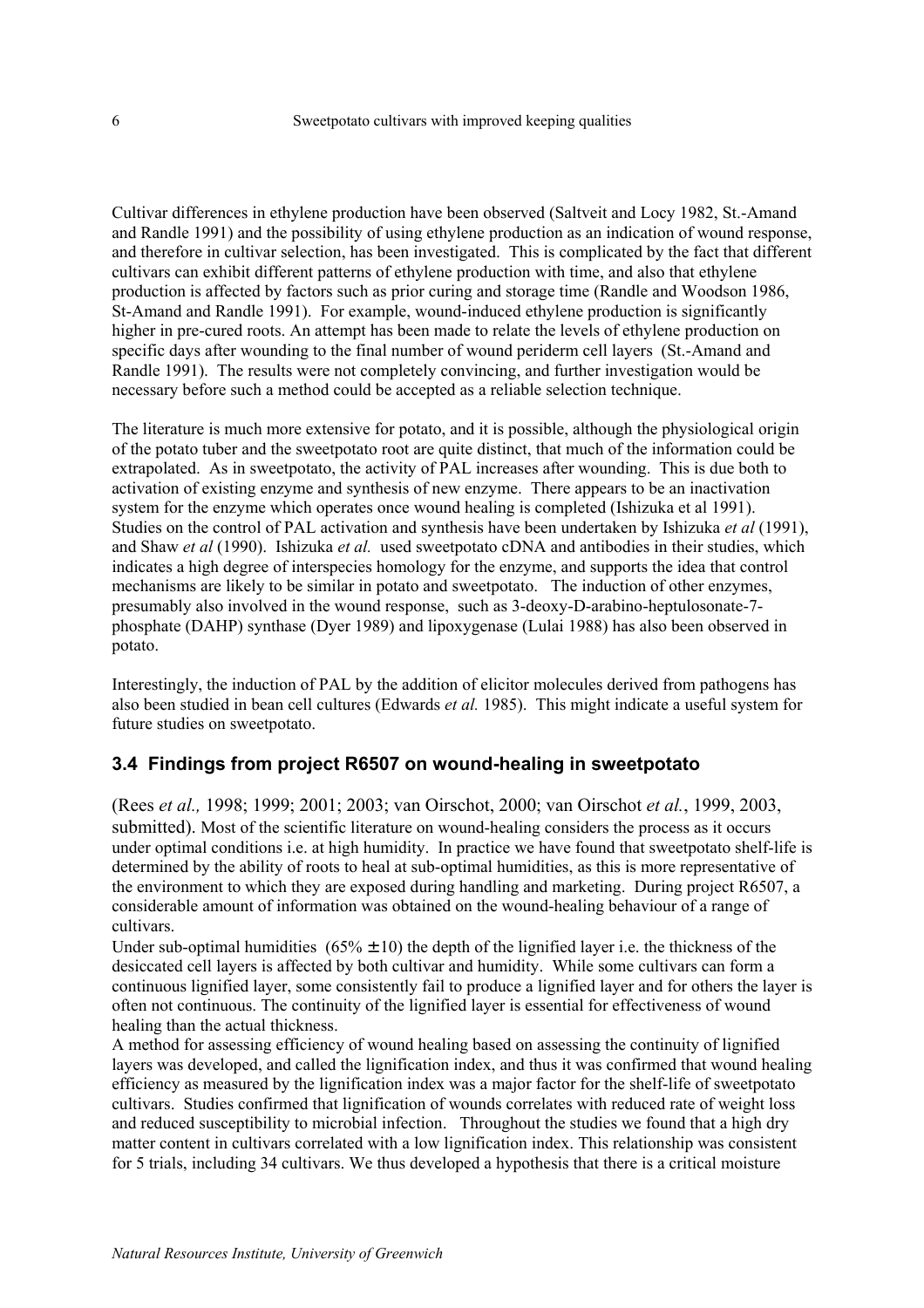content, below which healing cannot occur, and that as wounds dessicate, high dry matter cultivars reach this level more rapidly than low dry matter cultivars. One implication of this hypothesis is that at high humidities this effect should be minimized. This prediction was verified.

### **3.5 Potential problems due to the relationship between wound healing efficiency and dry matter content**

Our findings provided simple selection methods for sweetpotato cultivars with long shelf-life, either by following rates of weight loss, or by assessment of wound-healing directly through staining of lignin by phloroglucinol. However, the finding that cultivars with higher dry matter content have less efficient wound healing was unwelcome. Mealiness, associated with high dry matter content was one of the main consumer criteria for sweetpotato cultivars identified in Lake Zone of Tanzania (Kapinga *et al.* 1997). High dry matter content is also very important where roots are used for processing, and world-wide the characteristic is considered so important that CIP has a specific initiative to breed for higher dry matter cultivars.

It thus becomes very important to determine the basis of the relationship between high dry matter content and wound-healing efficiency, and to determine to what extent high dry matter cultivars with good wound-healing characteristics can be developed.

### **3.6 The feasibility of and strategies for the development of high dry matter cultivars with good wound healing characteristics**

For the reasons given above it was proposed that screening be carried out to search out cultivars that have unusually high wound healing efficiency with respect to their dry matter content. Prior to this project we already had some evidence that this might be successful. During R6507, three cultivars tested in Tanzania (two Tanzanian cultivars (Kagole, Bilagala) and one clone introduced by CIP (440088)) were found to have better keeping qualities than predicted from their dry matter content. However their wound healing efficiency was not specifically determined. There are also indications that North American germplasm has better keeping qualities than East African germplasm (J. Bohac, USDA, pers. comm.). Although some introduced germplasm was available for experimentation during project R6507, we believed that studies of a wider range of germplasm will not only increase our understanding of key factors in storability, but also increase the likelihood of finding beneficial traits for breeding. During the course of project R6507 the research team at NRI developed a useful dialogue with the sweetpotato breeding programme in the USA, so that there was potential for a very valuable collaboration to be established.

Additional encouraging evidence came from past work on North American cultivars by Clark and coworkers, in Louisiana. They carried out a number of studies, developing methodologies to look at variation in susceptibility of North American sweetpotato cultivars to bacterial and fungal rots (Clark 1986, 1992, Clark et al. 1989). They used the rate of water loss, and resistance to rots as indicators of wound healing, and have demonstrated that cultivar differences are significant (Clark 1992). The relationship between the work carried out by Clark and that carried out within project R6507 was discussed with Clark. The differences observed by Clark were of a smaller magnitude than those we observed. However, Clark conducted his studies at high humidities (> 95%), under which conditions we would not expect to see differences related to high dry matter content, suggesting that some alternative factor exists.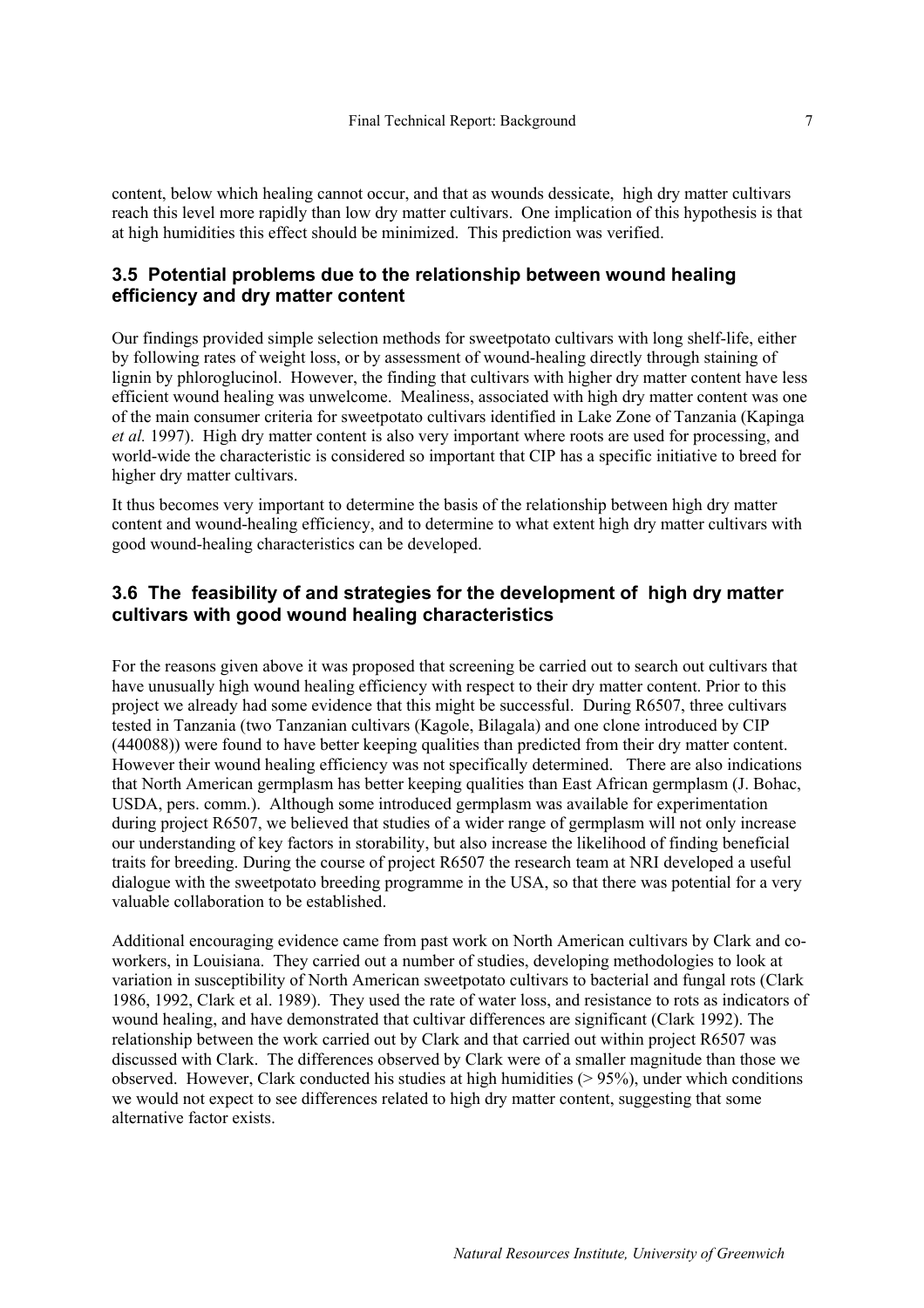#### **References**

- AGONA A. (1998) PhD thesis University of Harare, Zimbabwe "Studies on aspects of the biology and control of *Araecerius fasciculatus* [De Geer (coleoptera: anthribidae)] on dried sweetpotato."
- ARTSCHWAGER E, STARRETT RC (1931) Suberization and wound-periderm formation in sweetpotatoe and gladiolus as affected by temperature and relative humidity. Journal of Agricultural research, 43; 3, 353-364
- CIP. (1996). CIP sweetpotato facts. A compendium of key figures and analysis for 33 important sweetpotato-producing countries.
- CLARK, C.A., WILDER-AYERS, J.A. AND DUARTE, V. (1989) Resistance of sweet potato to bacterial root and stem rot caused by *Erwinia chrysanthem.* Plant Disease 773: 984-987.
- CLARK, C.A. (1992) Postharvest diseases of sweet potatoes and their control. Postharvest News and Information 3: 75N-79N.
- COLLINS WW, WALTER WM (1985) Fresh roots for human consumption. In JC Bouwkamp, ed, Sweet Potato Products: A Natural Resource for the Tropics. CRC Press Inc, Boca Raton, pp 153-173
- DYER, W.E., 1989, The cDNA encoding the first enzyme of the shikimate pathway in Solanum tuberosum L, Dissertation Abstracts International, B Sciences and Engineering 49, 4096B.
- EDWARDS, K., CRAMER, C.L., BOLWELL, G.P., DIXON, R.A., SCHUCH, W. and LAMB, C.J. (1985) Rapid transient inductin of phenylalanine ammonia-lyase mRNA in elicitor-treated bean cells. Proc. Natl. Acad. Sci. USA 82: 6731-6735
- FOWLER, M.H. and STABRAWA (1993) Sweet potato marketing in Uganda: Results of a rapid appraisal. NRI Report.
- HALL, A.J. and DEVEREAU, A.D. (2000) Low-cost storage of fresh sweet potatoes in Uganda: lessons from participatory and on-station approaches to technology choice and adapative testing. Outlook on Agriculture, 29: 275–282.
- IMASEKI, H., URITANI, I, and STAHMANN, M.A. (1968) Production of ethylene by injured sweet potato root tissue. Plant and Cell Physiol. 9: 769-781
- ISHIZUKA, M., F. YAMADA, Y. TANAKA, Y. TAKEUCHI and H. IMASEKI, 1991, Sequential induction of mRNAs for phenylalanine ammonia-lyase in slices of potato tuber, Plant and Cell Physiology 32, 57.
- JENKINS P.D., (1982) Losses in sweet potatoes (Ipomoea batatas) stored under traditional conditions in Bangladesh. Tropical Science, 24 (1), 17-28
- KAPINGA, R.E., JEREMIAH, S.C., RWIZA, E.J. and REES, D. (1996) Preference and selection criteria of sweetpotato varieties at farm level in Tanzania: Secondary information compiled. NRI Technical Report (C)
- KAPINGA, R.E., JEREMIAH, S.C., RWIZA, E.J. and REES, D. (1997) Preferences and Selection Criteria of Sweetpotato in Urban Areas of the Lake Zone of Tanzania. Chatham, UK: Natural Resources Institute. (unpublished)
- KAPINGA, R., EWELL, P., JEREMIAH, S. and KILEO, R. (1995) Farmers perspectives on sweet potato and implications for research in Tanzania. A case study.(Tanzanian Ministry of Agriculture and the International Potato Center)
- KUSHMAN L.J., and WRIGHT F.S. (1969) Sweet potato storage. USDA Agriculture Handbook no. 358
- LULAI, E.C., 1988, Induction of lipoxygenase activity increases: a response to tuber wounding, American Potato Journal 65, 490..
- McCLURE, T.T. (1960) Chlorogenic acid accumulation and wound healing in sweet potato roots. American Journal of Botany 47: 277-280
- MORRIS L.L., and MANN, L.K. (1955) Wound healing, keeping quality, and compositional changes during curing and storage of sweet potatoes. Hilgardia, 24;7, 143-183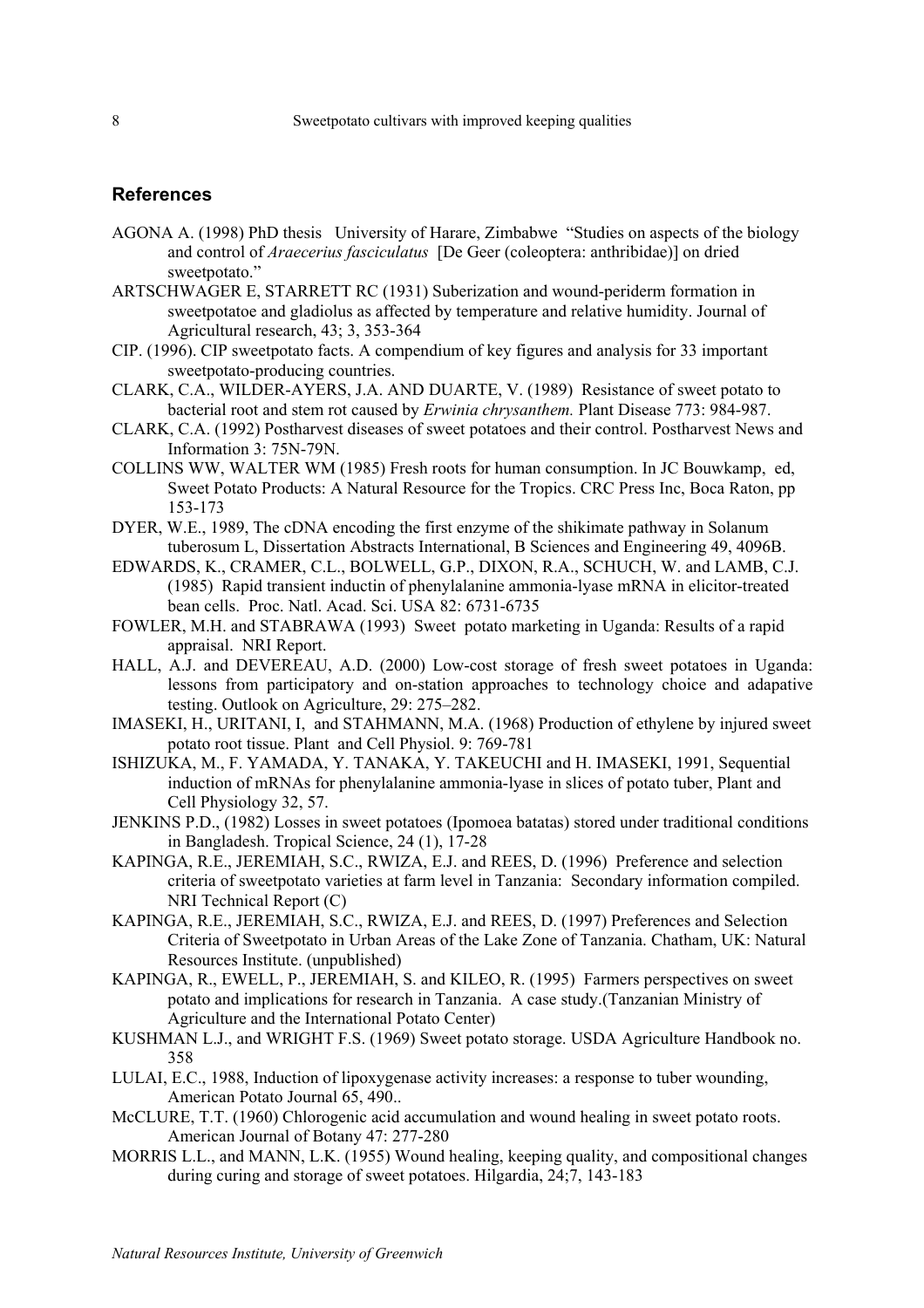- MUHANNA, M. (2001) Physiological and biochemical factors determining resistance of sweetpotatoes to post-harvest pathogens in Tanzania. MPhil thesis. Cranfield University. 152 pp.
- NIELSEN, L.W. and JOHNSON, J.T. (1974) Postharvest temperature effects on wound healing and surface rot in sweetpotato. Phytopathology 64: 967-970.
- O'MAHONY M., 1995. Sensory measurement in food science: fitting methods to goals. Food Technology, April; 72-82.
- PICHA, D.H. (1986) Weight loss in sweet potatoes during curing and storage: contribution of transpiration and respiration. Journal of the American Society for Horticultural Science 11: 889-892
- RANDLE, W.M. and WOODSON , W.R. (1986) The effect of storage and wounding on ethylene production by sweet potato (*Ipomoea batatas (L.) Lan.)* roots. HortScience 21: 1018-1019
- REES, D., KAPINGA, R., RWIZA, E., MOHAMMED, R., VAN OIRSCHOT, Q., CAREY, E. and WESTBY, A. (1998) The potential for extending shelf-life of sweet potato in East Africa through cultivar selection.Trop Agric. (Trinidad) 75, 84-88
- REES, D., VAN OIRSCHOT, Q.E.A, and AKED, J. (1999) Addressing the problems of sweetpotato in East Africa Presented at the American Society for Horticultural Science Southern Region, Memphis, Tennessee Feb 1999, abstract to be published in conference proceedings.
- REES, D., KAPINGA, R., MTUNDA, K., CHILOSA, D., RWIZA, E., KILIMA, M., KIOZYA, H., and MUNISI, R. (2001) Damage reduces both market value and shelf-life of sweetpotato: a case study of urban markets in Tanzania. *Tropical Science*, **41**: 1–9.
- REES, D., VAN OIRSCHOT, Q.E.A., AMOUR, R., RWIZA, E., KAPINGA, R., and CAREY T. (2003) Cultivar variation in keeping quality of sweetpotatoes. Postharvest Biology and Technology *In press*
- RWIZA, E., NYANGO, M.,. MUNISI, R. KAPINGA, R.,. TOMLINS, K.,. REES, D., NDENGELLO, T. ,and WESTBY A. (2000) The potential for using trained taste panels for screening sweetpotato varieties: Experiences in Tanzania. Presented at the Fifth Triennial Congress of the African Potato Association. Kampala, Uganda May 29 – June 2 2000 APA Conference Proceedings **5**, 521-526.
- SALVEIT, M.E. and LOCY, R.D. (1982) Cultivar differences in ethylene production by wounded sweet potato roots. J. Amer. Soc. Hort. Sci 107: 1114-1117
- SHAW, N.M., G.P. BOLWELL and C. SMITH, 1990, Wound-induced phenylalanine ammonia-lyase in potato (Solanum tuberosum) tuber discs. Significance of glycosylation and immunolocalization of enzyme subunits, Biochemical Journal London 267, 163.
- STATHERS, T.E., REES, D., KABI, S., MBILINYI, L, SMIT, N, KIOZYA, H., JEREMIAH, S., NYANGO, A., and JEFFRIES, D (2003) Sweetpotato infestation by *Cylas* spp. in East Africa: I. Cultivar differences in field infestation and the role of plant factors. International Journal of Pest Management *In press*
- STATHERS, T.E., REES, D., NYANGO, A., KIOZYA, H., MBILINYI, L, JEREMIAH, S., KABI, S., and SMIT, N (2002) Sweetpotato infestation by *Cylas* spp. in East Africa: II. Investigating the role of root characteristics. International Journal of Pest Management *In press*
- ST AMAND, P.C. and RANDLE, W.M. (1989) Ethylene production and wound healing in sweet potato roots. HortScience 24: 805-807
- ST AMAND, P.C. and RANDLE, W.M. (1991) Ethylene production as a possible indicator of wound healing in roots of several sweet potato cultivars. Euphytica 53: 97-102
- STONE H., SIDEL J., OLIVER S., WOOLSEY A., and SINGLETON R.C., 1974. Sensory evaluation by qualitative descriptive analysis. *Food Technology*, 28 (Nov); 24-32.
- VAN OIRSCHOT, Q.E.A., REES, D. and AKED, J (1999)The role of damage and wound healing in sweet potaot storability under tropical conditions. Presented at the American Society for Horticultural Science Southern Region, Memphis, Tennessee Feb 1999, abstract to be published in conference proceedings.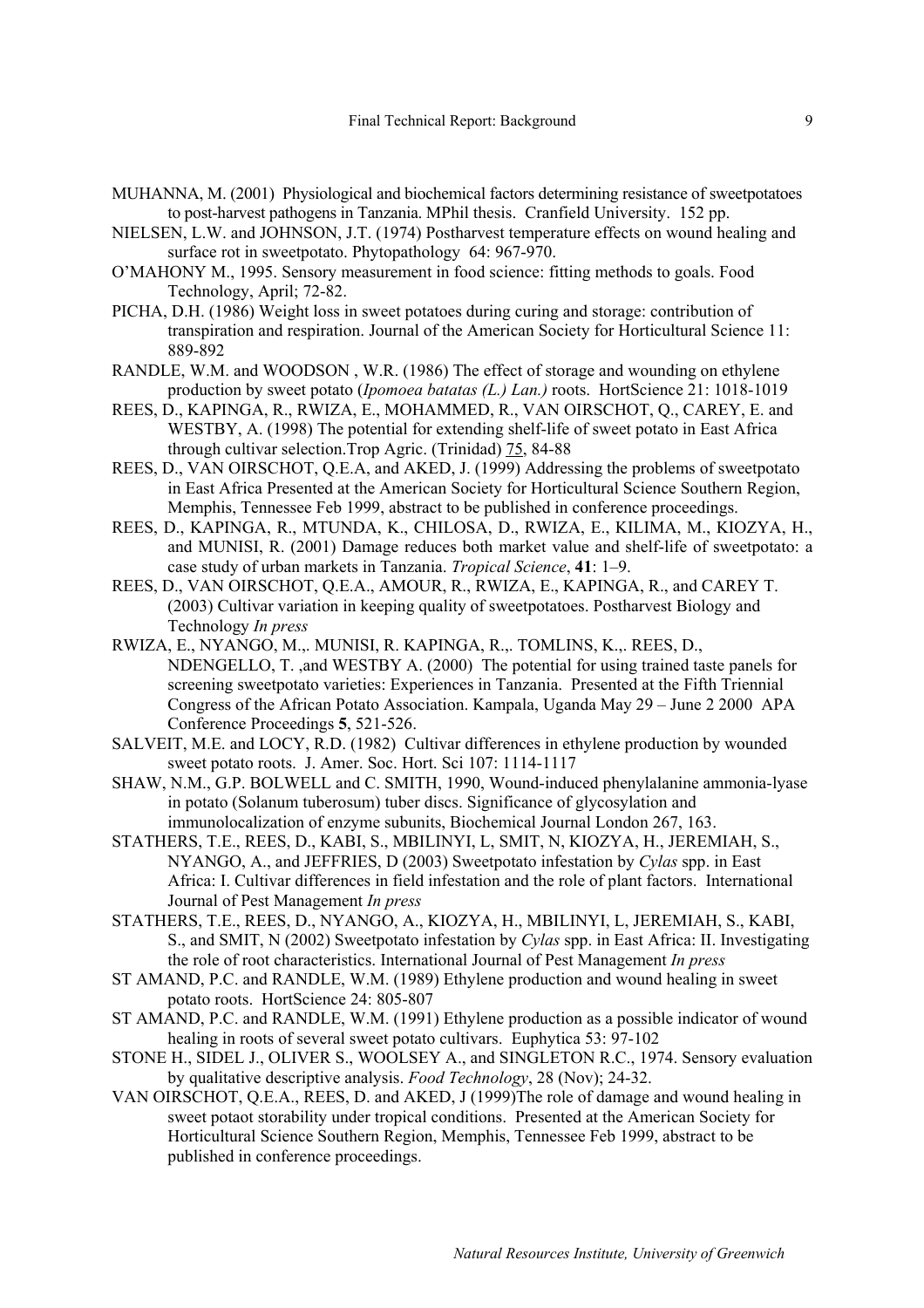- VAN OIRSCHOT, Q.E.A. (2000) Storability of sweetpotatoes (*Ipomoea batatas* (L.)) under tropical conditions: physiological and sensory aspects. PhD thesis. Cranfield University. 205 pp.
- VAN OIRSCHOT, Q.E.A., REES, D., AKED, J. and KIHURANI, A.W. (2000) Cultivar variation in wound healing efficiency of sweet potato and Irish potato and the effect on shelf-life. Presented at the International Society for Tropical Root Crops, Japan 2000.
- VAN OIRSCHOT , Q.E.A, REES, D., and AKED, J. (2003) Sensory characteristics of five sweet potato cultivars and their changes during storage under tropical conditions. Food Quality and Preference*. In press*
- VAN OIRSCHOT, Q.E.A., REES, D., AKED, J. and KIHURANI, A.W. (submitted) Sweetpotato cultivars differ in efficiency of wound healing. Submitted to Plant Physiology.
- WALKER, T.S. and CRISSMAN, C.C.. (1996). Case studies of the economic impact of CIP related technologies. Lima (Peru). International Potato Center (CIP).
- WALTER, W.M. and SCHADEL, W.E. (1982) A rapid method for evaluating curing progress in sweet potatoes. J. Amer. Soc. Hort. Sci. 108: 1129-1130
- WALTER, W.M. and SCHADEL, W.E. (1983) Structure and composition of normal skin (periderm) and wound tissue from cured sweet potatoes. J.Amer. Soc. Hort. Sci. 108: 909-914
- WEIMER, J.L. and HARTER, L.L. (1921) Wound cork formation in the sweet potato. Journal of Agricultural Research, 21;9, 637-647
- WOOLFE JA (1992) Sweet Potato. An Untapped Food Resource. Cambridge University Press, Cambridge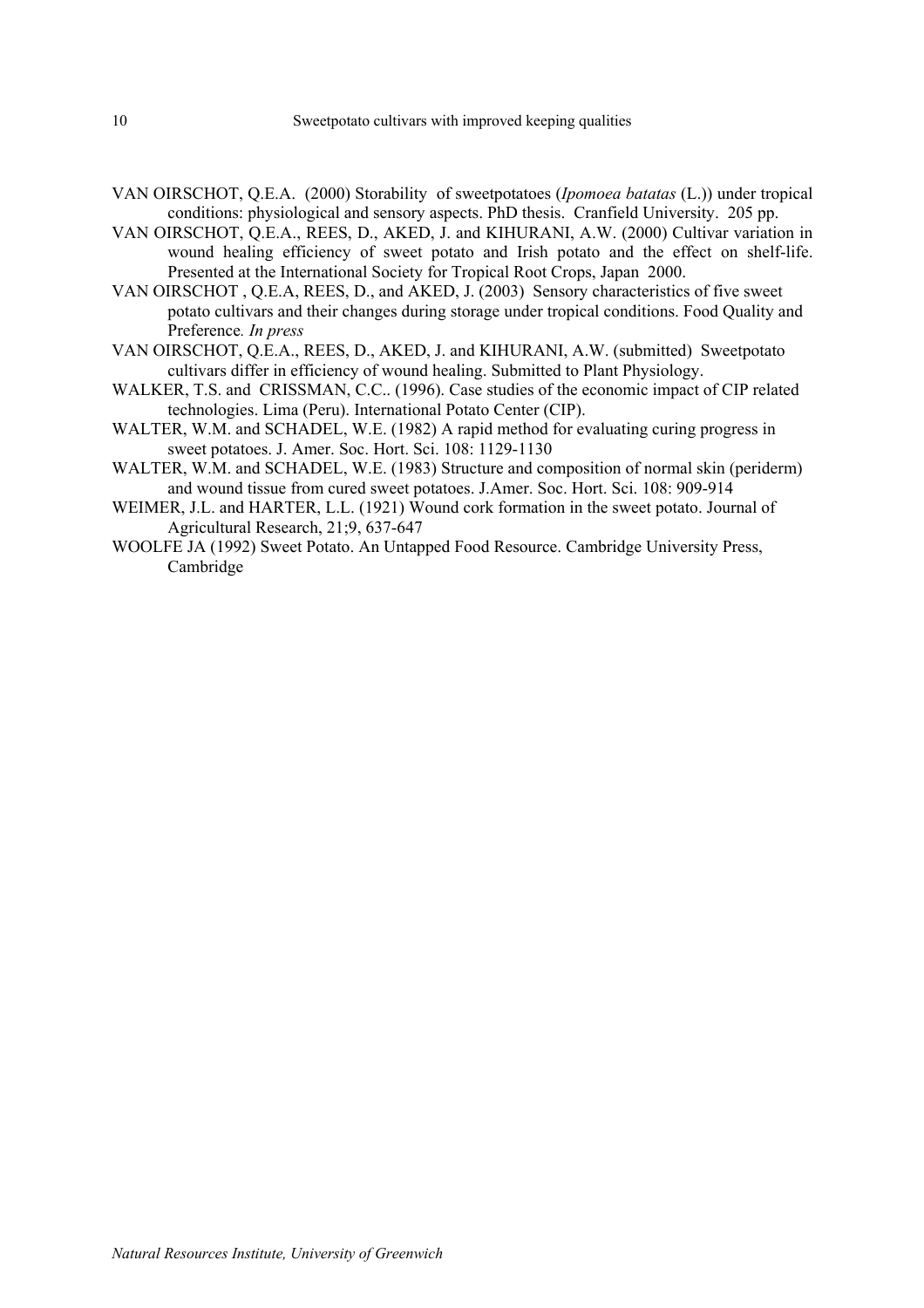#### **PROJECT PURPOSE**

### **Programme output: Strategies developed and promoted which improve food security of poor households through increased availability and improved quality of root crop and horticultural foods and better access to markets.**

Sweetpotato is an important staple crop in many parts of the developing world, and has many agronomic properties which make it particularly suitable for production in marginal agricultural areas. It is one of the most under-researched of the staple crops. Many breeding programmes are at an early stage, and great genetic diversity is available, so that there is enormous potential for crop improvement. The successful introduction of improved cultivars depends on them having appropriate pre and post-harvest qualities. The overall objective of this project is to facilitate the development of sweetpotato cultivars with improved post-harvest qualities, with particular focus on improved shelflife and storability.

The effective introduction of improved sweetpotato cultivars, which depends on selecting for acceptable post-harvest characteristics will increase food availability thereby improving food security. The research conducted within this project will help in particular the selection of cultivars with improved storability, which will allow more efficient marketing over longer distances and facilitate storage during seasons of shortage. For the rural poor this will result in improved food security and income generation as a result of marketing. For the urban poor more efficient food supply from the rural areas will improve food security.

The dissemination of the project findings is an integral part of this project.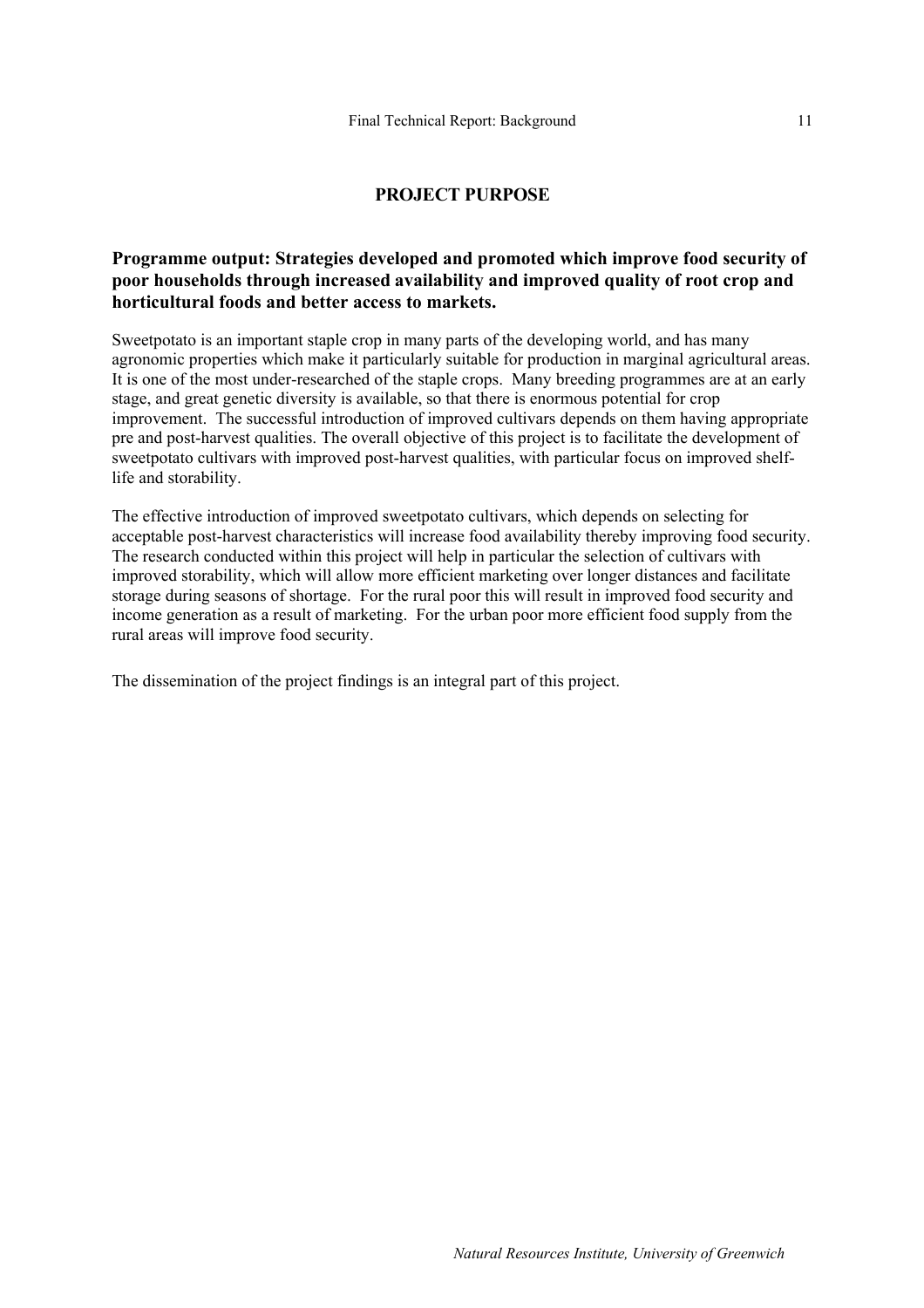#### **RESEARCH ACTIVITIES**

*This section should include detailed descriptions of all the research activities (research studies, surveys etc.) conducted to achieve the outputs of the project. Information on any facilities, expertise and special resources used to implement the project should also be included. Indicate any modification to the proposed research activities, and whether planned inputs were achieved.* 

# **Project staff**

During the course of the project several staff changes occurred. The project manager was absent on maternity leave from January to May 2001, during which time project management was taken over by Dr Quirien van Oirschot. Dr Regina Kapinga was originally based at Lake Zone Agricultural Research and Development Institute (LZARDI)-Ukiriguru, but transferred to COSTECH, in Dar es Salaam in 2000, and then to the International Potato Center, Kampala in 2001. Dr Julia Aked was originally at Cranfield University at Silsoe, but left in 2001, although retaining her links with Cranfield as an associate lecturer. Partly as a consequence of Dr Aked's change in status, Dr Patricia Harvey of the University of Greenwich joined the project team in 2002.

These changes had implications for certain project activities as indicated for specific outputs.

#### **1. Protocols for the post-harvest assessment of sweetpotato cultivars within national breeding programmes disseminated.**

The Crop Post-harvest Programme has funded a considerable amount of work within several projects in East Africa on post-harvest aspects of sweetpotato. This output is concerned with the dissemination of key findings of this research in the form of a book (activity 1.2). Activity 1.1 describes work conducted to complete a study initiated in a previous project.

### **1.1 Assessment of locally available cultivars at three sites in terms of consumer preferences and sensory profile, to determine the potential for using trained panels for cultivar selection.**

This activity was carried out by staff of LZARDI-Ukiriguru with technical supervision and analysis by NRI

Within a breeding programme it is essential to assess new cultivars in terms of acceptability of sensory characteristics, but these can be very complex and technically difficult to measure. A trained taste panel may provide the most practical and effective method to assess sensory acceptability.

#### **Methodology of trials**

*Further details are provided in Appendix I.* 

Trials were conducted in 2000 at Mwanza, Meatu and Misungwi, using methods similar to those used in 1998. For each site 4-5 locally available cultivars were selected and subjected to consumer testing using 100 consumers. Each consumer was presented with randomly labelled cooked samples and asked to select their most and least preferred. 20 consumers at each site were asked additional questions on their sensory perceptions of the samples in order to build up a consumer sensory profile. A questionnaire was used to obtain further information on the socioeconomic background of all the consumers and their patterns of sweetpotato consumption using a questionnaire. As for the previous trial, samples of the same sweetpotato cultivars were then subjected to sensory profiling using a trained taste panel of ten people based at LZARDI-Ukiriguru.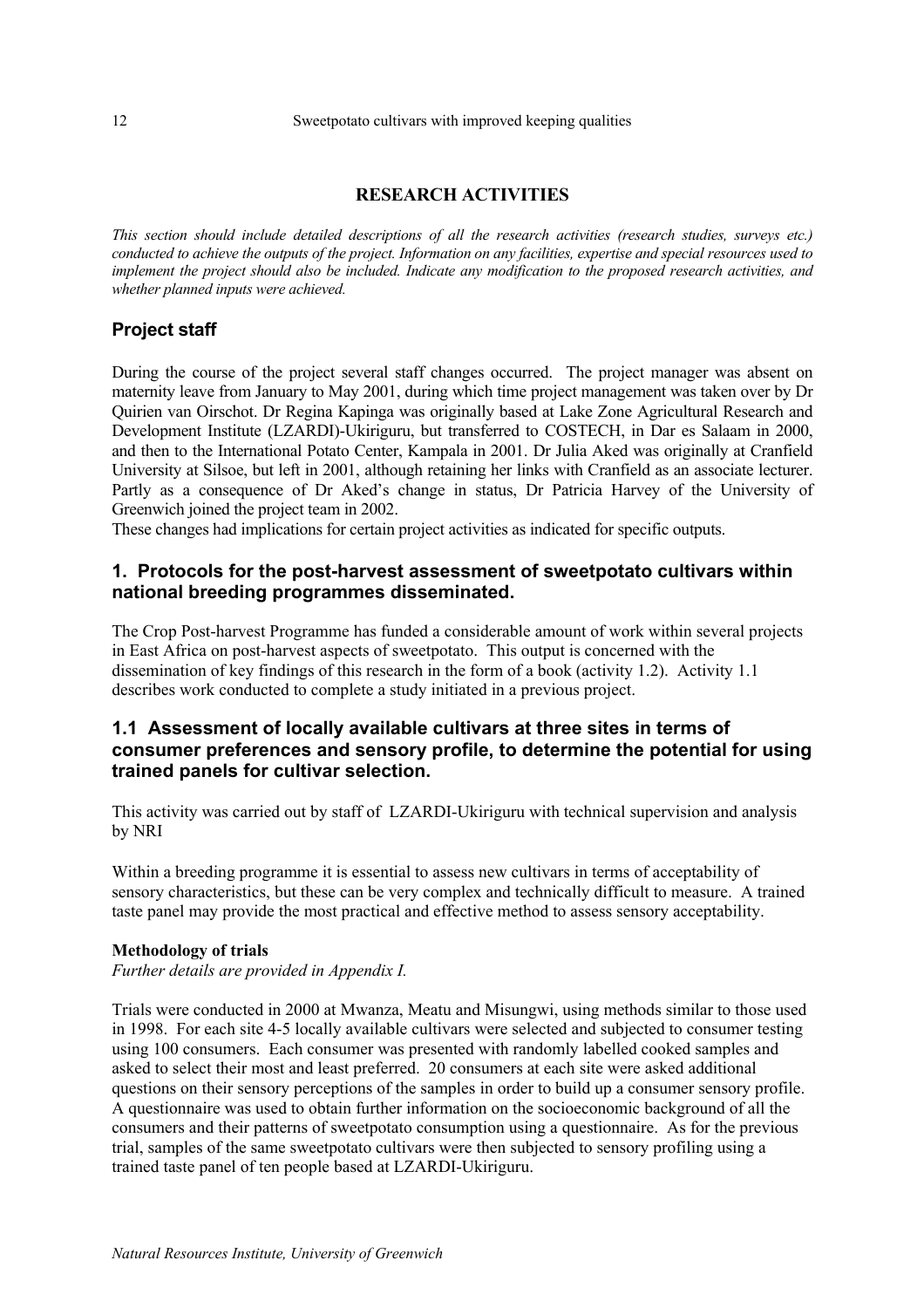#### **Interpretation of data**

For this and the earlier project, technical input on trial methods and also data analysis was provided by Keith Tomlins of NRI. During the course of this project, NRI provided funding for Mr Tomlins to obtain further training at the University of Bath on statistical analysis of sensory data. We were therefore able to apply more powerful analytical techniques than originally considered to the data obtained during the trials of both 1998 and 2000.

### **1.2 Production of publication**

This publication has been produced as a collaboration between NRI, the Tanzanian National Root and Tuber Crops Programme (TNRTCP) and CIP, with additional input from the Kenyan Agricultural Research Institute (KARI) and the National Agricultural Research Organisation (NARO) of Uganda.

The initial plan had been that the production would be co-ordinated by Dr Regina Kapinga while she was on study leave from her position within the TNRTCP. However after initiating the publication, Dr Kapinga left LZARDI-Ukiriguru to take up new responsibilities within COSTECH, and subsequently within CIP. Hence most of the coordination responsibilities were taken on by the project manager and other NRI staff.

Dr Kapinga visited NRI for two weeks in October 2000 to work with NRI staff in order to produce a publication plan. Subsequently a draft publication was produced which was circulated within all collaborating institutions for comment in early 2001. Having reviewed this draft, however, it was decided that the style and focus should be altered to make the publication more appropriate to the target audience. Initially we took the approach that we were writing a manual with a set of instructions for national programmes to use when setting up their own methodologies for assessing sweetpotato cultivars. On reflection we decided that this was too proscriptive, and that the emphasis should be on presenting our experiences, in the form of a report, with a subsequent discussion as to how this might relate to work being conducted in other countries. In addition, in the light of our experiences during the course of the present project, we decided to expand some of the material, particularly on sensory profiling and root wound-healing. As a consequent the publication underwent considerable rewriting was delayed until certain project activities were complete (These changes were discussed and agreed with the Programme Manager during the course of the project). For this reason, due to the staff changes described above, and due to overoptimistic timescales, the publication has been delayed by almost two years. However, we believe that the result is a much more valuable publication for dissemination.

Professional editing and typesetting was undertaken by the University of Greenwich. Proofs of the publication were completed in January 2003. Printing will be carried out as soon as final approval is obtained from CIP and the Tanzanian MoA.

### **1.3 Dissemination of publication**

Due to late completion of the publication, distribution will take place after the official end of the project. NRI already has databases of appropriate organisations that were used for distribution of earlier publications on root crops. Additional addresses will be obtained through CIP, SARRNET, PRAPACE, APA and ISTRC. As stated in the project memorandum we will aim to distribute to 100 institutions.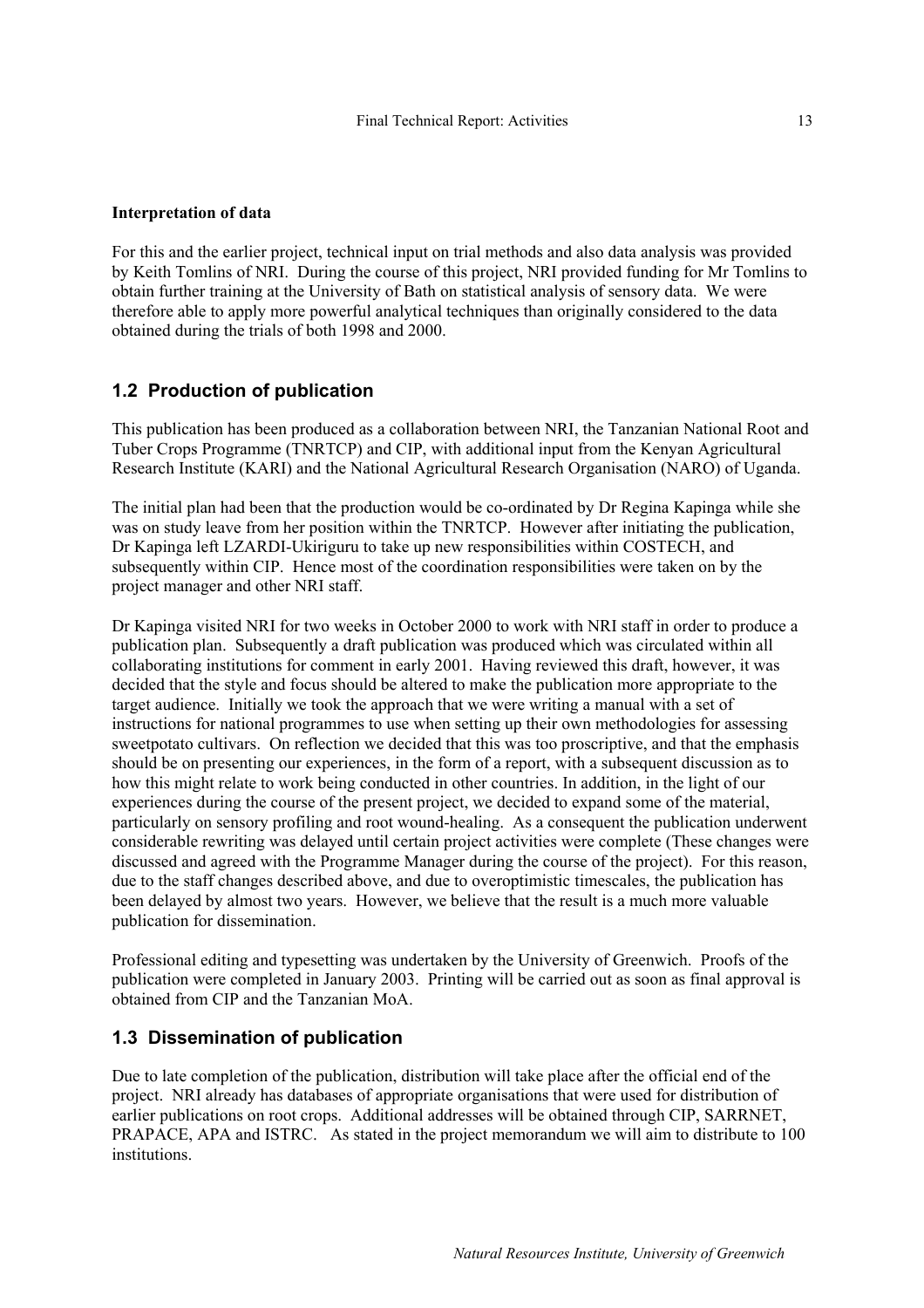# **2. The feasibility of and strategies for the development of high dry matter cultivars with good wound healing characteristics determined.**

Within a previous project (R6507) it was found that perishability of sweetpotato and efficiency of wound healing at moderate humidity (corresponding to normal marketing conditions in East Africa) is related to dry matter content, with higher dry matter corresponding to reduced efficiency of wound healing and hence greater perishability. Given that high dry matter content is an important consumer criterion and is preferred for processing, it is not generally acceptable to select low dry matter cultivars. The main question being addressed for Output 2 was whether it is possible to select for cultivars with both high dry matter content and efficient wound healing characteristics.

# **2.1 Screening of diverse germplasm for wound healing efficiency**

The cultivars considered in earlier work were grown in East Africa, and included local cultivars with some introduced cultivars from other regions of the world. Screening of a wide range of germplasm was carried out to determine whether the relationship between dry matter content and wound-healing efficiency was universal, and specifically whether cultivars with high dry matter and high woundhealing efficiency already existed within germplasm collections.

The work was conducted in laboratories at the NRI using roots grown by CIP in Nairobi, Kenya and USDA, South Carolina, USA.

# **2.1.1. Development of humidity control chambers for screening programme**

In order to assess wound-healing efficiency, roots needed to be maintained at a moderate humidity (65-70% RH) during the healing process. Figure 2.1 shows the design of a humidity controlled chamber developed specifically for this project with technical input from Stan Burrage (S.W. & W.S. Burrage), and Figure 2.2 shows one of the three chambers built, in use for screening.

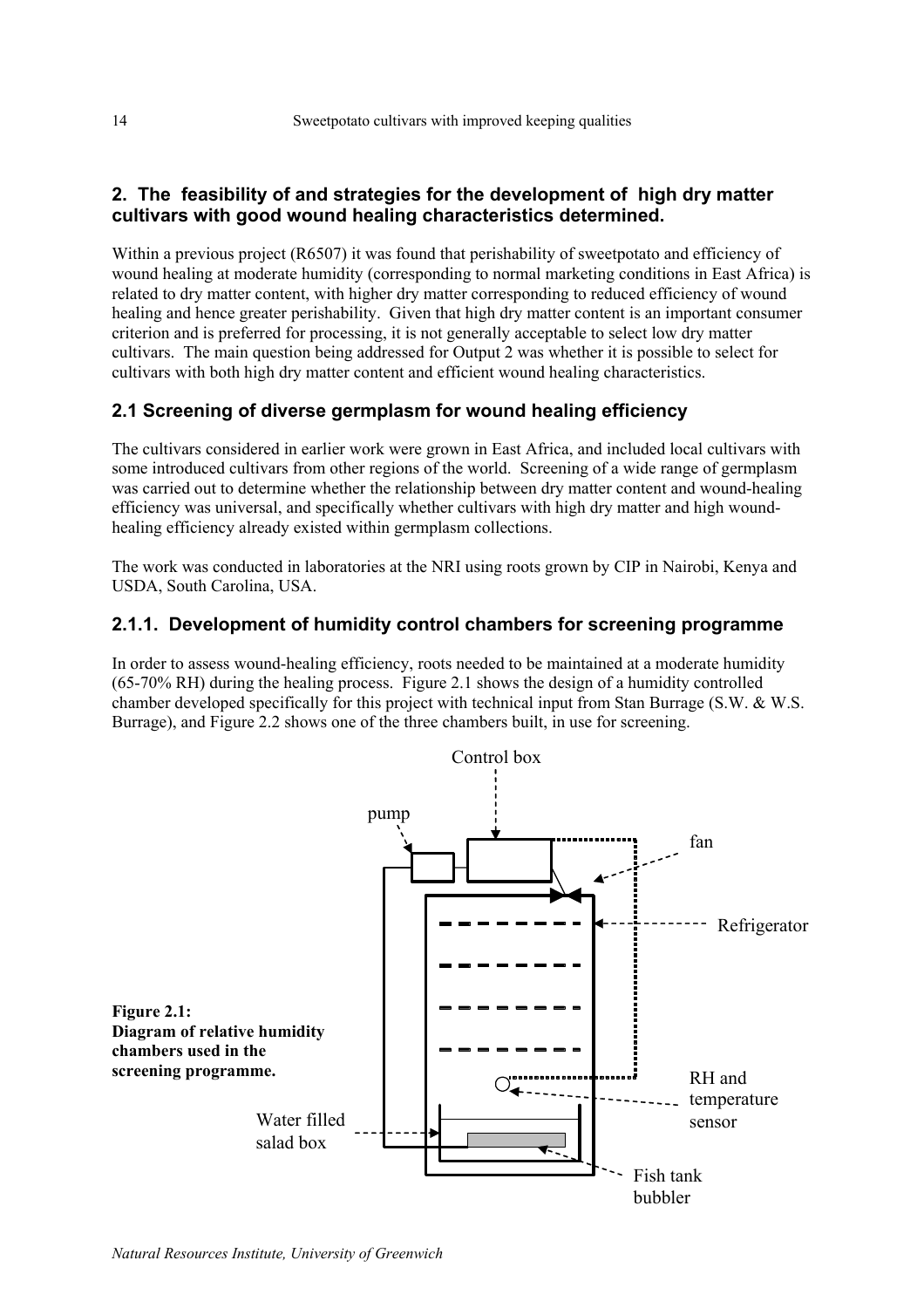The chamber itself was a standard refrigerator with four shelves. A humidity and temperature sensor was positioned near the bottom of the refrigerator, and attached to a control box, on which both relative humidity (RH) and temperature ranges could be specified. When RH fell below the minimum level, a pump was switch on to bubble air through the water filled salad box using a fish tank bubbler. When RH rose above the maximum level, air was pulled through the chamber using one or two fans placed at the top. When temperature fell below the minimum level a small heater placed above the sensor was turned on. When temperature rose above the maximum level, the refrigeration system was turned on.





### **2.1.2 Screening programme**

*For further details see Appendix III* 

Three sets of cultivars were included in the screening programme, each of which was assessed twice. Cultivars were grown in field trials by CIP in Nairobi, and by Dr Janice Bohac in South Carolina, USA. CIP provided extensive assistance in arranging for several cultivars of set C to be transferred from Tanzania to Kenya, and taken through the quarantine system.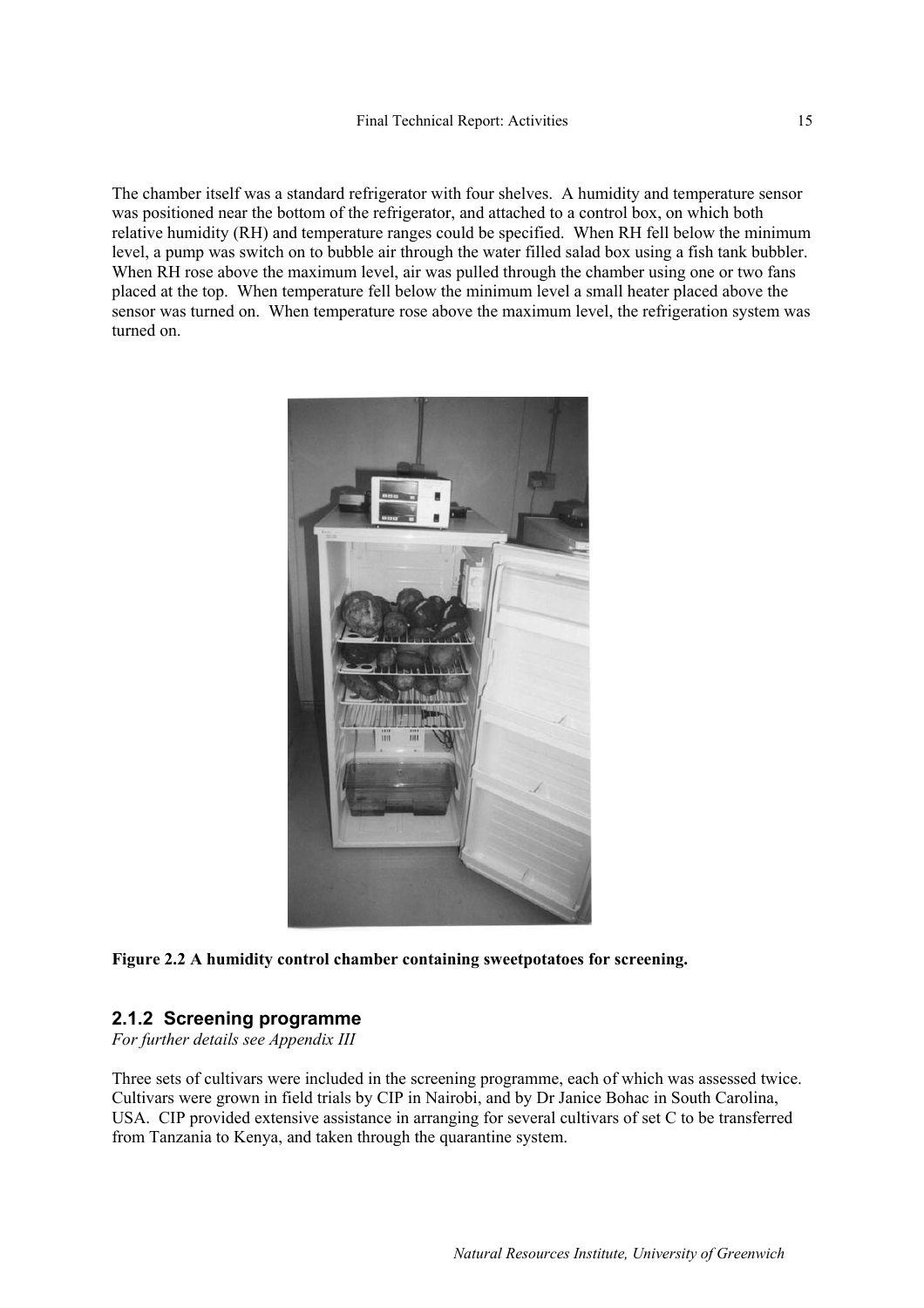Set A (GxE cultivars) consisted of 15 cultivars, sourced from many regions of the world grown by CIP at Kabete, Nairobi, Kenya. These cultivars were chosen to cover a wide range of characteristics, and have also been included in a set of trials conducted by CIP at several locations around the world to test germplasm by environment interactions. Five additional cultivars, grown in a separate field trial were included in the assessments of the roots from the first harvest.

Set B (US cultivars) consisted of 18 cultivars sourced mainly from North, South and Central America grown at the US Vegetable Laboratory, USDA-ARS, in South Carolina, USA.

Set C (East African cultivars) consisted of 18 cultivars primarily of East African origin grown by CIP at Kabete, Nairobi Kenya. 6 of the cultivars were only screened in the second season as supplies were delayed due to quarantine restrictions as cultivars were transferred from Tanzania to Kenya.

The cultivars within each set are listed in Table 2.1, and the timetable for screening is illustrated below. The initial plan had been to complete screening by the end of August 2000. With delays to the start of the project, and the time taken to take several cultivars through quarantine procedures, screening was completed in April 2001.

|                              | 1999 | 2000 |  | 2001 |  | 2002 |  |  |
|------------------------------|------|------|--|------|--|------|--|--|
| Development of               |      |      |  |      |  |      |  |  |
| humidity controlled          |      |      |  |      |  |      |  |  |
| chambers                     |      |      |  |      |  |      |  |  |
| <b>Screening of cultivar</b> |      |      |  |      |  |      |  |  |
| set A                        |      |      |  |      |  |      |  |  |
| <b>Screening of cultivar</b> |      |      |  |      |  |      |  |  |
| set B                        |      |      |  |      |  |      |  |  |
| <b>Screening of cultivar</b> |      |      |  |      |  |      |  |  |
| set C                        |      |      |  |      |  |      |  |  |

**Timetable for activity 2.1** 

# **2.1.3 Method used for screening for wound-healing efficiency**

For assessment of wound-healing efficiency at moderate humidity roots were maintained in three humidity controlled chambers at 65-70% R.H., 25-26ºC. After one day a shallow wound (approximately 2 x 5 cm and 1.5 mm deep) was cut using a potato peeler. Staining for lignin was carried out using phloroglucinol after a further 5 days. For staining, three or four thin cross sections with a depth of 10 mm and approx 0.5 mm thick were cut from each wound using a razorblade. These sections were stained with phloroglucinol (1% in 95% ethanol) for 1 min, followed by concentrated HCl for 1min and washed in water. Each wound was scored subjectively between 0 and 1 on the basis of the extent and continuity of lignification seen in the 3-4 sections.

In each screening experiment 12 roots were assessed per cultivar. Roots were arranged in a complete randomised block design, with each shelf considered as a block. Thus one root per cultivar was placed on each of 4 shelves per chamber.

For assessment of wound-healing efficiency at high humidity the same protocol was used, but roots were placed in an enclosed chamber with four shelves and water in the base. Measured relative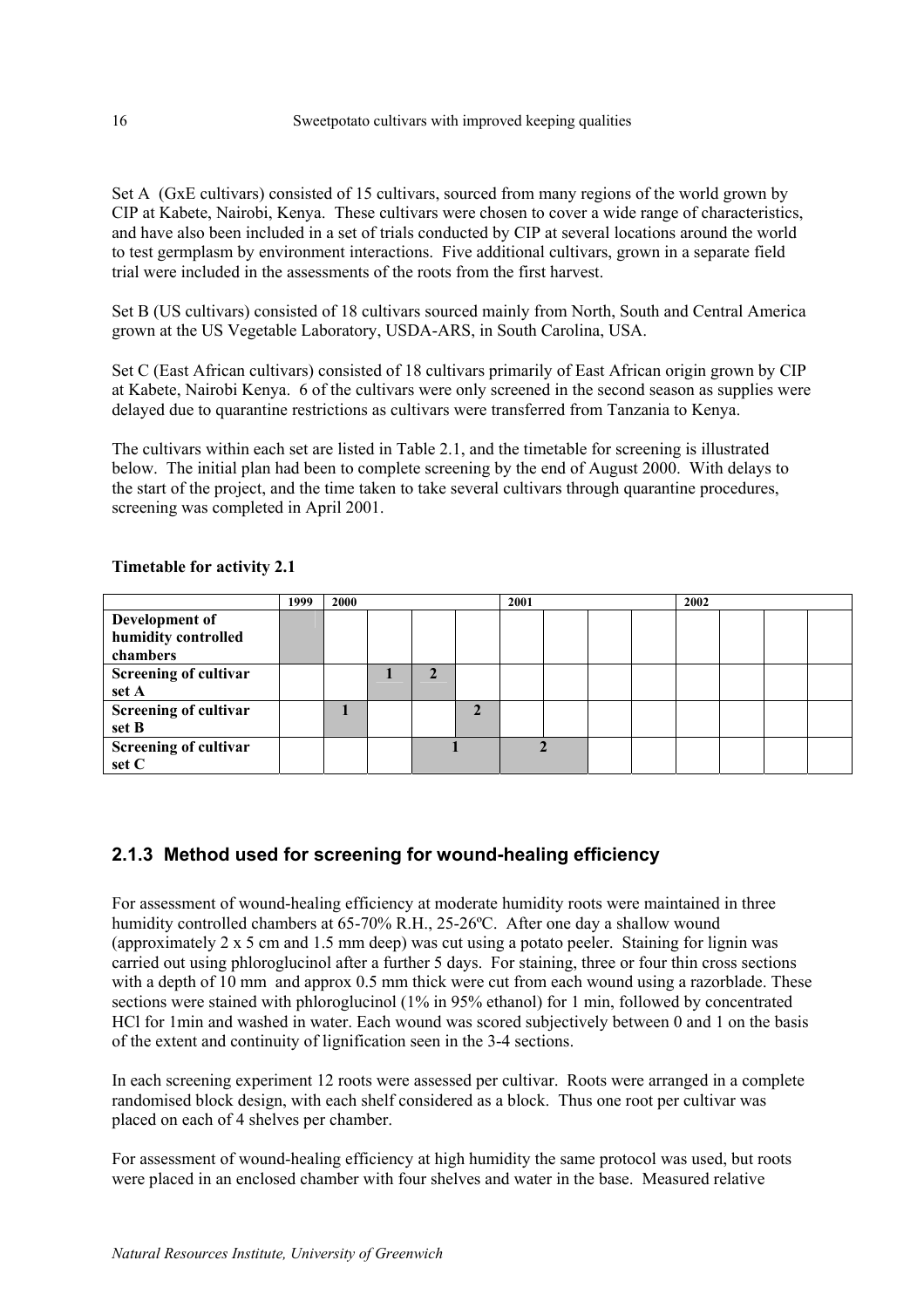humidity was greater than 95% throughout. In each screening experiment 4 roots were assessed per cultivar, with one root per cultivar on each of the four shelves.

| Set A          |                |                   | Set B          |                    |                   | Set C          |               |                            |
|----------------|----------------|-------------------|----------------|--------------------|-------------------|----------------|---------------|----------------------------|
| No.            | Name           | Origin            | No.            | Name               | Origin            | No.            | Name          | Origin                     |
| 6              | <b>Blesbok</b> | <b>SA</b>         | 15             | <b>Beau Regard</b> | <b>USA</b><br>S/C | $\overline{4}$ | Beau Regard   | <b>USA</b>                 |
| $\tau$         | <b>Brondal</b> | <b>SA</b><br>S/C  | $\overline{4}$ | PI 538354          | Am<br>S/C         | 22             | Budagala      | EA<br>S/C                  |
| 10             | Cemsa 74-228   | Am                | 10             | PI 595856          | Am<br>S/C         | 12             | Hernadez      | Am                         |
| 21             | Kemb 10        | EA                | 5              | PI 595873          | Am<br>S/C         | 15             | Iboja         | EA                         |
| 11             | Kemb 37        | EA                | $\mathfrak{Z}$ | Picadito           | Am                | 1              | Jewel         | <b>USA</b>                 |
| 9              | Mafutha        | <b>SA</b>         | 13             | Regal              | <b>USA</b>        | 9              | Kemb 10       | EA                         |
| 20             | Mogamba        | EA                | 11             | SC 1149-19         | <b>USA</b>        | 20             | <b>KSP 20</b> | EA                         |
| 8              | Mugande        | EA                | 7              | Sumor              | <b>USA</b>        | 19             | L86-33        | <b>USA</b>                 |
| 13             | Naveto         | <b>PNG</b>        | 8              | Tanzania           | EA                | 18             | Mwanamonde    | $\mathop{\rm EA}\nolimits$ |
| 17             | <b>NC 1560</b> | <b>USA</b><br>S/C | 12             | Tinian             | $\bf J$           | 5              | Sinia         | EA                         |
| 15             | Santo Amaro    | Am                | $\mathbf{1}$   | W287 Ruddy         | <b>USA</b>        | 11             | SPN/0         | EA<br>S/C                  |
| 19             | Tainung No 64  | $\mathbf T$       | 14             | W-308              | <b>USA</b>        | 10             | Zapallo       | Am                         |
| 18             | Xu Shu 18      | <b>CH</b>         | 6              | W-317              | <b>USA</b>        | 17             | Bilagala**    | EA                         |
| 16             | Yan Shu 1      | <b>CH</b><br>S/C  | 16             | W-325              | <b>USA</b>        | 14             | Kagole**      | EA                         |
| 14             | Zapallo        | Am                | 17             | W-341              | <b>USA</b>        | 13             | Polista**     | EA                         |
| $\overline{2}$ | Kemb 10*       | EA                | 18             | W-345              | <b>USA</b>        | 7              | Sinia B**     | EA                         |
| 3              | KSP 20*        | EA                | $\overline{2}$ | W364 97k-11        | <b>USA</b>        | 21             | SPK 004**     | $\mathop{\rm EA}\nolimits$ |
| 5              | SPK 004*       | EA                | 9              | White Regal        | <b>USA</b>        | 3              | Yanshu 1**    | CH                         |
| 1              | Yan Shu 1*     | <b>CH</b><br>S/C  |                |                    |                   |                |               |                            |
| 4              | Zapallo*       | Am                |                |                    |                   |                |               |                            |

**Table 2.1. Cultivars included in screening programme** 

CH, China; EA, East Africa; J, Japan; PNG, Papua New Guinea; SA, South Africa; S/C Am, South/Central America; T, Taiwan; USA, United States of America.

\*Screened for first harvest only

\*\* Screened for second season only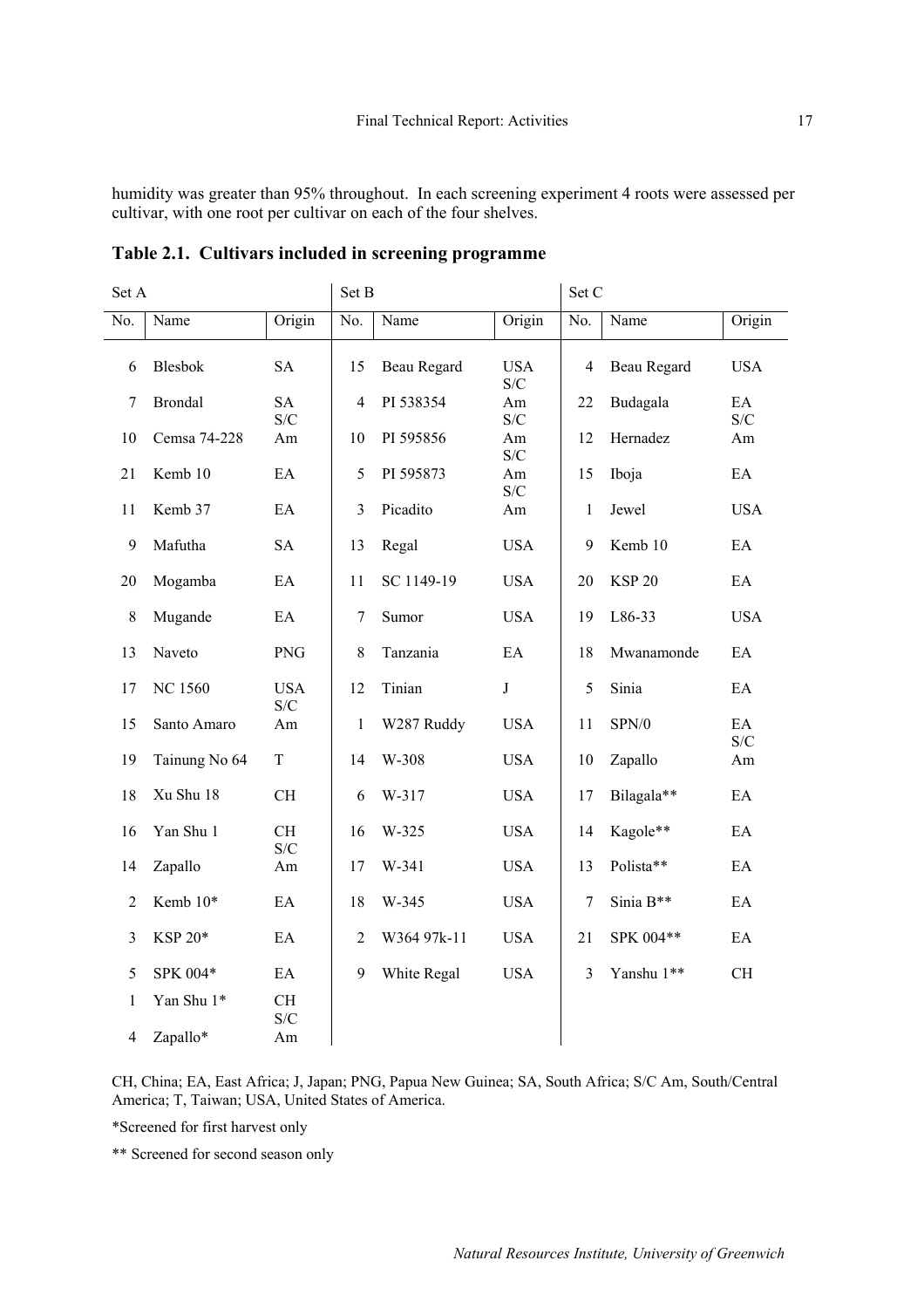### **2.2. Determining the basis of the relationship between dry matter content and wound healing efficiency.**

### **2.3. The feasibility of breeding for high dry matter cultivars with efficient wound-healing reviewed.**

### **2.4. Identify markers for characteristics of efficient wound-healing.**

The overall objective of output 2 was to determine how, if possible, to develop sweetpotato cultivars with high DM content and high wound-healing efficiency. The most appropriate strategy was dependent on the findings on the screening programme carried out as activity 2.1. For this reason, it was originally proposed that the results of the screening programme be presented at the CIP annual review in Lima in August 2000, and that the further objectives of the project be reviewed at that point. However, this was not practical as the screening programme was not completed until April 2001. In order to review the findings and determine the future focus of the project, Dr Dapeng Zhang, sweetpotato breeder from CIP, Lima, was invited to NRI in May 2001. This also enabled the Project manager, who was on maternity leave, to attend.

The main conclusions of the review are summarised in Outputs (2.2.1). On the basis of the review a recommendation was made that a programme of work to elucidate the physiological basis of differences in wound-healing efficiency be continued. The results of the screening were also presented at a CIP organised workshop in Lima in July 2001 (van Oirschot *et al.* 2001)

The programme of research was discussed and developed by a collaboration between NRI staff (project manager, Quirien van Oirschot) and Julia Aked of Silsoe College. Dr Aked left her position as lecturer at Cranfield University during the course of the project, but continued to input as an independent consultant. A review of existing literature was carried out by Dr Aked (appendix IV) and formed the basis for hypotheses used to plan the experimental programme. A set of 12 cultivars, covering a wide range of DM and wound-healing efficiency was selected, and grown by CIP in Nairobi. All experiments were carried out at NRI. Technical assistance was provided by Christopher Lucas, Marie Lebas, Stephen Craycraft and James Neilson.

Towards the end of the programme Dr Patricia Harvey of the Chemical and Life Sciences Department, University of Greenwich was included in the project as a consultant. Her expertise is in peroxidases, which form an important part of the plant tissue stress responses.

As is often the case in an investigation of this nature, each experiment was designed on the basis of the results of preceding experiments, so that the experimental work differed from the original plans described in the project memorandum. The work is summarised in Outputs, with more detail given in the appendices where appropriate.

.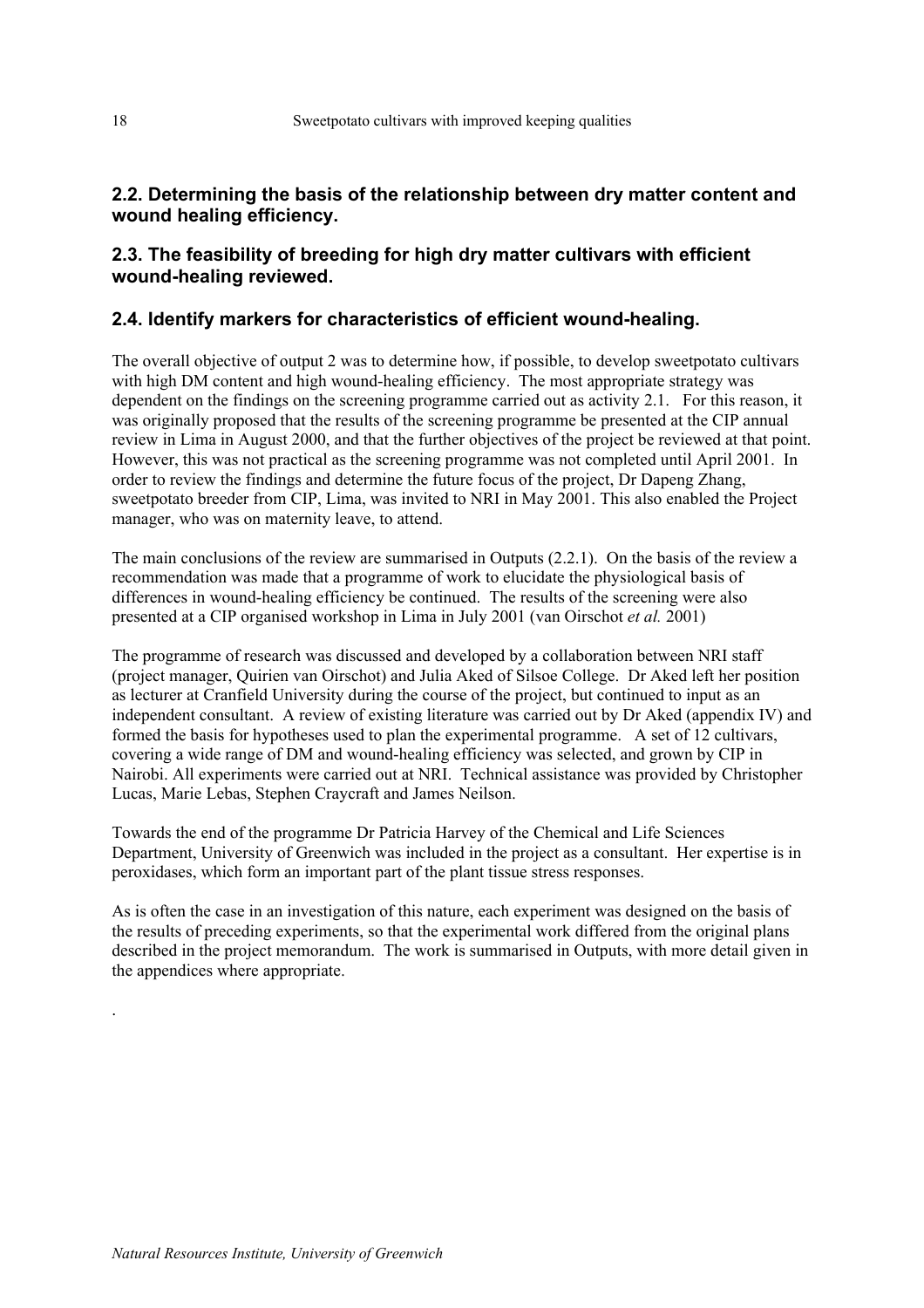# **3. The extent of cultivar variability in root metabolism and implications for long-term storage determined.**

# **3.1 Assessment of cultivars for metabolic characteristics**

# **3.2 Assessment of the physical constraints to long-term storage and the relative behaviour of selected key Tanzanian cultivars**

# **3.3 Factors controlling susceptibility to anaerobiosis determined**

This output is concerned with the feasibility of selecting cultivars for good long-term storage. The activities were closely co-ordinated with those of project R7498 "Maximising incomes from sweet potato production as a contribution to rural livelihoods." They will therefore be presented with the Final Technical Report for R7498.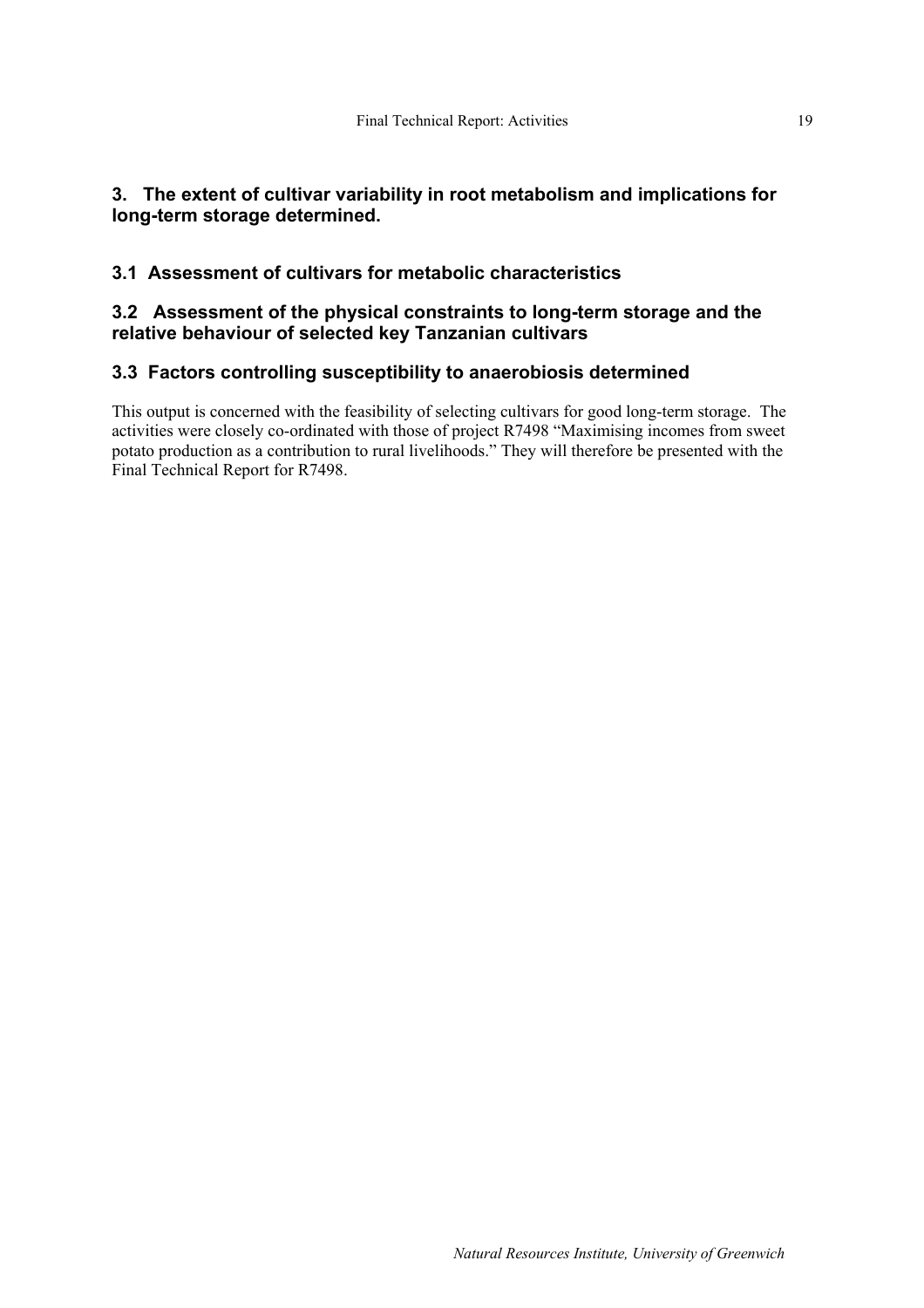# **OUTPUTS**

*The research results and products achieved by the project. Were all the anticipated outputs achieved and if not what were the reasons? Research results should be presented as tables, graphs or sketches rather than lengthy writing, and provided in as quantitative a form as far as is possible.* 

## **1.1 Assessment of locally available cultivars at three sites in terms of consumer preferences and sensory profile, to determine the potential for using trained panels for cultivar selection.**

*Further details are given in appendix II.* 

Within a breeding programme it is essential to assess new cultivars in terms of acceptability of sensory characteristics, but these can be very complex and technically difficult to measure. A trained taste panel may provide the most practical and effective method to assess sensory acceptability. This output was carried out to determine the practicality and reliability of this method.

Table 1.1 summarises the consumer preferences for the local cultivars at the three sites surveyed over both years (1998 and 2000). Polista and SPN/0 were consistently preferred, while Mzondwa, Bilagala and Serena were consistently disliked. The cultivar Sinia B was unusual in that it was not liked in 1998 but was liked at all three locations in 2000.

### **Table 1.1: Consumer acceptability – ranking of sweetpotato cultivars by 100 consumers at Mwanza, Meatu and Misungwi**

|                         | <b>Mwanza</b>          |                       |                | <b>Meatu</b>    | <b>Misungwi</b>        |                       |  |
|-------------------------|------------------------|-----------------------|----------------|-----------------|------------------------|-----------------------|--|
| Liking                  | 1998                   | 2000                  | 1998           | 2000            | 1998                   | <b>2000</b>           |  |
| $1 \text{ (most)}$      | Polista $(54)$         | SPN/0 (56)            | SPN/0 (77)     | Polista (79)    | <b>Ngikuru</b><br>(57) | SPN/0 (57)            |  |
| $\overline{2}$          | Sinia B $(52)$         | Sinia B $(47)$        | Ngosha<br>(51) | Sinia B<br>(67) | SPN/0 (45)             | Sinia B $(52)$        |  |
| 3                       | SPN/0 (42)             | Polista (39)          | Polista (42)   | SPN/0 (47)      | Polista (36)           | Polista (50)          |  |
| $\overline{\mathbf{4}}$ | <b>Mzondwa</b><br>(18) | <b>Mzondwa</b><br>(8) | Serena $(19)$  | Serena (5)      | Toniki (30)            | Bukolu (14)           |  |
| 5                       | Bilagala (28)          | Bilagala (6)          | Sinia B $(6)$  |                 | Sinia B $(26)$         | Hudi<br>Shinyanga (6) |  |
| 6 (least)               |                        |                       | Ipembe $(3)$   |                 | Nguruka<br>(14)        | Ngikuru (3)           |  |

*The percentage of consumers expressing a preference for each cultivar is given in brackets.* 

The panel at LZARDI-Ukiriguru used to provide a sensory profile of each cultivar was the same in both years, so that a comparison between cultivars and between years was possible. Statistical analysis indicated that the panel was able to distinguish between samples in both years for ten of the eleven attributes considered (except for fibre content). This gives an indication of the sensitivity of a trained panel.

With a large number of attributes being assessed for each cultivar, the data can become very complex to interpret. For that reason, a mathematical technique called Principal Component Analysis (PCA) was used to simplify the data (see Figures 1.1 a and b). By this method the data is mathematically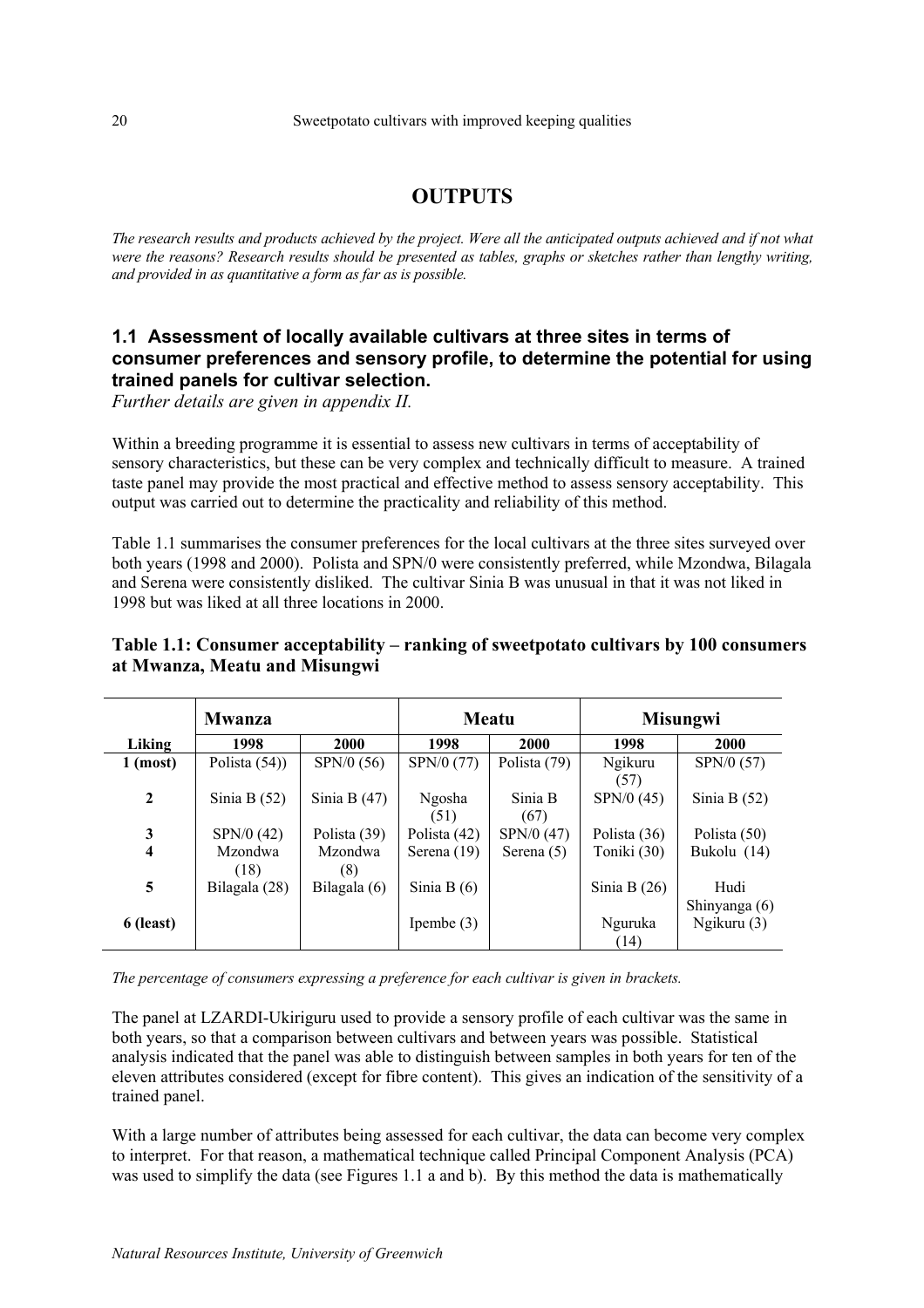*transformed* so that the eleven attributes can be expressed by *vectors* (lines) pointing in different directions on a two dimensional graph (Figure 1.1b). In this case this representation accounts for 78% of the data variability (the greater the variability accounted for, the more reliable the fit). Attributes which are closely related have vectors which are almost parallel (e.g. Starch, taste and sweetness), while those which are not related tend to be perpendicular (e.g. Sweetness and stickiness). Cultivars can be described by a point on the same graph, depending on their sensory characteristics (Figure 1.1a). Thus Serena (Meatu 2000) is very fibrous, whereas Sinia (Mwanza 2000) is not fibrous, but is sweet. Similar cultivars will be clustered together. Thus, samples of the same cultivar tended to be clustered together. SPN/0 and Polista were in the right hand quadrants in both years while Mzondwa and Serena were consistently in the left-hand quadrants. This implies that for these cultivars, the sensory characteristics are broadly similar from year to year and not influenced by location where they were grown. Sinia B, however, was in the lower left-hand quadrant in 1998 but in the right hand quadrant in 2000. The cultivars from Misungwi in 2000 were generally more sticky, chewy and scored higher for texture. It is not clear why these cultivars differed, although climatic differences and differences in storage by the traders are likely to have contributed.





*Where: M = Mzondwa, SP = SPN/0, Sin = Sinia B, Ser = Serena, B = Bilagala, P = Polista, Ngik = Ngikuru, Mwz = Mwanza, Mis = Misungwi, Mtu = Meatu*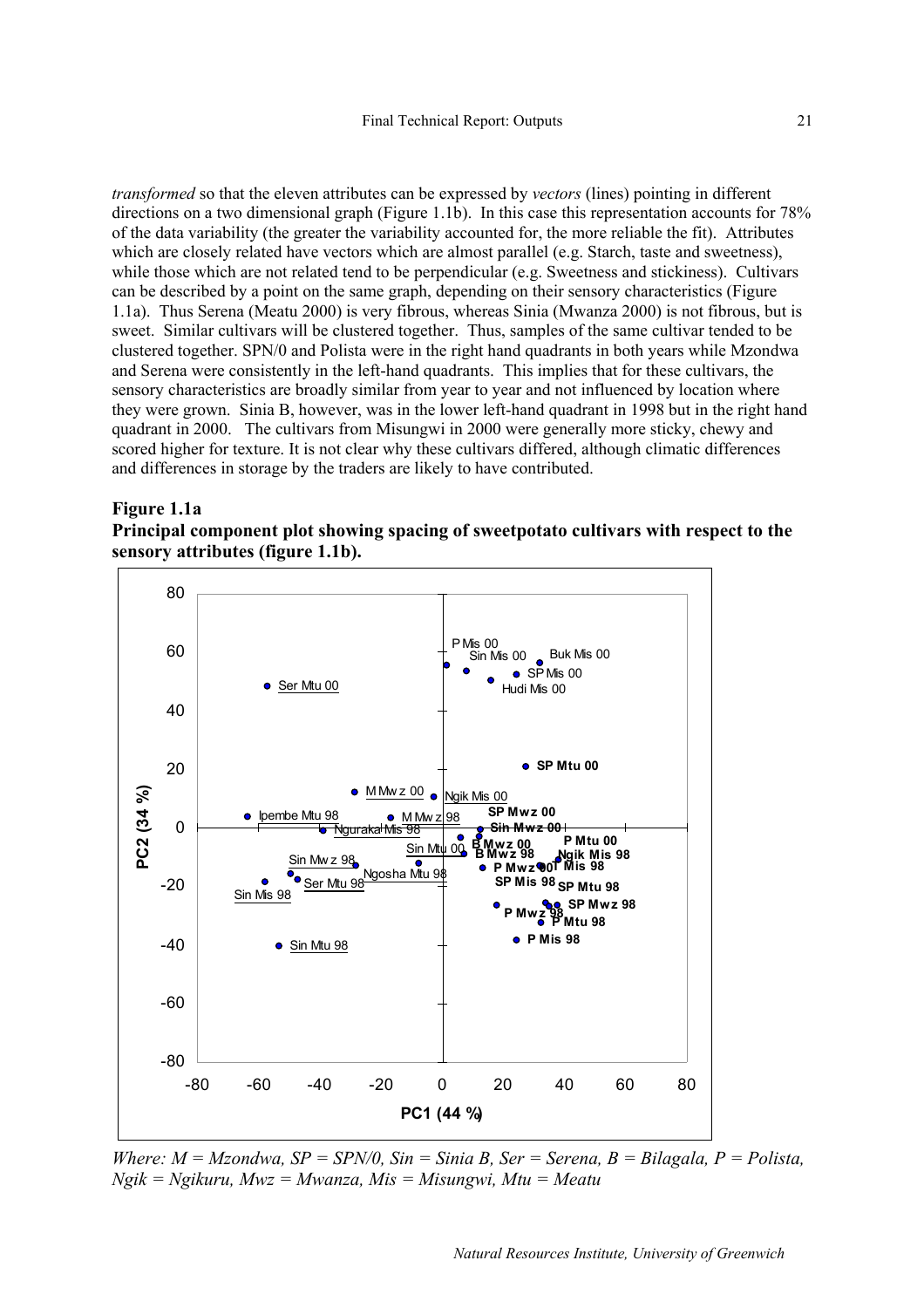



Considering figure 1.1a, cultivars appear to be clustered into a number of groups. This was investigated using cluster analysis (Hierarchical Cluster Analysis, Wards Method, Euclidean distance) of the full data set for both years. The dendrogram, illustrating the make-up of the clusters is shown in Figure 1.2, and indicates that the data fell into three groups (Table 1.2). Cluster 1 was comprised of cultivars that were generally not liked by consumers (on average only 19% preferred these the most). The cultivars within this cluster were predominantly Mzondwa (98 and 00), Serena (98 and 00) and Sinia (98). Cluster 2 was comprised entirely of the cultivars from Misungwi (00). Cluster 3, the group most liked by the consumers (on average 47% consumers preferred these the most), was mostly comprised of Polista and SPN/0 from both years and Sinia B for year 2000.

Consistent with the consumer preferences, Polista and SPN/0, were consistently in the most liked group (cluster 3) in both years, Mzondwa and Serena, were consistently in the least liked group (cluster 1), whereas Sinia B was in cluster 3 in 1998 but generally in cluster 1 in 2000. This suggests that the reason that the consumer impression of Sinia differed between the two years surveyed was that the sensory characteristics changed.

The mean sensory scores for each cluster are given in Figure 1.3. Cluster 3 had the highest scores for taste, sweetness and starch and the lowest scores for stickiness and texture. This represents the sensory profile of the most preferred cultivars, and would therefore be the profile for which a breeding programme should aim.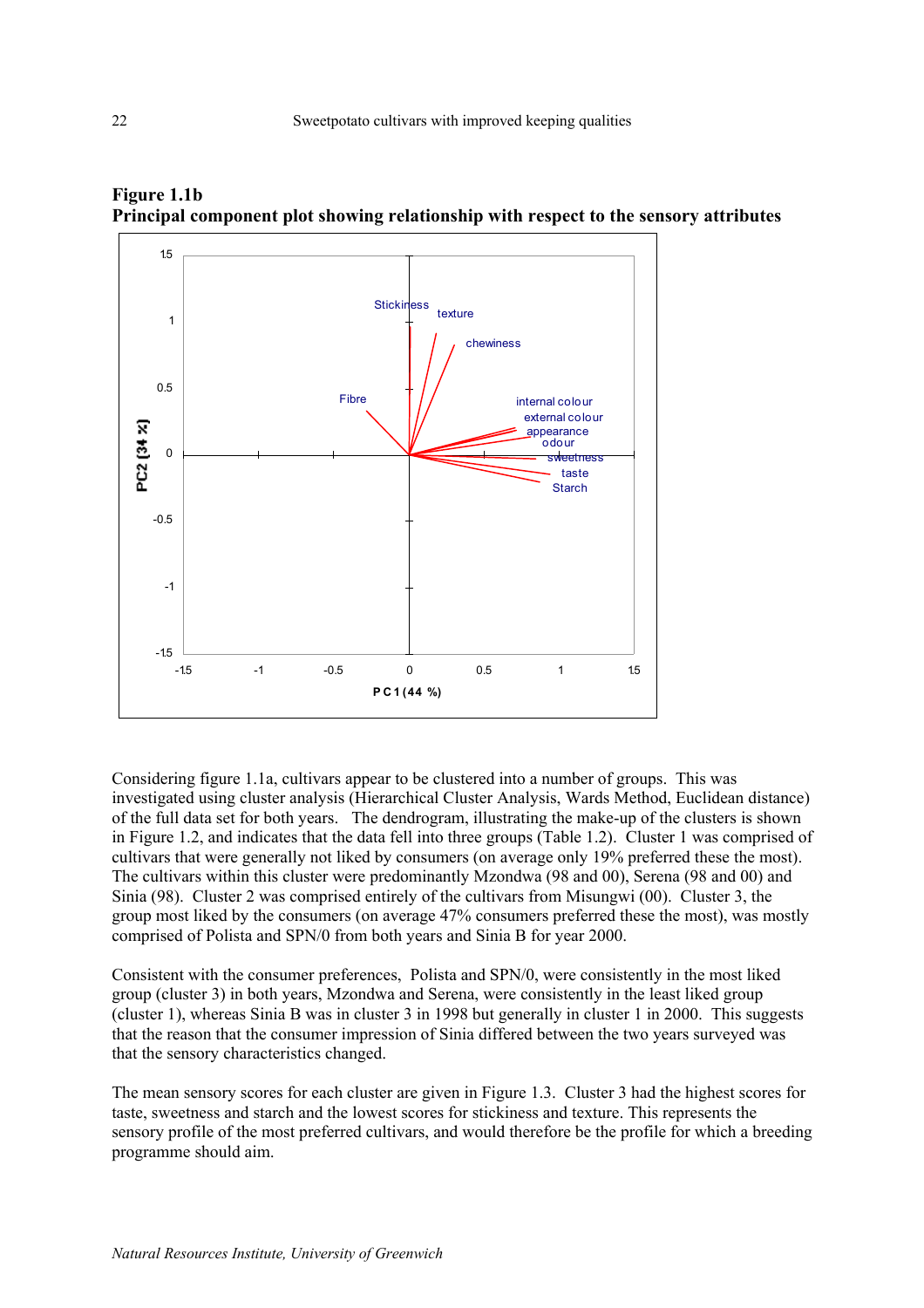

**Fig 1.2 Dendrogram illustrating the make-up of the three selected clusters** 

**Where: dotted horizontal line shows the dissimilarity where clusters were selected** 

|            | Table 1.2: Hierarchical cluster analysis - Classification of cultivars with respect to sensory |
|------------|------------------------------------------------------------------------------------------------|
| attributes |                                                                                                |

|                  | <b>Cluster 1</b>     | <b>Cluster 2</b>          | Cluster 3             |
|------------------|----------------------|---------------------------|-----------------------|
|                  | Ipembe Mtu 98 $(3)$  | Bukoli Mis 00 (14)        | Bilagala Mwz 00 (6)   |
|                  | Mzondwa Mwz 00(8)    | Hudi Shinyanga Mis 00 (6) | Bilagala Mwz 98 (28)  |
|                  | Mzondwa Mwz 98 (18)  | Polista Mis $00(50)$      | Ngikulu A Mis 98 (57) |
|                  | Ngikuru A Mis 00 (3) | Sinia B Mis $00(52)$      | Polista Mis 98 (36)   |
|                  | Ngosha Mtu 98(51)    | SPN/O Mis 00 (57)         | Polista Mtu 00 (79)   |
|                  | Nguraka Mis 98 (14)  |                           | Polista Mtu 98 (42)   |
|                  | Serena Mtu 00 (5)    |                           | Polista Mwz 00 (39)   |
|                  | Serena Mtu 98 (19)   |                           | Polista Mwz 98 (54)   |
|                  | Sinia B Mis $98(26)$ |                           | Sinia B Mtu $00(67)$  |
|                  | Sinia B Mtu 98 $(6)$ |                           | Sinia B Mwz $00(47)$  |
|                  | Sinia B Mwz $98(52)$ |                           | SPN/0 Mis 98 (45)     |
|                  |                      |                           | SPN/0 Mtu 98 (77)     |
|                  |                      |                           | SPN/0 Mwz 98 (42)     |
|                  |                      |                           | SPN/O Mtu 00 (47)     |
|                  |                      |                           | SPN/O Mwz 00 (56)     |
|                  |                      |                           | Toniki Mis 98 (30)    |
| Mean per cent of | 19                   | 36                        | 47                    |
| consumer saying  |                      |                           |                       |
| most liked       |                      |                           |                       |

Where:  $Mwz = Mwanza$ ,  $Mis = Misungwi$  and  $Mtu = Meatu$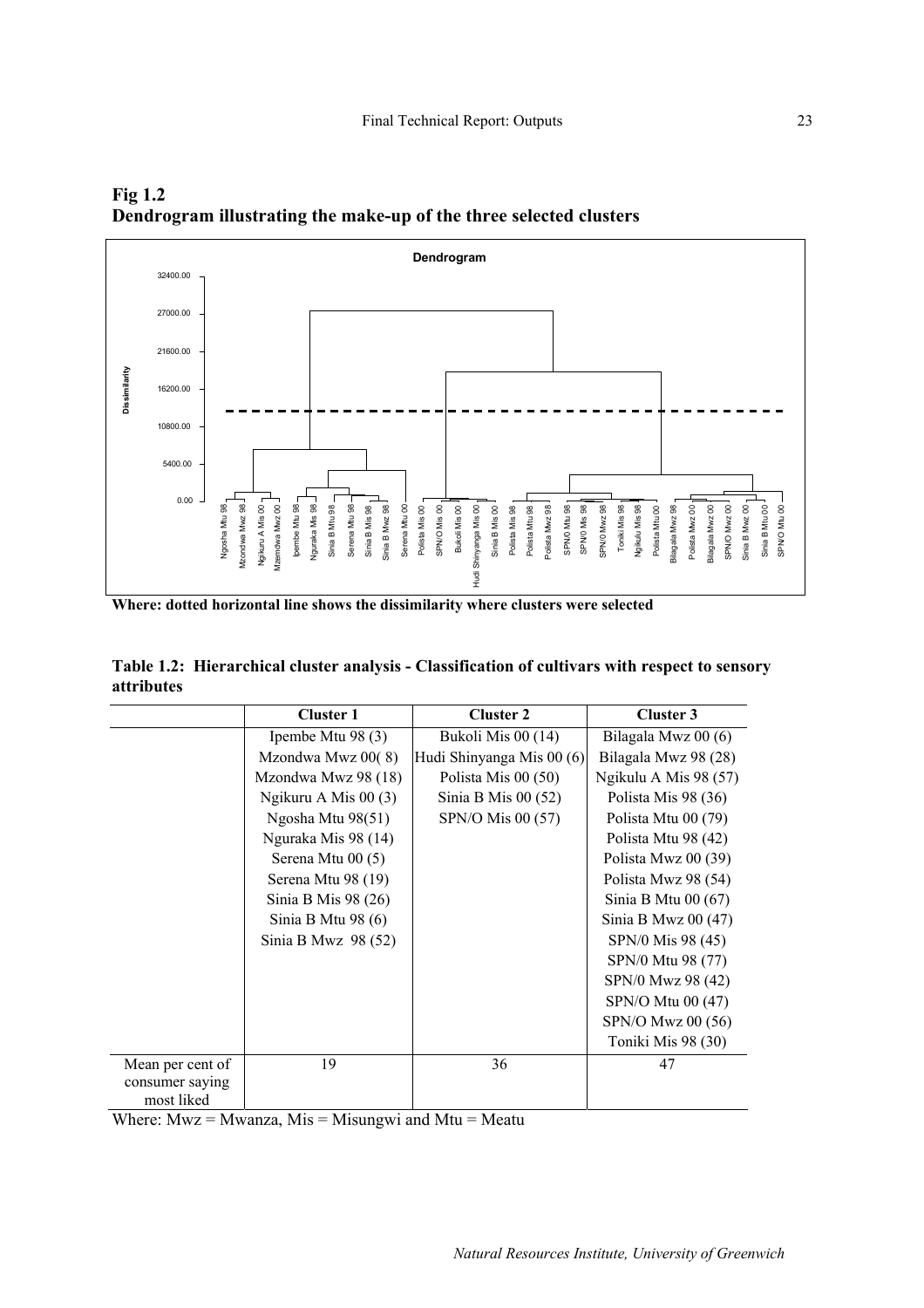

**Figure 1.3: Mean sensory scores for each cluster of cultivars** 

The PCA illustrates that many of the sensory attributes were correlated. For example, stickiness, texture and chewiness were correlated, while internal colour, external colour, appearance, odour, sweetness, taste, starch and fibre were correlated. This suggests that the number of sensory attributes for discriminating the cultivars might be reduced, while still retaining most of the important information. Screening programmes often consider a large number of cultivars, so that any method for simplifying assessments would be advantageous. We therefore wished to determine what was the minimum number of characteristics that we could consider while still being able to distinguish between the clusters of cultivars. Considering the F statistic (ANOVA for discriminating between the clusters, table 4), highest values (indicating greatest differences among cultivars) were for stickiness (56.0), starch (48.5), taste (35.6) and sweetness (14.9). Of these, correlation analysis indicated that starch, taste and sweetness were significantly correlated; hence only starch was retained. Starch did not significantly correlate with stickiness and therefore both were retained as suitable sensory attributes for predicting the cultivar sensory characteristics. Discriminant analysis models (not shown) on all the sensory attributes and on starch and stickiness only were very similar in distinguishing between the clusters. The discriminant model developed on all the attributes correctly classified 17 out of 18 cultivars; Ngikuru A (Misungwi, 2000) was incorrectly classified as cluster 1 instead of cluster 2. In comparison, the discriminant model based on starch and stickiness was almost as good correctly classifying 16 out of 20; Ngikuru A (Misungwi, 2000, cluster 2) was incorrectly classified as cluster 3 and Sinia B (Meatu, 1998, cluster 1) was incorrectly classified as cluster 3.

The scatter plot (figure 4) shows the clusters relative to starch and stickiness. Cluster 3 (most liked cultivars) is in the top left-hand quadrant, cluster 1 is in the bottom left-hand quadrant and cluster 2 is in the top-right quadrant. In a selection process for cultivars for cluster 3, a cultivar would need to score more than 50 for starch and less than 42 for stickiness.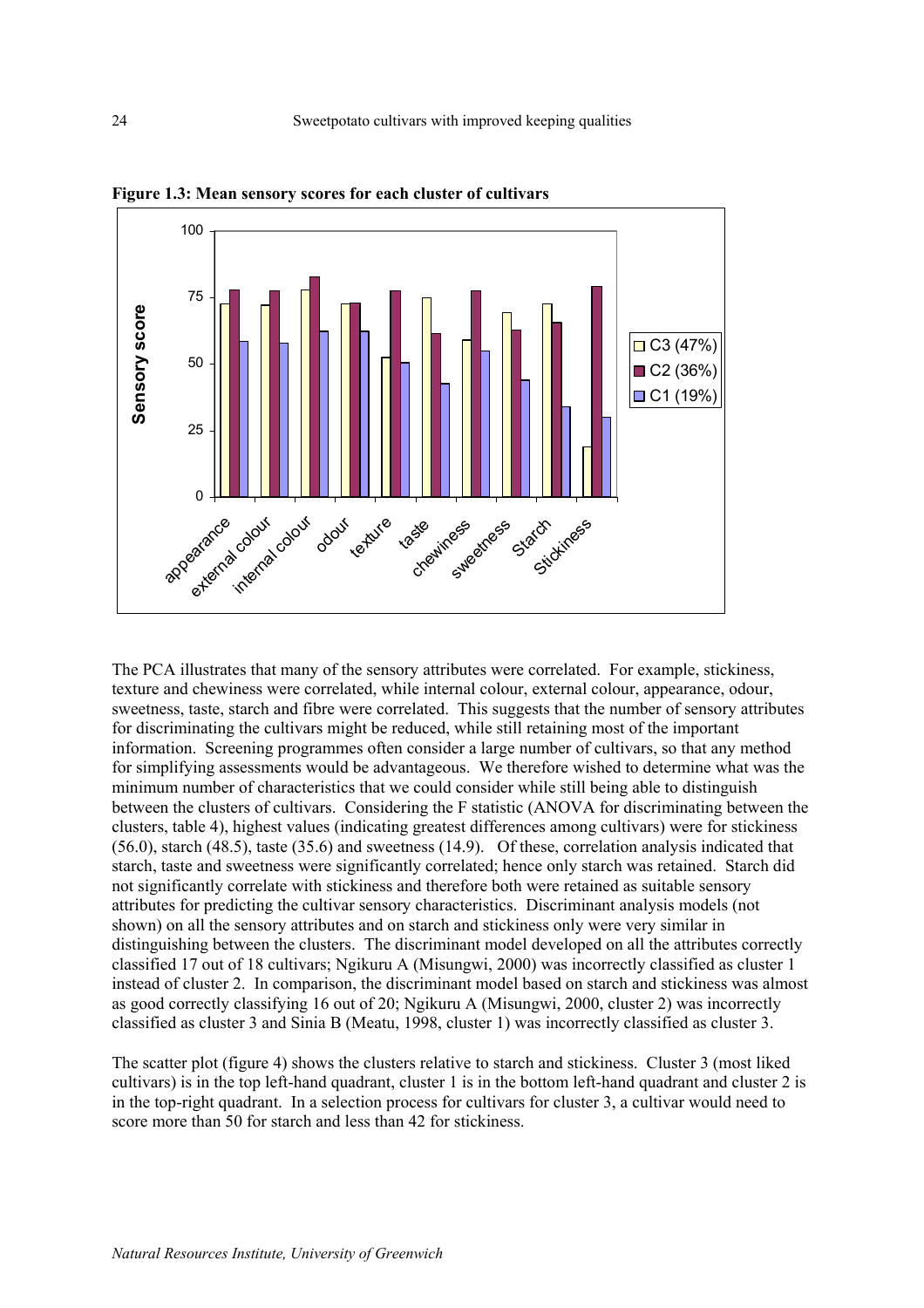| Table 1.3 |                                                             |  |
|-----------|-------------------------------------------------------------|--|
|           | F statistic for discriminating between sweetpotato clusters |  |

| <b>Sensory attribute</b> | <b>F</b> statistic | <b>Probability</b> |
|--------------------------|--------------------|--------------------|
| <b>Stickiness</b>        | 56.0               | 0.000              |
| Starch                   | 48.5               | 0.000              |
| Taste                    | 35.6               | 0.000              |
| Sweetness                | 14.9               | 0.000              |
| Odour                    | 13.6               | 0.000              |
| Internal colour          | 12.4               | 0.000              |
| Texture                  | 9.0                | 0.001              |
| Appearance               | 9.0                | 0.001              |
| <b>External colour</b>   | 8.5                | 0.001              |
| Chewiness                | 5.9                | 0.007              |
| Fibre                    | 2.0                | 0.159              |

*Where degrees of freedom = 2* 





#### **Conclusions**

This study has shown that a trained panel can be used to assess sensory attributes of sweetpotato varieties and can be a useful selection tool in cultivar selection. The finding that the most popular varieties in three locations and from year to year have similar sensory profiles is very encouraging. Consumer preferences are relatively stable, but there are some cultivars (notably Sinia) for which sensory attributes can change markedly between years while others (Polista, SPN/O, Mzondwa and Serena) are very consistent.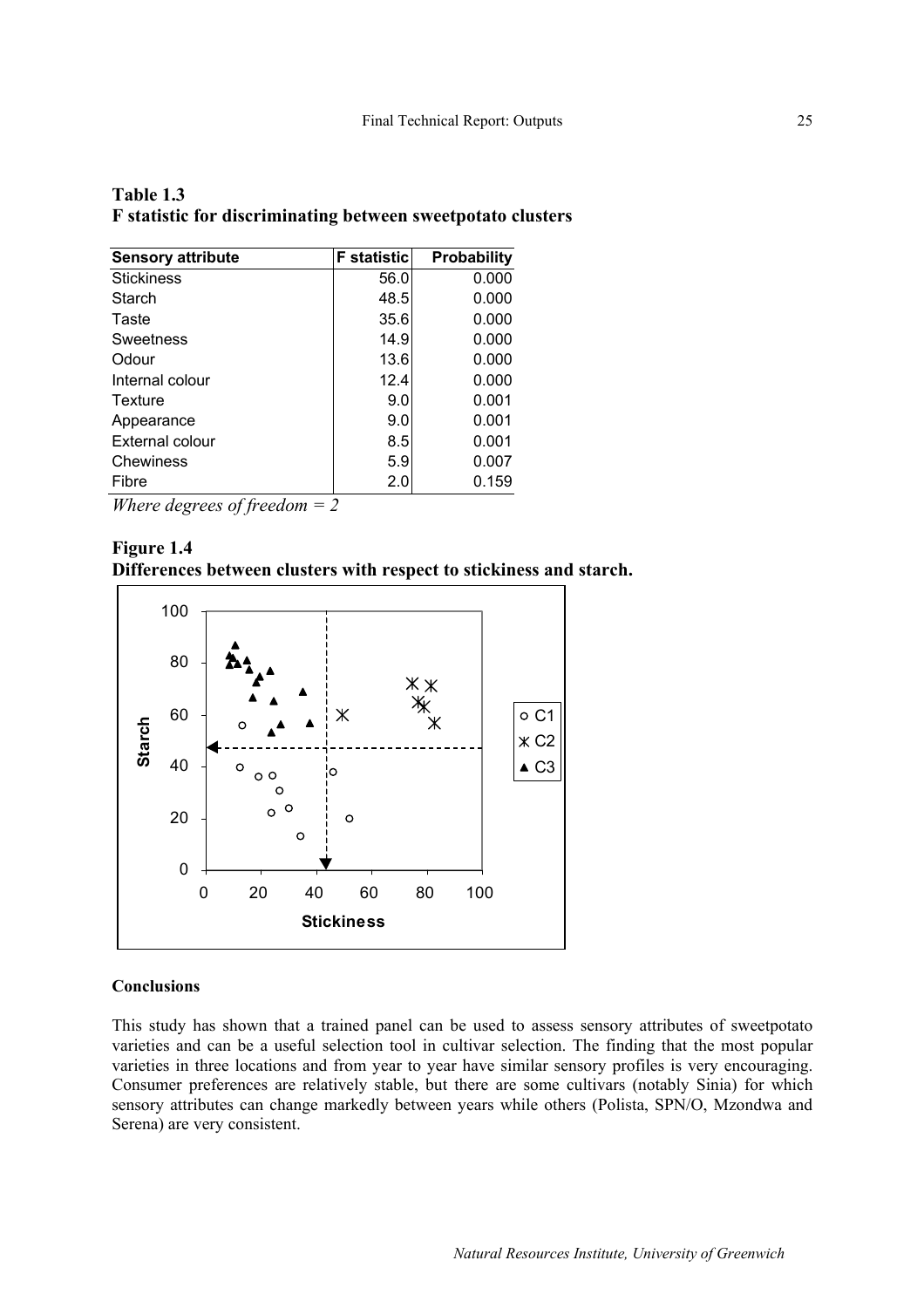While for detailed cultivar assessment it is important to screen using the entire spectrum of sensory attributes, our data shows that the most important sensory attributes in selecting for consumer acceptability are starch and stickiness. This information could be used to develop rapid tests for cultivar acceptability to be used at an early stage in the breeding programme..

The study was based in three locations which are all in one zone of Tanzania. It will now be important to determine whether the preferences of consumers remain consistent over the whole country.

### **1.2 Production of publication**

A black and white copy of the publication "Sweetpotato post-harvest assessment: Experiences from East Africa" is included as appendix I. At the time of submitting this report, the publication is ready for printing as soon as final permission is obtained from the collaborating organisations. The chapters included are as follows:

Chapter 1. Present status of sweetpotato breeding for eastern and southern Africa.

Chapter 2. Farmer criteria for selection of sweetpotato varieties.

Chapter 3. Trader and consumer criteria for selection of sweetpotato varieties.

Chapter 4. The use of consumer tests and trained taste panels to assess sensory characteristics.

Chapter 5. Extending root shelf-life during marketing by cultivar selection.

Chapter 6. Curing and the physiology of wound healing.

Chapter 7. Improving long-term storage under tropical conditions: role of cultivar selection.

Chapter 8. Damage to storage roots by insect pests.

Chapter 9. Assessment of sweetpotato cultivars for suitability for different forms of processing.

Appendix I. Sweetpotato breeding methodologies and targets in sub-Saharan Africa

Appendix II. Measurement of dry matter content.

### **1.3 Dissemination of publication**

To be completed (see Research activities)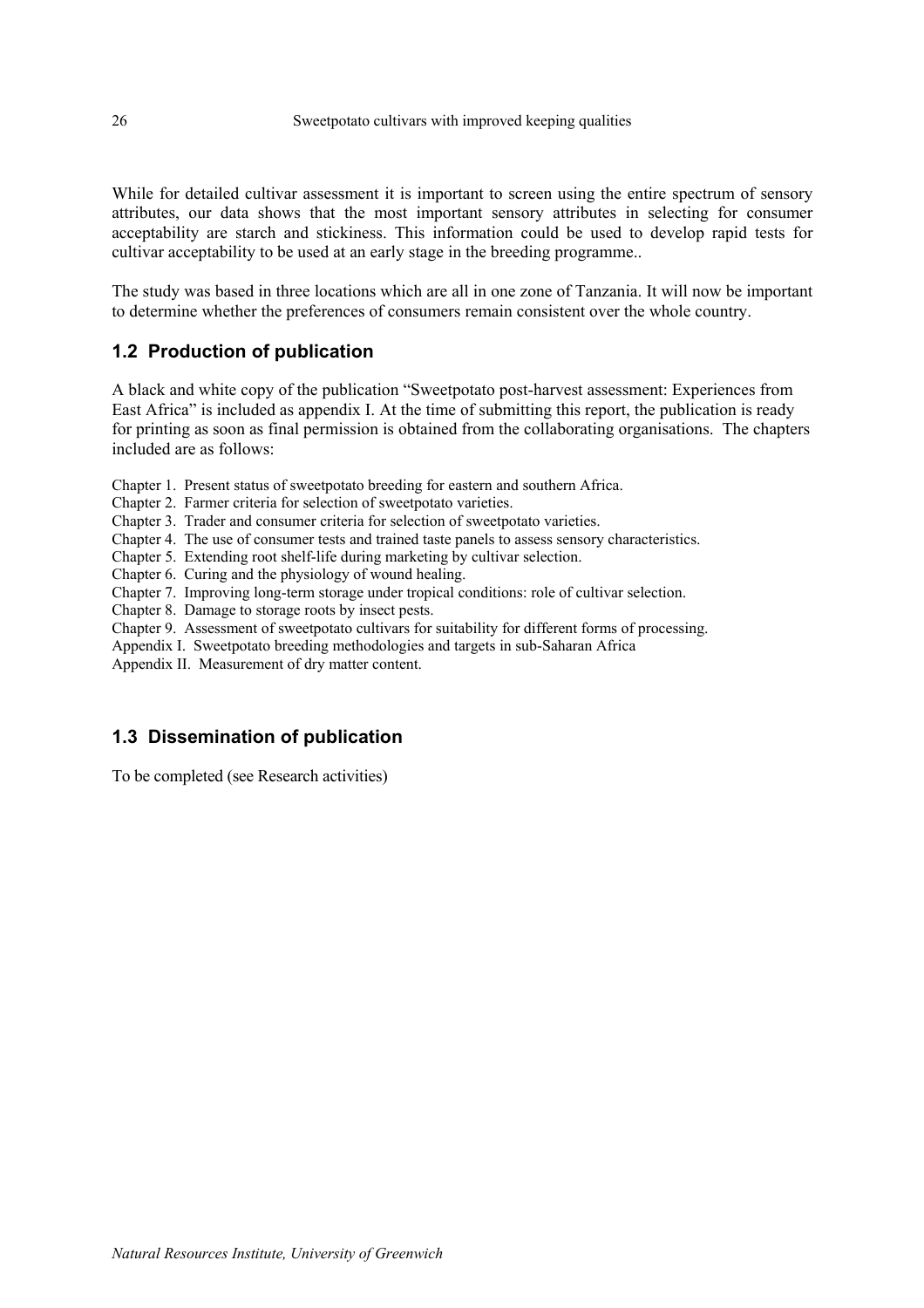### **2.1. Screening of diverse germplasm for wound healing efficiency**

*For further details see Appendix III* 

# **2.1.1 Lignification efficiency, range and stability of cultivars**

As outlined in activities, three sets of cultivars were included and screened separately in the screening programme. For all three sets of cultivars a wide range in lignification index (LI) at moderate RH was found. For example Figure 2.1 shows the data for set A for both harvests. The consistency of LI at moderate relative humidity (RH) over harvests/seasons was tested by simple correlation analysis. In all cases the correlation was significant (set A,  $r = 0.795$  significant to 0.01%, set B,  $r = 0.473$ significant to 5% and set C,  $r = 0.903$  significant to 0.01%). The weaker correlation for set B, was probably because in this case the first assessment was carried out on roots which had been stored for 2 months.

#### **Figure 2.1: Cultivar set A, LI at moderate RH for two harvest times of a single trial planted in 2000 Cultivar names are given on p. 17. Error bars are s.e.m. using individual LI measurements**



Table 2.1 shows the DM content and LI for two cultivars which were assessed after being grown at both locations (Nairobi and South Carolina). Kemb 10, SPN/0 and Tanzania are considered to be the same cultivar. In both cases good consistency was seen. This supports the previous evidence that there is reasonable cultivar stability for both attributes.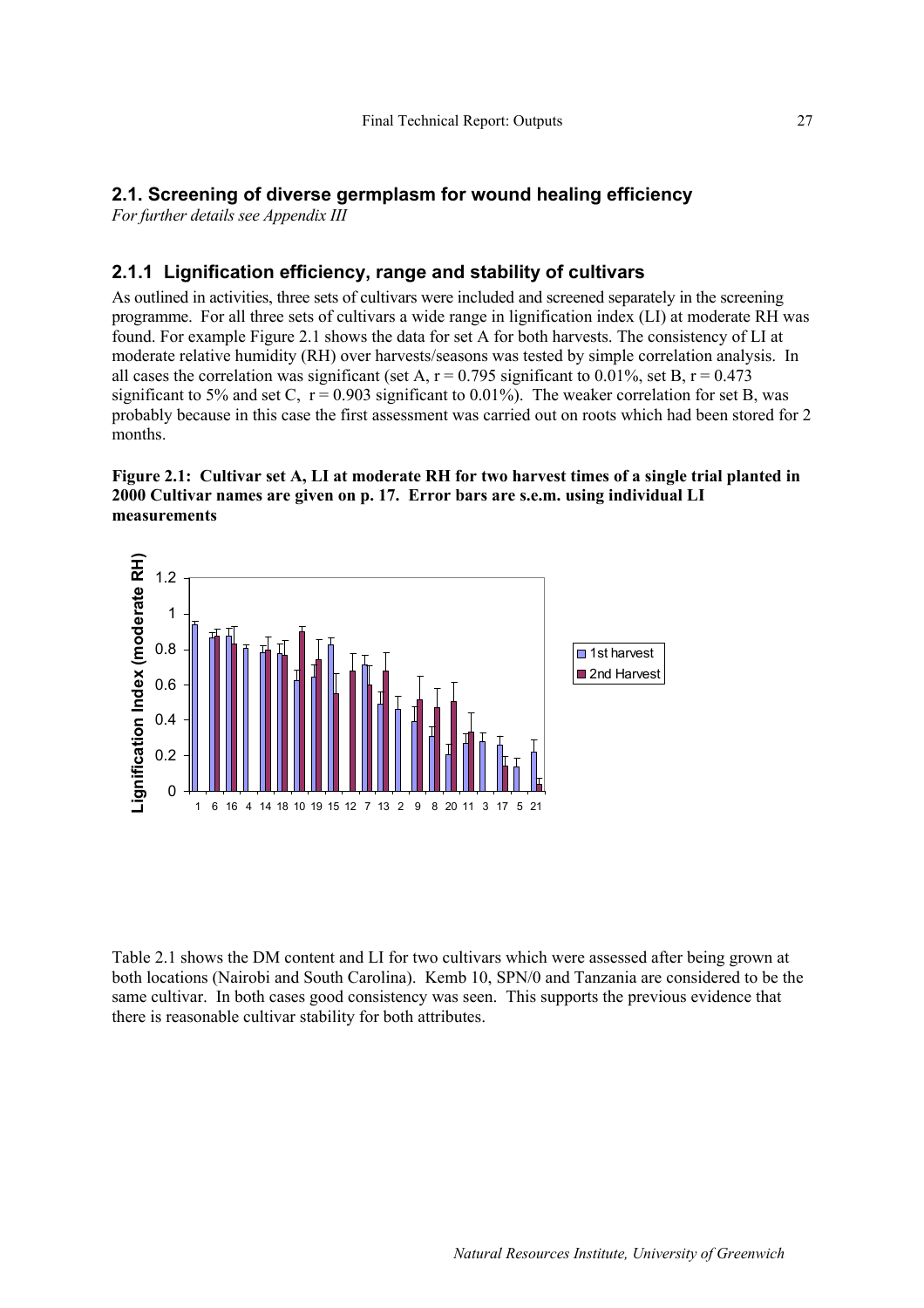| Set           | Origin     | Location of field Cultivar name | DM content L.I.   |      |      |
|---------------|------------|---------------------------------|-------------------|------|------|
|               |            | trial                           | $\lceil\% \rceil$ |      |      |
| AC            | EA         | Nairobi, Kenya                  | Kemb 10           | 30.4 | 0.28 |
| $\mathcal{C}$ | EA         | Nairobi, Kenya                  | SPN/0             | 32.9 | 0.34 |
| B             | EA         | South Carolina,<br><b>USA</b>   | Tanzania          | 29.9 | 0.15 |
| B             | <b>USA</b> | South Carolina,<br><b>USA</b>   | Beau Regard       | 19.4 | 0.71 |
| C             | <b>USA</b> | Nairobi, Kenya                  | Beau Regard       | 19.3 | 0.83 |

|  | Table 2.1: Consistency of cultivars between sites. |  |  |  |
|--|----------------------------------------------------|--|--|--|
|--|----------------------------------------------------|--|--|--|

EA East Africa

The results obtained for all cultivars are given in Table 2.2. Where cultivars were grown in both locations (Nairobi and South Carolina) both sets of data are included. As well as LI measured at moderate RH, LI at high RH is also included. As observed previously, (van Oirschot 2000), in contrast to root behaviour at moderate RH, most cultivars showed high wound healing efficiency (high LI) when assessed at high RH. There are however exceptions, notably Beau Regard (in both set B and set C) and L86-33 and Hernandez in set C. There is however, no relationship between low LI measured at high RH and low LI at moderate humidity.

| Set            | Origin    | Cultivar name | <b>DMC</b> | L.I. |           |
|----------------|-----------|---------------|------------|------|-----------|
| $\overline{A}$ | CH        | Xu Shu 18     | 24.93      | 0.77 |           |
| AC             | <b>CH</b> | Yan Shu 1     | 26.42      | 0.88 |           |
| C2             | EA        | Bilagala      | 35.89      | 0.29 |           |
| $\mathcal{C}$  | EA        | Budagala      | 30.13      | 0.15 |           |
| $\mathcal{C}$  | EA        | Iboja         | 34.98      | 0.07 |           |
| C <sub>2</sub> | ЕA        | Kagole        | 31.63      | 0.08 |           |
| AC             | ЕA        | Kemb 10       | 30.37      | 0.28 |           |
| A              | EA        | Kemb 37       | 24.22      | 0.30 |           |
| AC             | EA        | <b>KSP 20</b> | 27.41      | 0.38 |           |
| $\mathbf{A}$   | ЕA        | Mogamba       | 28.99      | 0.35 |           |
| A              | EA        | Mugande       | 31.07      | 0.39 |           |
| $\mathcal{C}$  | EA        | Mwanamonde    | 32.16      | 0.06 |           |
| C <sub>2</sub> | EA        | Polista       | 37.01      | 0.10 |           |
| $\mathcal{C}$  | EA        | Sinia         | 34.28      | 0.67 | Continued |

**Table 2.2. LI, DM content and origin for all cultivars screened**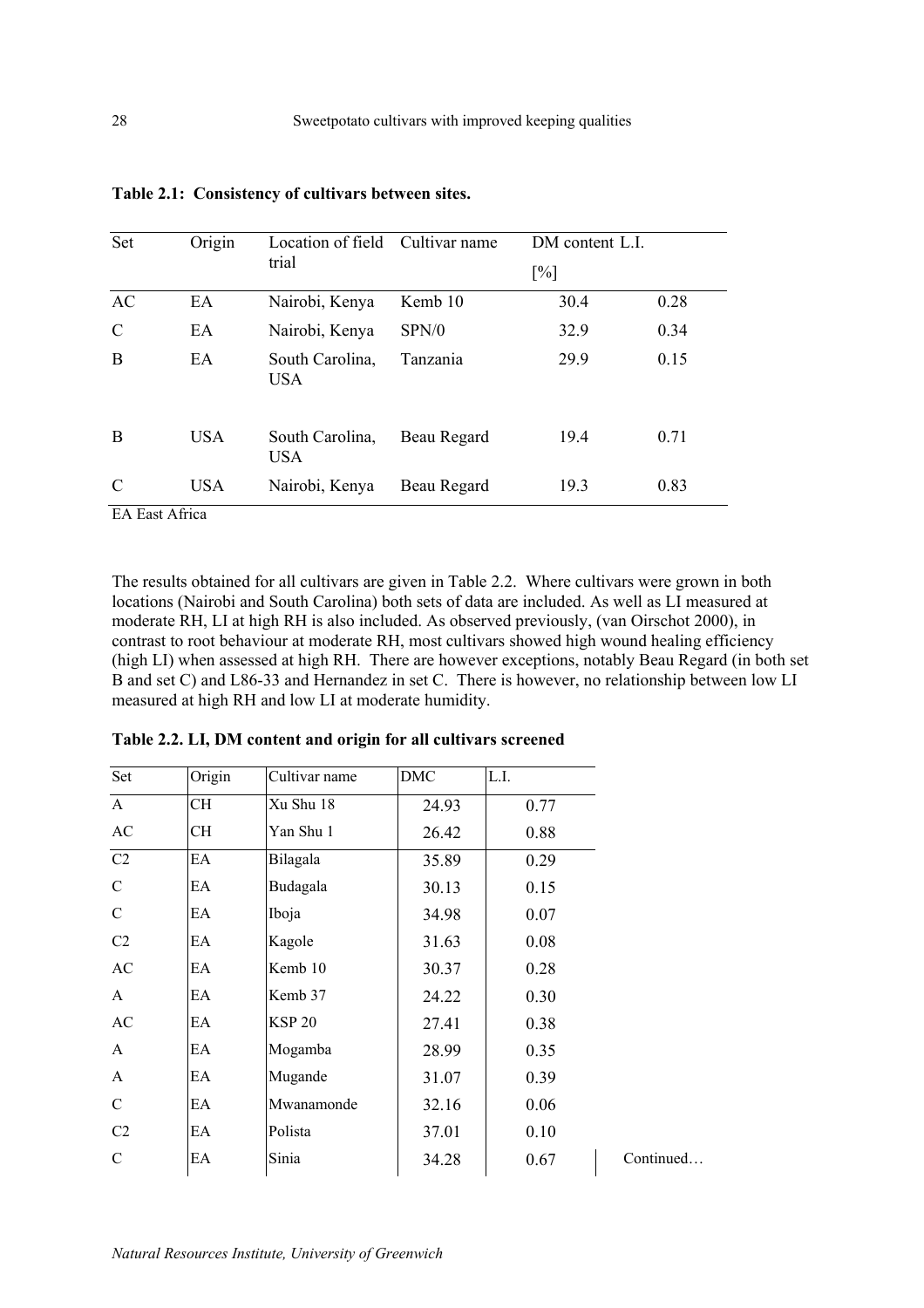| Set              | Origin       | Cultivar name  | DMC   | L.I. |
|------------------|--------------|----------------|-------|------|
| C2               | EA           | Sinia B        | 35.24 | 0.53 |
| AC               | EA           | <b>SPK 004</b> | 35.65 | 0.38 |
| $\mathcal{C}$    | EA           | SPN/0          | 32.94 | 0.34 |
| B                | EA           | Tanzania       | 29.85 | 0.15 |
| $\, {\bf B}$     | $\mathbf{J}$ | Tinian         | 27.06 | 0.58 |
| $\overline{A}$   | <b>PNG</b>   | Naveto         | 27.78 | 0.58 |
| $\overline{A}$   | S/C Am       | Cemsa 74-228   | 26.34 | 0.76 |
| $\mathcal{C}$    | S/C Am       | Hernandez      | 22.33 | 0.17 |
| B                | $S/C$ Am     | PI 538354      | 25.71 | 0.18 |
| B                | S/C Am       | PI 595856      | 28.05 | 0.80 |
| $\bf{B}$         | S/C Am       | PI 595873      | 26.72 | 0.43 |
| B                | S/C Am       | Picadito       | 30.65 | 0.45 |
| $\mathbf{A}$     | S/C Am       | Santo Amaro    | 26.51 | 0.69 |
| <b>AC</b>        | S/C Am       | Zapallo        | 20.14 | 0.80 |
| $\mathbf{A}$     | <b>SA</b>    | <b>Blesbok</b> | 18.69 | 0.87 |
| $\mathbf{A}$     | <b>SA</b>    | <b>Brondal</b> | 21.49 | 0.66 |
| $\mathbf{A}$     | <b>SA</b>    | Mafutha        | 26.14 | 0.45 |
| $\mathbf{A}$     | T            | Tainung No 64  | 21.96 | 0.69 |
| $\, {\bf B}$     | <b>USA</b>   | Beau Regard    | 19.39 | 0.71 |
| $\mathbf C$      | <b>USA</b>   | Beau Regard    | 19.25 | 0.83 |
| $\mathcal{C}$    | <b>USA</b>   | Jewel          | 21.31 | 0.76 |
| $\mathcal{C}$    | <b>USA</b>   | L86-33         | 17.60 | 0.61 |
| A                | <b>USA</b>   | <b>NC 1560</b> | 20.35 | 0.20 |
| B                | <b>USA</b>   | Regal          | 22.37 | 0.68 |
| B                | <b>USA</b>   | SC 1149-19     | 24.48 | 0.39 |
| B                | <b>USA</b>   | Sumor          | 27.44 | 0.86 |
| B                | <b>USA</b>   | W287 Ruddy     | 19.57 | 0.83 |
| B                | <b>USA</b>   | W-308          | 23.23 | 0.91 |
| B                | <b>USA</b>   | W-317          | 20.47 | 0.50 |
| B                | <b>USA</b>   | W-325          | 19.88 | 0.38 |
| B                | <b>USA</b>   | W-341          | 25.57 | 0.57 |
| B                | <b>USA</b>   | $W-345$        | 28.70 | 0.38 |
| B                | <b>USA</b>   | W364 97k-11    | 30.69 | 0.73 |
| $\boldsymbol{B}$ | <b>USA</b>   | White Regal    | 24.09 | 0.58 |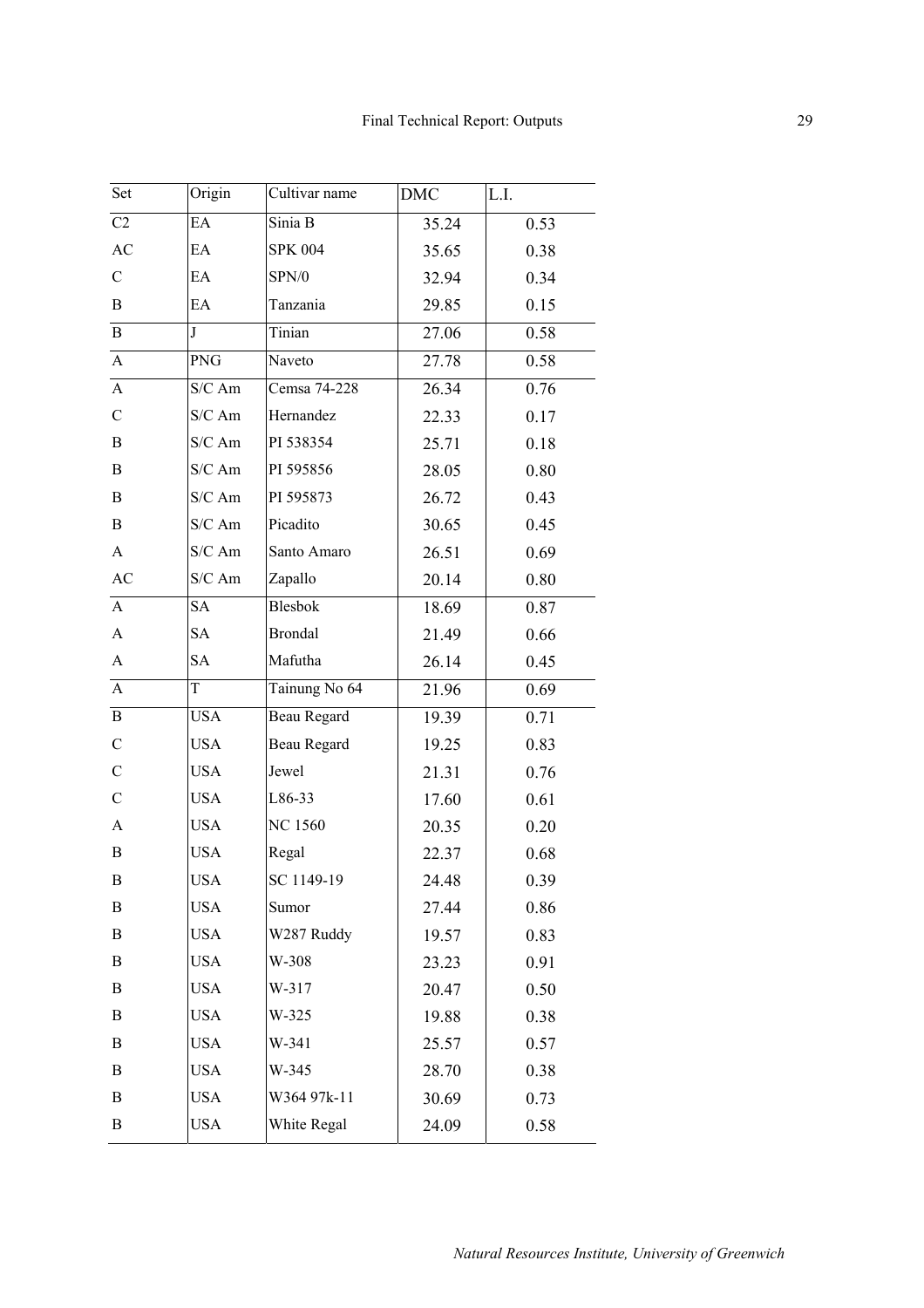### **2.1.2 Accuracy and reliability of the screening method**

The accuracy and reliability of the screening method was assessed by considering the individual screening experiments. For the individual experiments where 12 roots are assessed per cultivar, a very significant cultivar effect (P<0.001) was seen in all but one case, and the 95% confidence limit for differences in LI between cultivars was below 0.3 in all cases. There were three cases where exactly the same cultivar set was assessed in consecutive screening experiments. Although there were significant differences between the experiments in two of the three cases, the differences were generally small (differences in mean  $LI < 0.2$ ), and there were no significant cultivar x experiment interactions. (see appendix III for full data) From this data we deduce that the practice of using 12 roots per cultivar is sufficient when screening cultivars for wound-healing efficiency.

### **2.1.3 Cultivars considered by location**

Figure 2.2 shows the mean LI for each cultivar plotted against mean DM content. (cultivars grown in different locations are included more than once). There is a fairly clear grouping of cultivars, with those from East Africa having higher DM content and lower LI than those from other regions. We suspect that the difference in DM content may have been accentuated by breeding. Pressure for high root fresh weight yield would tend to favour lower root DM, except in regions where high DM content is an essential characteristic for consumer acceptability, as it is in East Africa.



**Figure 2.2: The LI and DM content by cultivar for the complete set of screened germplasm, with indication of cultivar origin.**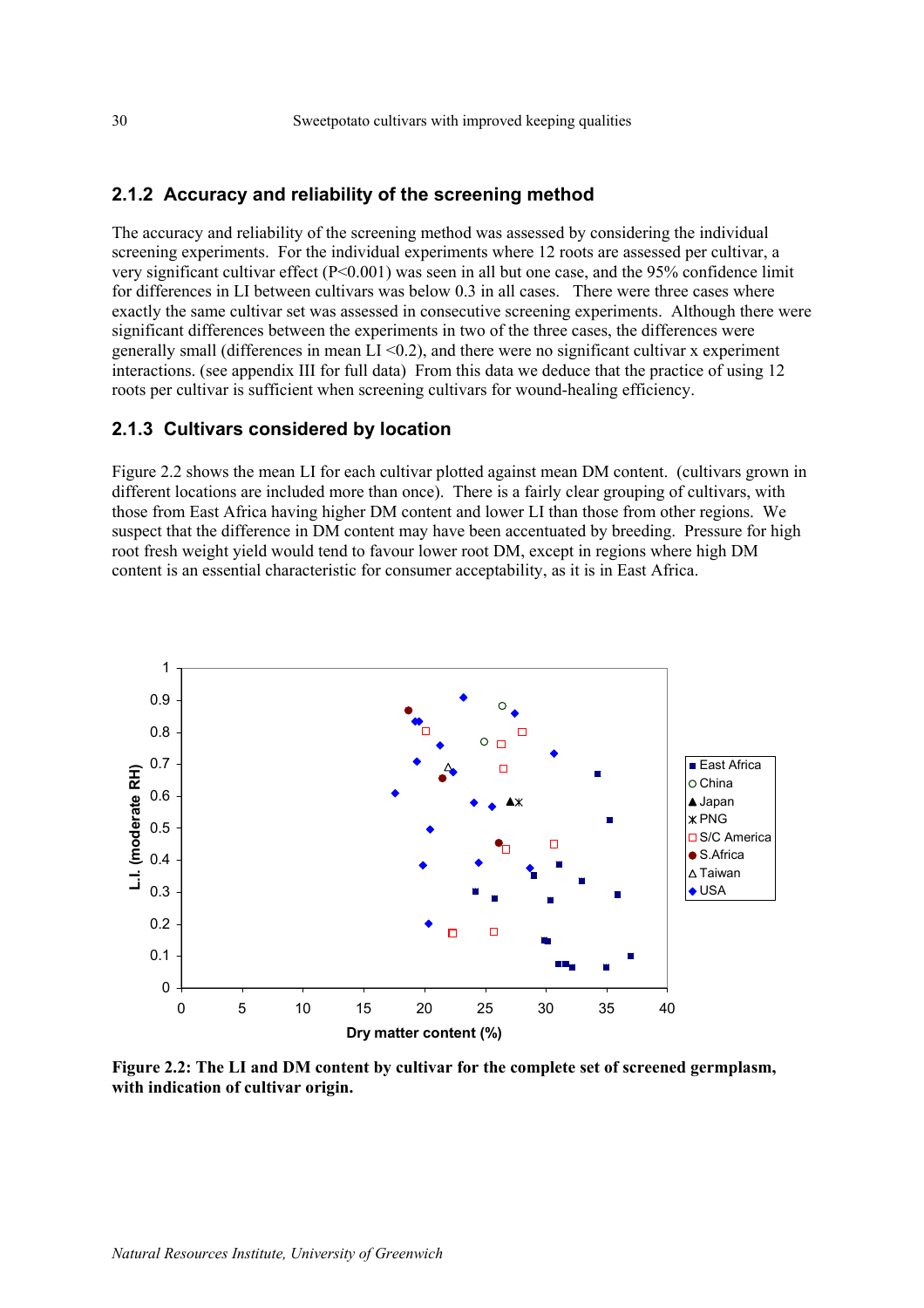# **2.1.4 Selection of cultivars for high DM content and high LI**

An important objective of this screening programme was to identify cultivars with high DM and yet good wound-healing efficiency that would be good parents for subsequent breeding. From our data, imposing arbitrary lower limits of 25% DM content and LI of 0.5, the following cultivars emerge: From the USA; W364, W341 and Sumor, both cultivars included from China; Yan Shu 1 and Xu Shu 18 (DM 24.9%), from South/Central America; Santo Amaro, Cemsa 74-228 and PI 595856, from Japan; Tinian, from Papua New Guinea; Naveto and two related cultivars from East Africa; Sinia and Sinia B.

### **2.2 Determining the basis of the relationship between dry matter content and wound healing efficiency.**

**(2.3) The feasibility of breeding for high dry matter cultivars with efficient wound-healing reviewed.** 

**(2.4) Identify markers for characteristics of efficient wound-healing.** 

# **2.2.1 Overview of outputs 2.2, 2.3 and 2.4**

The overall objective of these outputs was to facilitate the breeding of sweetpotato cultivars with high DM content, and with high wound-healing efficiency, so that they are both acceptable to consumers and have sufficient shelf-life for marketing. Our perception of several issues changed during the course of this project, so that in retrospect it is more logical to consider these three outputs together.

Once the cultivar screening programme was complete the project findings and objectives were reviewed with input from Dapeng Zhang from CIP. Our original objective had been to investigate the basis of wound-healing efficiency with a view to identifying a marker (possibly one or more isoenzymes) to enable screening of new germplasm for efficiency of wound-healing. During the review it was concluded that as only very rapid methods of screening are practical where large numbers of progeny are to be considered, it would be more useful to obtain information that firstly would allow identification of good parents, and secondly might identify strategies for genetic engineering (The latter would obviously depend on the outcome of the present worldwide debate on the acceptability of genetically engineering food crops). The review supported the value of continuing research to elucidate the physiological factors controlling wound-healing efficiency.

As will be described below (Section 2.2.2), we obtained results which confirmed our previous observations that wound-healing efficiency is linked to DM content, although the link was perhaps not as strong as we had originally suggested.

We then put forward three hypotheses as follows to explain the differences in wound-healing efficiency (at lower humidity), which, although not describing specific mechanisms, would provide a framework for our subsequent investigations. Note that these hypotheses are not mutually exclusive.

Hypothesis 1. Sweetpotato cultivars differ in rate of lignification at all humidities. Slow healing cultivars are unable to complete the lignification as desiccation reaches a critical level before they complete healing.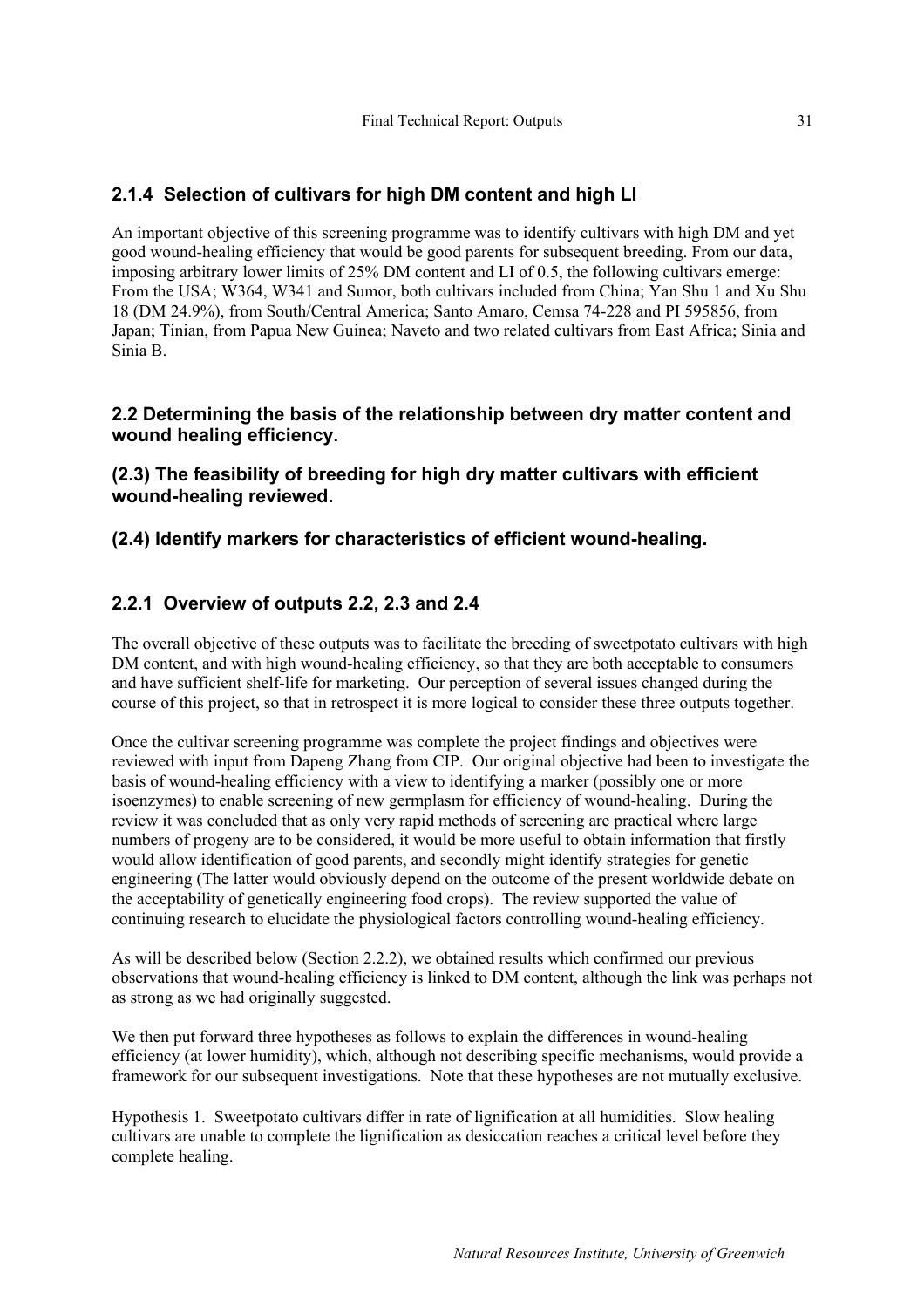Hypothesis 2. Sweetpotato cultivars differ in drying characteristics at moderate humidity. Those that desiccate more rapidly reach a state earlier where lignification is inhibited.

Hypothesis 3. Sweetpotato cultivars differ in the effect of desiccation on lignification efficiency.

We obtained evidence against the first hypothesis fairly rapidly (Section 2.2.3). After review of the literature (see appendix IV) we then established a new theory linking the accumulation of sugars to high wound-healing efficiency (Section 2.2.4), a theory that fits with both hypotheses 1 and 2 above. Having established the use of tissue blocks as a valid system for studying wound-healing (section 2.2.5), we were able to provide strong evidence in support of this theory. As will be discussed below, these findings are completely consistent with our earlier indications of a link with DM content.

### **2.2.2 DM content is physiologically linked to wound-healing efficiency**

*For further details see appendix III* 

One objective of the screening programme (Output 2.1) was to obtain more information about the role of DM content in controlling wound-healing efficiency. Considering all the cultivars (see Figure 2.2), a very significant negative correlation is found between LI and DM content ( $r = -0.5$  significant to 0.1%). However, when the cultivars within each region of origin are considered separately, no significant relationship is seen. This could be partly because the range in both LI and DM within each collection of cultivars is smaller. However, the theory has been put forward that the relationship seen between DM content and LI can be explained if there are two classes of sweetpotato depending on their origin, those with high DM and low LI (from East Africa), and those with lower DM and high LI (from other locations). In this case there would not need to be any physiological link between the two characteristics. However, we have additional data that does not support this theory.

In order to look at DM content effects more directly, five experiments were carried out in which both the LI at moderate RH and the dry matter content of each individual root was measured. Regression analysis was then used to model root LI in terms of cultivar and dry matter content.

For four of the five experiments (experiments 1-4) DM content was measured at the end of the experiment at the time of assessment of lignification. This introduces a bias to the data, as bad wound-healers would tend to lose more water during the assessment, and would therefore have increased final DM content. To correct for this, an initial DM content was estimated assuming that all weight loss during the experiment was water loss. For experiment 5 a different method was used. In this case the root was cut into two longitudinally. One half was assessed for DM content and the other half was assessed for ability to lignify under moderate RH. Thus initial DM content was measured directly.

The regression models obtained are shown in Table 2.3. The percentage variance accounted for by the models differ between experiments, but a common pattern emerges. In all cases, cultivar is the more important factor controlling LI. However, in all cases a model including both DM and cultivar accounts for more of the data variance than cultivar alone, but less than the sum of the variances when cultivar and DM are considered individually. This indicates two things; firstly that DM content differences between cultivars is a factor controlling LI, and secondly that within each cultivar root differences in DM content are related to differences in LI (i.e. roots with lower DM tend to have higher LI). These two factors strongly suggest that there is a physiological link between DM content and LI, even though the low variance values suggest that other factors are more important.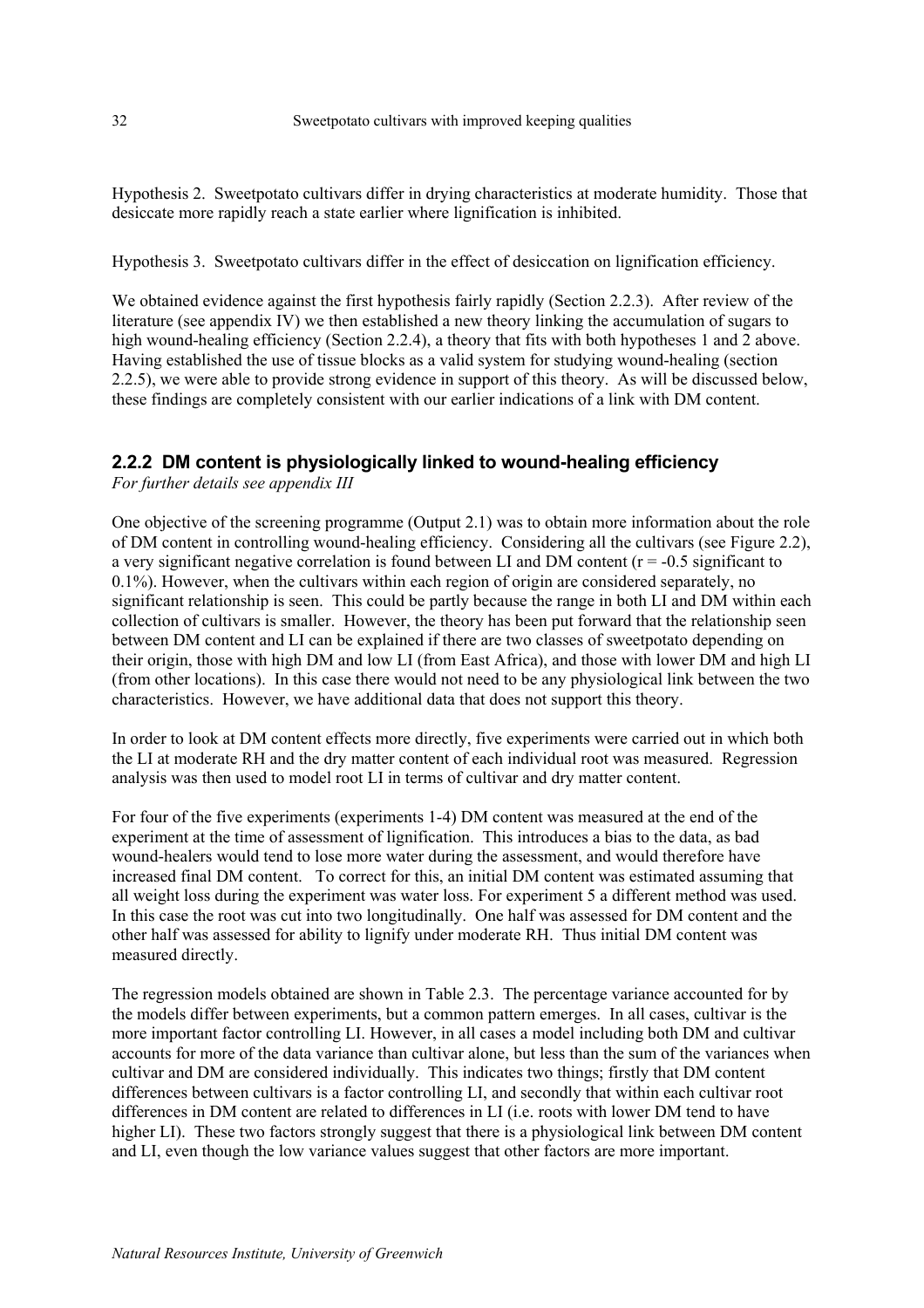| Expt           | Variance<br>accounted | <b>Regression models for LI</b>      |
|----------------|-----------------------|--------------------------------------|
|                | for                   |                                      |
| $\mathbf{1}$   | 34.3%                 | $0.303 +$ cultivar                   |
|                | 2.5%                  | $1.020 - 0.016$ DMC                  |
|                | 36.0%                 | $1.182 - 0.030$ DMC + cultivar       |
| 2              | 23.1%                 | $0.625 +$ cultivar                   |
|                | 2.5%                  | $0.874 - 0.015$ DMC                  |
|                | 28.2%                 | $1.276 - 0.036$ DMC + cultivar       |
| $\overline{3}$ | 40.0%                 | $0.272 +$ cultivar                   |
|                | 14.8%                 | $1.27 - 0.031$ DMC                   |
|                | 41.7%                 | $0.902 - 0.021$ DMC + cultivar       |
| $\overline{4}$ | 43.1%                 | $0.224 +$ cultivar                   |
|                | 17.6%                 | $1287 - 0034$ DMC                    |
|                | $45.4\%$              | $1.075 - 0.027$ DMC + cultivar       |
| 5              | 7.2%                  | $0.37 +$ constant *cultivar          |
|                |                       | No model found in terms of DMC alone |
|                | 18.3%                 | $1.59 - 0.058$ DMC + cultivar        |

**Table 2.3: Regression models for root LI in terms of cultivar and root DM content** 

#### **2.2.3 Selection of cultivars for further experiments**

Using the data from the screening programme we chose a set of cultivars covering a range of DM content and wound-healing efficiency for further experiments. To avoid delays due to quarantine procedures, we chose only cultivars which were already available in Kenya. The cultivars listed below, and indicated in Figure 2.3 were grown in field trials by CIP, Nairobi.

Class 1 (Low Dry matter, good healers) Zapallo, Yanshu, Beau Regard Class 2 (High Dry matter, good healers)

Sinia, Naveto, Cemsa 74-228

Class 3 (Low Dry matter, bad healers)

Hernandez, KSP20, Kemb37

Class 4 (High Dry matter, bad healers)

Bilagala, Kemb10, Polista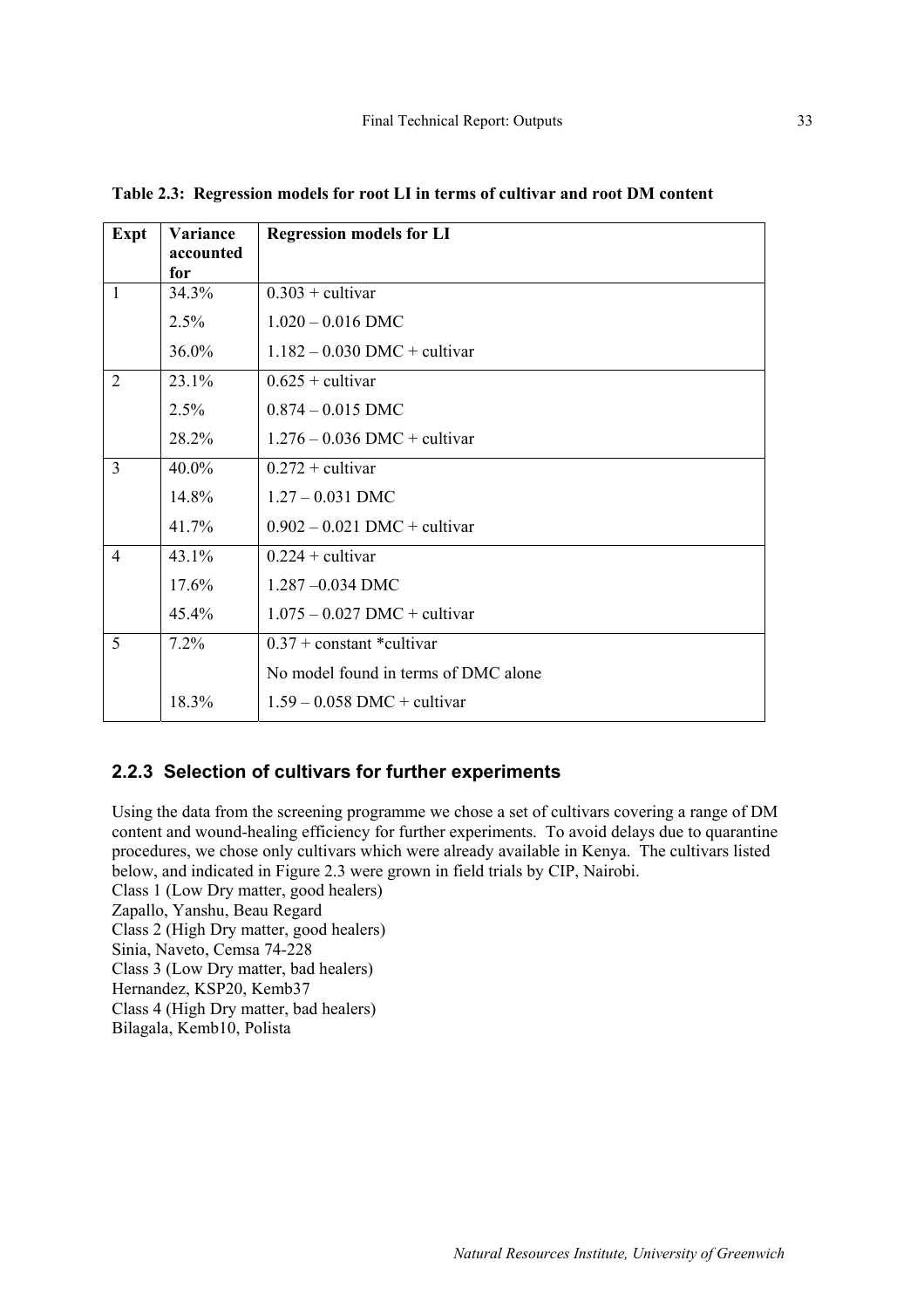

**Figure 2. 3 LI and DM content by cultivar for the complete set of screened germplasm. Cultivars chosen for further experiments are indicated by a star.** 

### **2.2.4 The development of tissue blocks as a model system for investigating wound-healing**

The use of whole roots to study wound-healing has several problems. Sweetpotato roots are very nonuniform in size and shape, and it is very difficult to cut a uniform wound. Thus any assessment of tissue weight loss is complicated by inter-root variability. Any studies of the effects of water loss on metabolism are complicated by the non-homogeneous desiccation of the root.

We have found that small tissue blocks (e.g. 8mm x 3mm x 25 mm) can lignify on all surfaces when placed at high humidity. We subsequently demonstrated that when placed at lower humidity the behaviour of tissue blocks of roots from different cultivars is consistent with that of whole roots. We have exploited this, and have used tissue blocks in some of the experiments described below. In all cases we have attempted to validate the findings by comparison with data from whole roots. The use of tissue blocks allows us to make several measurements from the same root, thus reducing the effects of variability between roots on our experimental data, and also allowing us to follow metabolic changes during the course of healing.

We have conflicting data as to whether all tissues within a sweetpotato lignify with equal efficiency. One experiment indicated that when roots were cut transversly, healing was initiated near the periderm and was slower in the parenchyma. On the other hand, a second experiment found no difference in rates of lignification for blocks cut from different parts of the root (data not shown). To avoid artefacts, tissue blocks have always been cut from the central parenchyma tissue only.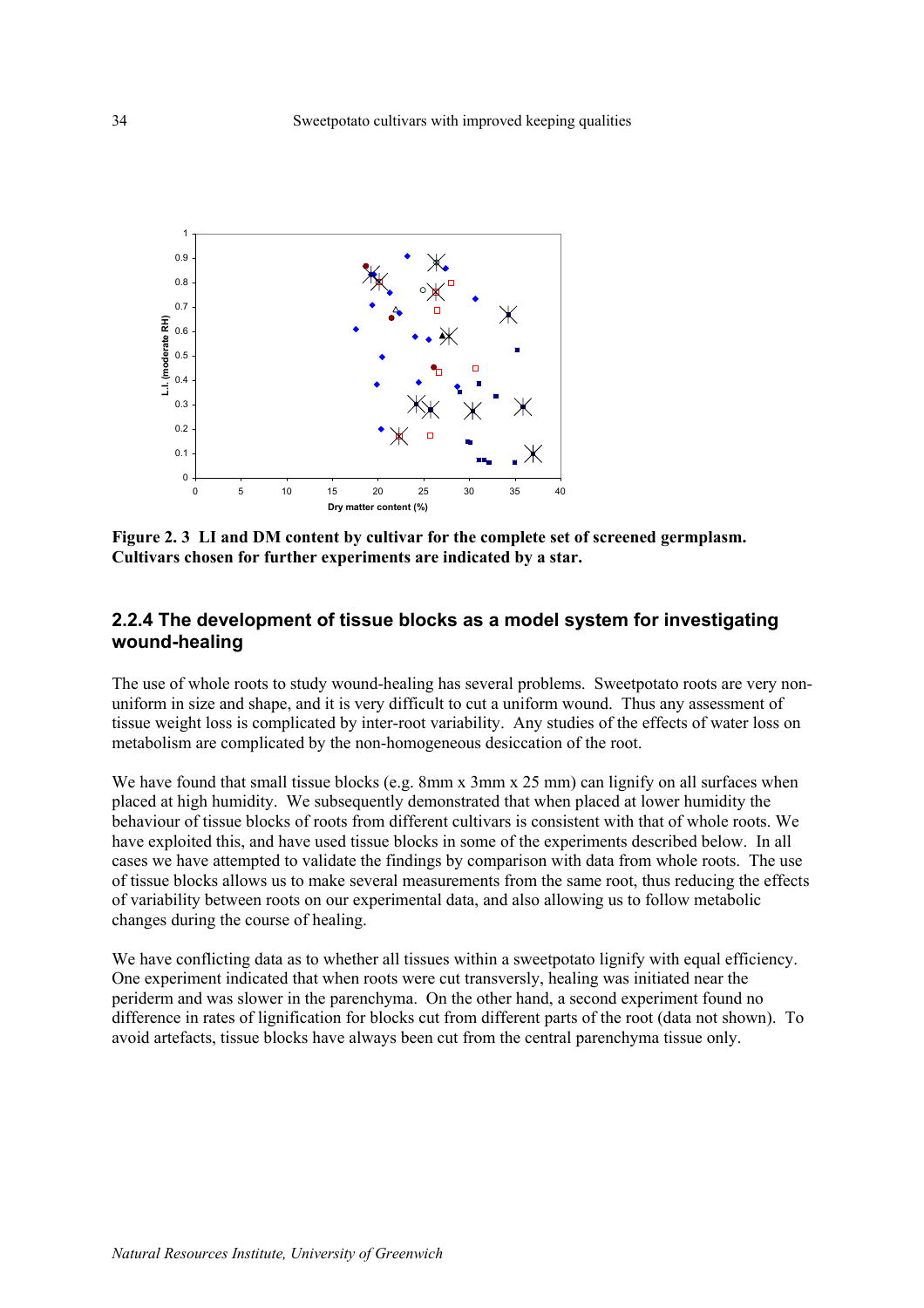# **2.2.5 An intrinsic difference in rates of lignification among cultivars cannot explain the range in wound-healing efficiency.**

*For further details see appendix V.* 

To determine whether the differences in wound-healing efficiency at moderate humidity were due to differences in rate of the wound-healing process (hypothesis 1, section 2.2.1) two methods were used to measure rate of lignification at high humidity.

For the first method, roots were wounded by the standard method and placed at high humidity to heal for two days. They were then assessed for lignification using the standard scoring system. At this stage lignification was not complete, so that only weak staining occurred. For this reason objective scoring was more difficult. To increase the reliability of the method, more than one assessor was used, and the mean score calculated.

The second method relied on the use of tissue blocks. Three cuboids were cut from each of four roots per cultivar and placed at high humidity to heal for 2 days. They were then moved to moderate humidity and their weight loss measured after 4 and 8 hours. The rate of weight loss was taken to indicate the extent of healing.

For the first method, although significant differences in rates of healing were indicated, there was no relationship with the LI measured at moderate RH. However, we were not completely confident of these results as with the faint staining we believed that there might be an effect of tissue colour on the LI score. For orange fleshed cultivars there was a tendency to give a lower score, as the red staining did not standout so clearly from the background flesh colour. (Note: this is not a problem for LI at moderate RH when the stained layer is thicker.)

Table 2.4 shows results obtained using the second method. In this case no significant differences among cultivars was found.

| Cultivar      | No.            | % wt loss over 4 hours | % wt loss over 8 hours |
|---------------|----------------|------------------------|------------------------|
| Beauregard    | 1              | 4.04                   | 7.80                   |
|               |                |                        |                        |
| Bilagala      | $\mathfrak{2}$ | 4.60                   | 8.84                   |
| Cemsa-74-     |                |                        |                        |
| 228           | 3              | 4.72                   | 8.56                   |
| Hernandez     | 4              | 4.57                   | 8.78                   |
| Kemb 10       | 5              | 5.19                   | 9.68                   |
| Kemb 37       | 6              | 5.33                   | 9.83                   |
| <b>KSP 20</b> | 7              | 5.25                   | 9.91                   |
| Naveto        | 8              | 5.21                   | 9.85                   |
| Polista       | 9              | 4.45                   | 8.33                   |
| Sinia         | 10             | 3.99                   | 7.59                   |
| Yanshu 1      | 11             | 4.93                   | 8.75                   |
| Zapallo       | 12             | 4.45                   | 8.71                   |
|               |                |                        |                        |
| Cultivar      |                |                        |                        |
| effect        |                | n.s.                   | n.s.                   |

|  |  |  |  |  | Table 2.4: extent of healing over two days as indicated by subsequent rate of weight loss. |  |
|--|--|--|--|--|--------------------------------------------------------------------------------------------|--|
|--|--|--|--|--|--------------------------------------------------------------------------------------------|--|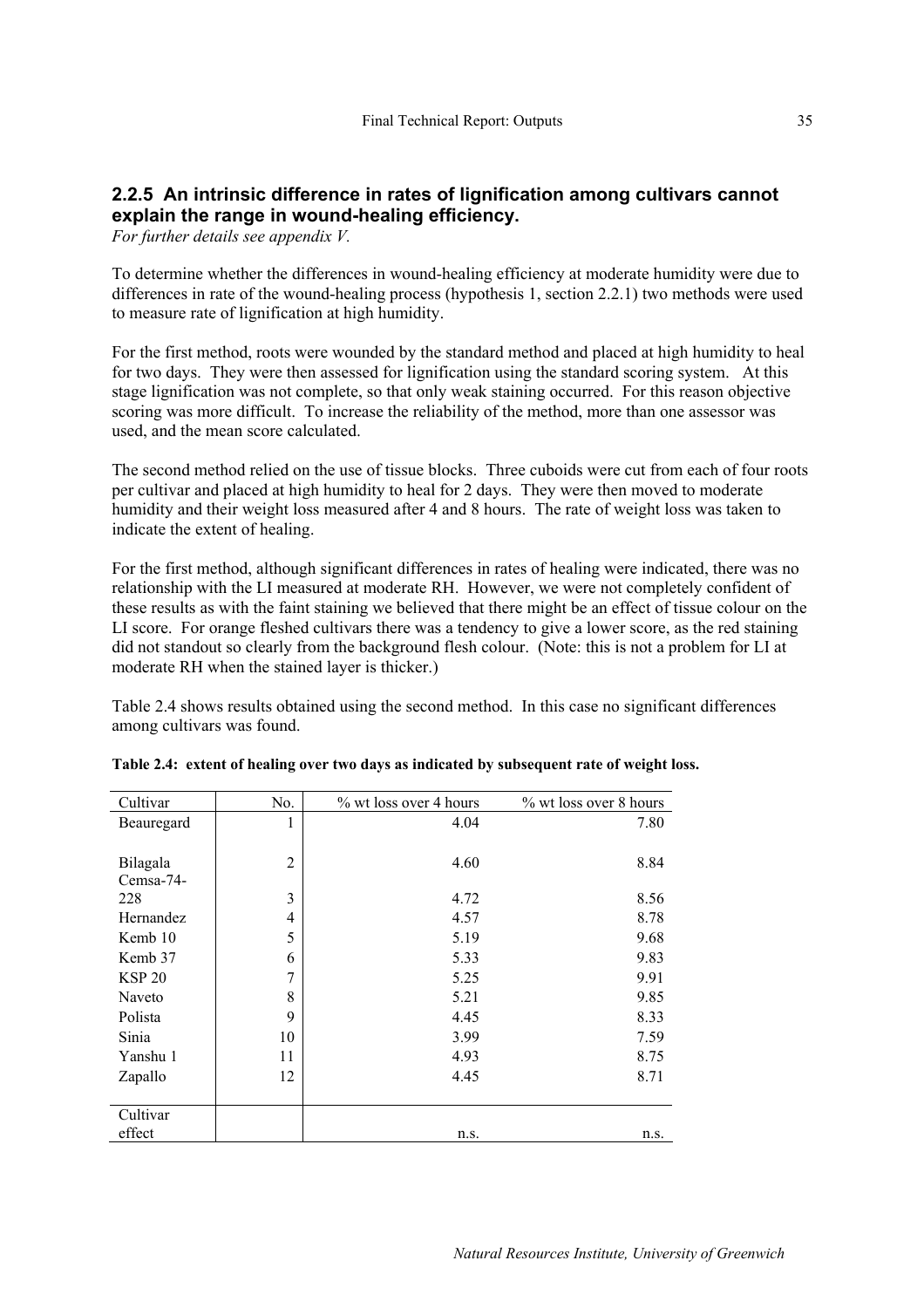Our conclusion is that efficiency of wound-healing at moderate humidity is not due to intrinsic differences among cultivars in **rate** of lignification.

### **2.2.6 Development of a hypothesis for a link between carbohydrate metabolism and wound-healing efficiency.**

In order to enable us to focus our experiments most effectively, a detailed review of the scientific literature was carried out. As a result of this, and discussion within the project team, we established a hypothesis for a mechanism by which we believed there could be a link between carbohydrate metabolism and wound-healing efficiency (the review is included as appendix IV).

#### *The effect of desiccation on lignification*

When plant tissue loses water, we hypothesise that the first serious effects occur as the cell shrinks and the plasmamembrane is pulled away from the cell wall. Thus, among the first cellular processes to be inhibited are those which involve biochemical processes located at the cell wall such as cell expansion and wall synthesis (Taiz, L. and Zeiger, E. (1991) Plant Physiology. The Benjamin/Cummings Publishing Company, Inc. California, USA). In the case of lignification, synthesis of monolignols occurs in the cytosol, and these are then polymerised at the cell wall, (using  $H_2O_2$  produced by peroxidases and reducing power from the pentose phosphate pathway.). It therefore seems reasonable to assume that when the tissue desiccates, the conversion of monolignols to lignin is inhibited before there is an effect on monolignol synthesis. This is consistent with previous observations that in micrographs of wounds that have healed incompletely due to desiccation there is pink staining of the desiccated layer, indicating presence of monolignols.

#### *Protection against desiccation by sugar accumulation*

A hypothesis to explain how some cultivars can wound-heal more effectively at moderate humidities would be that some sweetpotato cultivars are able to slow water loss and cell shrinkage by using sugars to maintain a high osmotic potential. These cultivars would either have intrinsically high sugar levels or the ability to rapidly increase sugar levels (by converting starch to sugars or disaccharides to monosaccharides.) The increase in osmotic potential *per se* is unlikely to be detrimental to intracellular enzymatic reactions (Salisbury, F.B. and Ross, C.W. (1991) Plant Physiology. Wadsworth Publishing Company, Belmont, California, USA).

Conversion of starch into soluble sugars as a mechanism by which plant tissues can increase their osmotic potential and thereby slow down water loss, has been observed before. In leaves it has been observed that water deficit leads to the accumulation of soluble sugars. This appears to be brought about by several processes: stimulation of sucrose synthesis, inhibition of starch synthesis and stimulation of starch breakdown. Specifically, there is evidence that activation of Sucrose Phosphate Synthase (SPS) by reversible protein phosphorylation is involved. It appears that the same mechanism occurs to protect potato tubers from the effects of water deficit. The water content of potato tubers can fluctuate between 10 and 20% during the day (Geigenberger *et al.* 1997 and references therein: see appendix IV).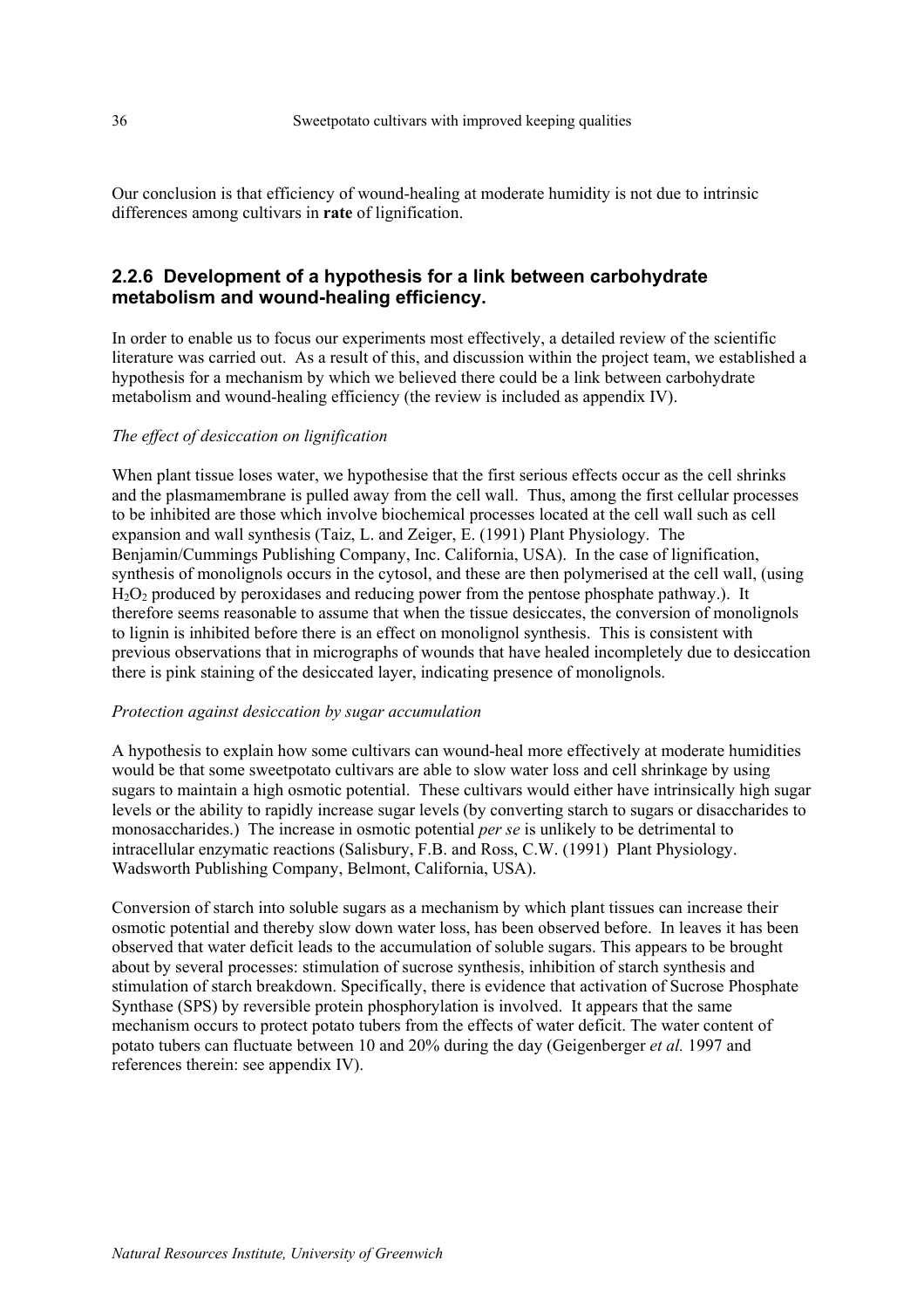# **2.2.7 Attempts to compare rates of tissue water loss among sweetpotato cultivars**

*See Appendix VI for further details* 

One prediction from the hypothesis set out in section 2.2.6 is that rates of water loss would be slowed down from the tissues of some cultivars. We attempted to investigate this using two approaches, both involving tissue blocks.

Firstly tissue discs cut from roots of contrasting cultivars were placed in a highly desiccating environment, and the rate of weight loss assessed. For this experiment we were attempting to get a sufficiently high rate of desiccation so that any effects of wound-healing would be insignificant. We achieved rates of weight loss in the order of 5% over 5 hours, but were unable to detect any difference between cultivars.

The second approach was to impose a desiccating regime by putting tissue discs in liquids of increasing osmotic potential. In this case we were able to demonstrate increasing moisture loss with increasing osmotic potential, and did observe cultivar differences. However, contrary to our predictions, the extent of weight loss related closely to moisture content, so that low DM cultivars lost more moisture than high DM cultivars. Thus we saw no relationship between high wound-healing efficiency and ability to slow water loss.

# **2.2.8 A comparison of sugar levels and wound-healing efficiency**

*See appendix VII for further details* 

We conducted four separate experiments to investigate the relationship between sugar content and wound-healing in sweetpotato roots. In order to follow changes in sugar levels during wound-healing we exploited our previous findings that small sections of tissue cut from roots are able to lignify.

Table 2.5 summarises the findings of an experiment in which the initial DM content and sugar levels of roots of a range of cultivars was measured, and compared with LI at moderate humidity. The correlation between LI and total sugar content was stronger than with DM content. There was also a very strong negative correlation between DM content and sugar content. This data supports, but does not prove our hypothesis that sugar levels are more directly linked to wound-healing efficiency than is DM content.

**Table 2.5: Relationship between lignification index measured at moderate humidity, dry matter content and sugar levels by cultivar for experiment 1** 

|                                    |                     | Correlation coefficient (r) |
|------------------------------------|---------------------|-----------------------------|
|                                    | Lignification index | %Dry matter content         |
| % Dry matter content               | $-0.535*$           |                             |
|                                    |                     |                             |
| Fructose $[mg/g]$ dry wt           | $0.447*$            | $-0.670**$                  |
| Glucose [mg/g dry wt]              | $0.516*$            | $-0.685***$                 |
| Fructose+glucose [mg/g dry wt]     | $0.480*$            | $-0.681**$                  |
| Total sugars [mg/g dry wt]         | $0.592**$           | $-0.882***$                 |
|                                    |                     |                             |
| Fructose +glucose $[mg/g$ fresh wt | $0.438+$            | $-0.542*$                   |
| Total sugars [mg/g fresh wt]       | $0.427+$            | n.s.                        |

#### *n.s. not significant*

 $+$ , \*, \*\*, \*\*\* indicates significance to 10, 5, 1 and 0.1% respectively.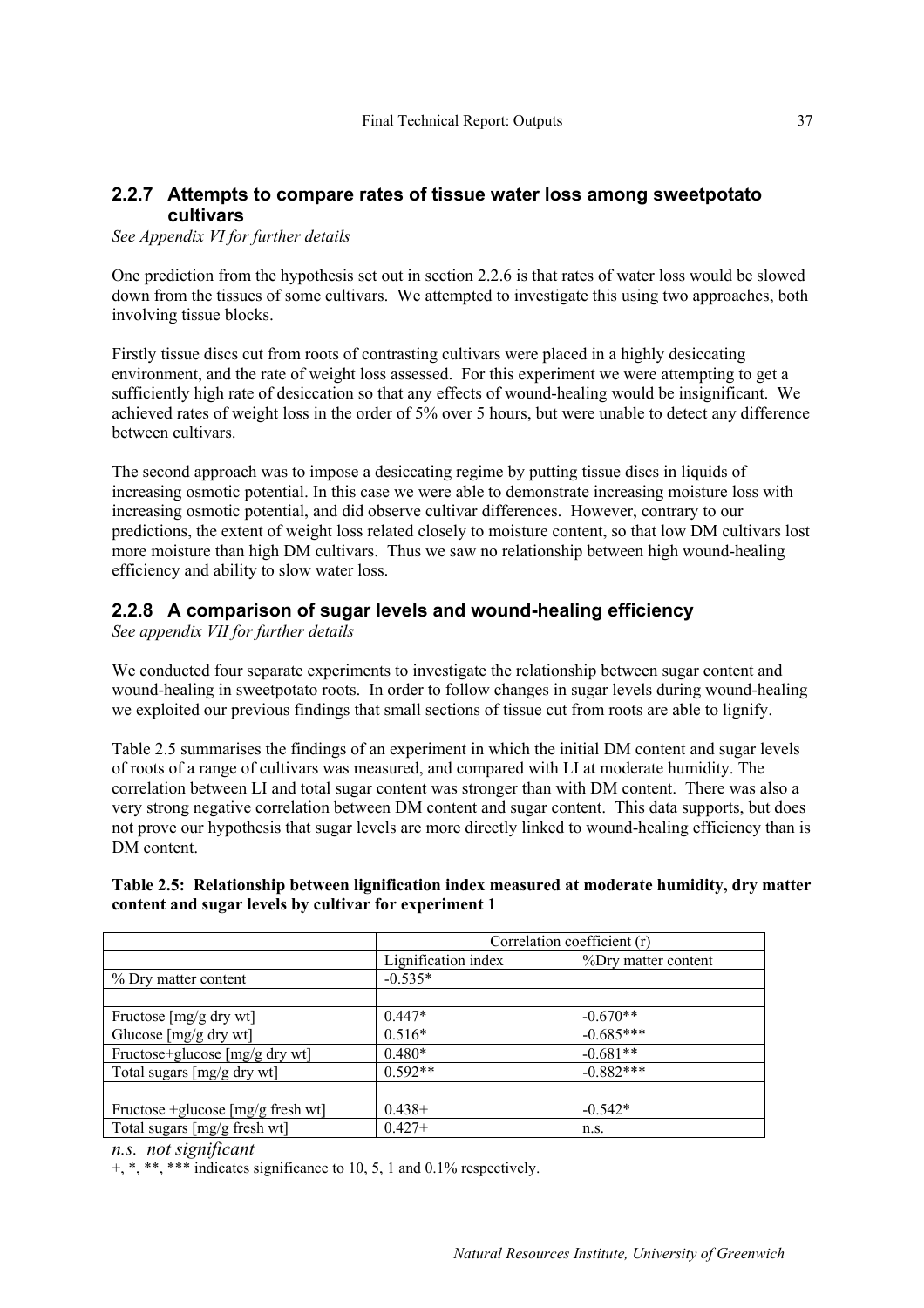In a subsequent experiment, in order to compare wound-healing efficiency with DM content and sugar levels of individual roots, we cut roots into two parts longitudinally, using one half for sugar and DM measurement and the other half for assessment of lignification. We did not have complete confidence in the results of this experiment, as the root behaviour in terms of LI was inconsistent with that of whole roots.

Two further experiments, one using whole roots, and one using cuboids were designed to enable us to determine the sugar levels near to healing wounds, and their changes during the healing process. In the case of the whole root experiment, we assessed tissue composition at a wound made on an intact root at wounding, and after healing was complete, by cutting thin layers from the root. In the cuboid experiment, by considering the healing of tissue cuboids, and using several cuboids cut from adjacent tissue from one root we were able to assess sugar levels at wounding and after one and five days of healing

As previously observed there is a significant difference among cultivars in ability to wound heal (LI) for both experiments. For the cuboid experiment the extent of lignification was generally lower than for the root experiment but the relative performance of cultivars was reasonably consistent.

The cultivar sugar levels and the changes during the experiments are illustrated in Figures 2.4 and 2.5. Initial sugar levels differed significantly among cultivars for both experiments. As predicted from our hypothesis there was a general trend for the tissues close to wounds to accumulate sugars, so that in both cases the sugars after five days tended to be higher than the initial levels. In the case of the cuboids (Figure 2.5), it can also be seen that there was a greater accumulation of sugars over the first day from the time the cuboids were cut, and in most cases a subsequent decline from day 1 to day 5. The day 0 and day 5 data is very consistent between the experiments (Correlation of total sugar levels  $r = 0.846$  (significant to 1%), 0.933 (significant to 0.1%)). We assume, although we could not do the measurements, that there was an initial accumulation beneath the wounds of the intact roots as well, so that the maximum sugar levels would have been higher than those measured on day 5.

#### **Figure 2.4 sugar levels at the wound for roots of 10 sweetpotato cultivars at the start and after 5 days of healing at moderate humidity.**

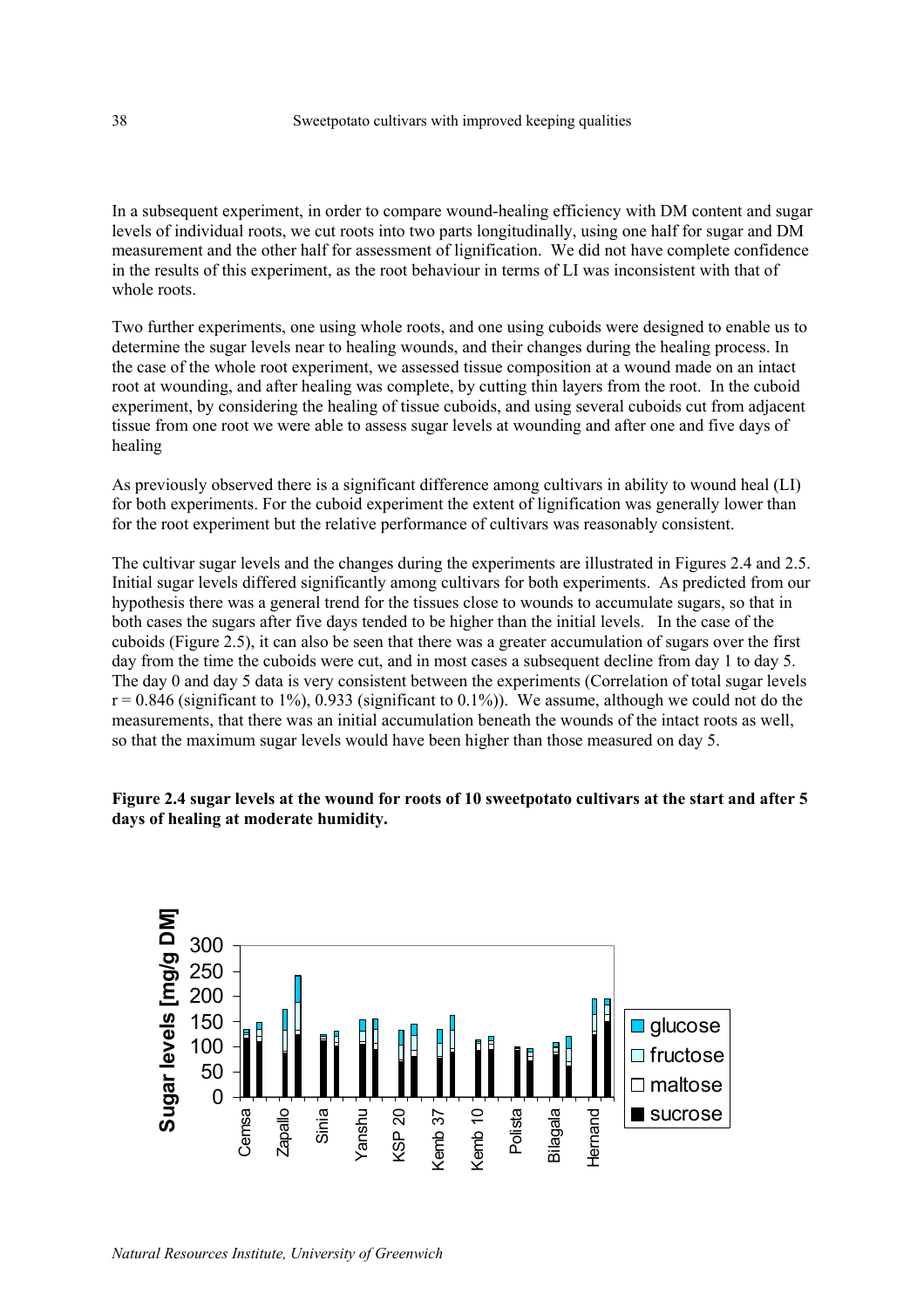

#### **Figure 2.5 Sugar levels in cuboids cut from roots of 12 sweetpotato cultivars at the start and after 1 and 5 days of healing at moderate humidity.**

Linear regression models of root and cuboid LI in terms of DM content and sugar levels are given in Table 2.6 .

The strong relationship between DM content and sugar levels, means that the two cannot be included in the same models. As observed previously LI can be modelled in terms of DM content. However, better models can be obtained by considering sugar increase for the root experiment, and sugar levels after day 1 for the cuboid experiment.

#### **Table 2.6**

#### **a) Linear regression models of LI for whole root experiment**

| Parameter included in the | % variance accounted | model                                       |
|---------------------------|----------------------|---------------------------------------------|
| model                     | for                  |                                             |
| Cultivar                  | 29.8%                | $0.175 +$ cultivar                          |
|                           |                      |                                             |
| DM                        | 6%                   | $0.999 - 0.023$ DM                          |
| DM, cultivar              | 34%                  | $1.138 - 0.035$ DM + cultivar               |
|                           |                      |                                             |
| Sugar increase            | $9.4\%$              | $0.368 + 0.00316$ sugar incrase             |
| Sugar increase, cultivar  | 35.8%                | $0.149 + 0.00256$ sugar increase + cultivar |
|                           |                      |                                             |
| Sugar day 5               | $5.3\%$              | $0.137 + 0.00184$ sugar day 5               |
| Sugar day 5, cultivar     | 34.7%                | $= -0.107 + 0.00239$ sugar day 5 + cultivar |
|                           |                      |                                             |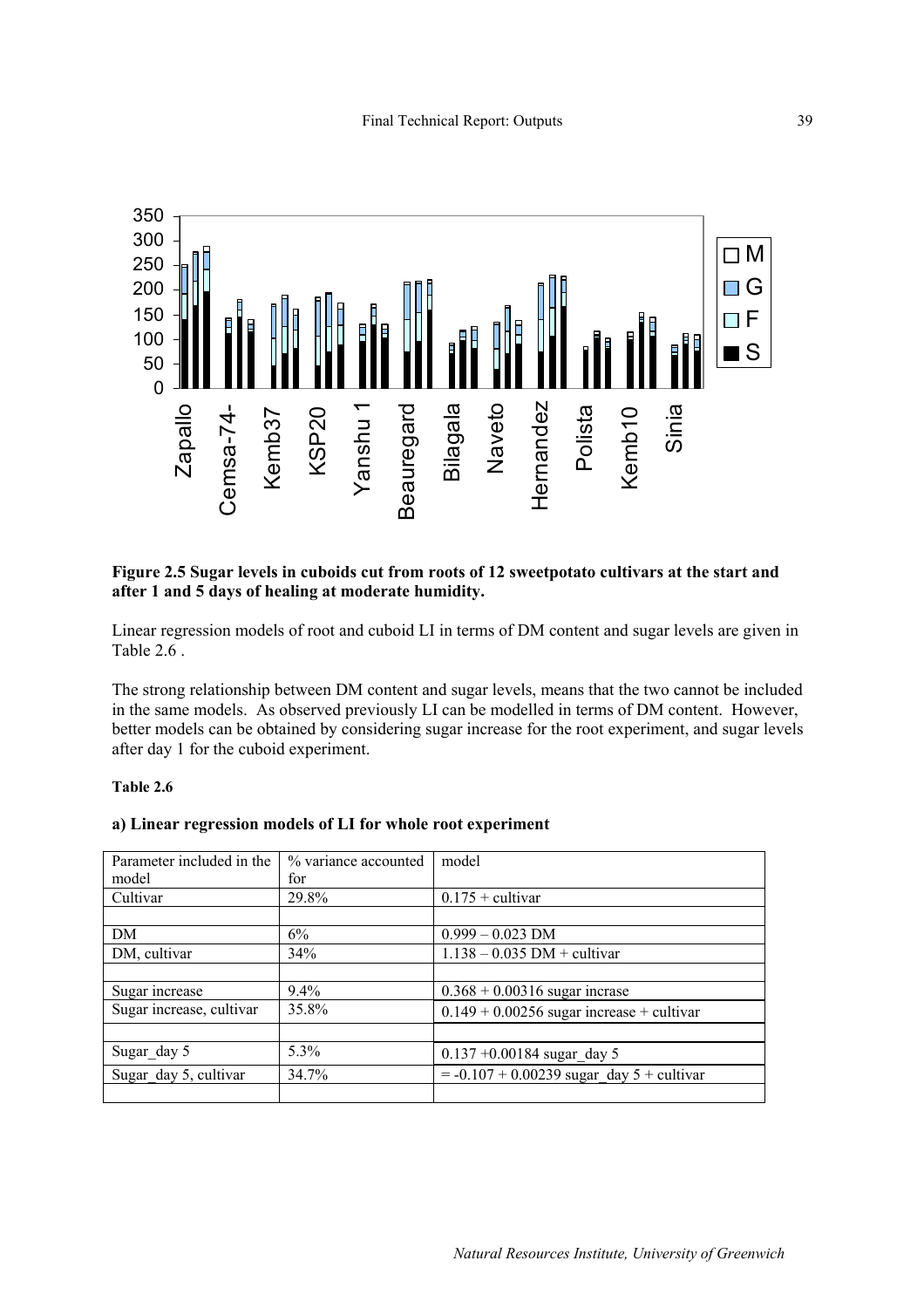| Parameters included in model | % variance<br>accounted<br>for | Model                                      |
|------------------------------|--------------------------------|--------------------------------------------|
| Cultivar                     | 38%                            | $0.200 +$ cultivar                         |
|                              |                                |                                            |
| Sugars day 0                 | 20%                            | $-0.0008 + 0.0014$ sugars day 0            |
| Cultivar, sugar day 0        | 40.9%                          | $0.014 + 0.0086$ sugars day $0 +$ cultivar |
|                              |                                |                                            |
| Sugars day 1                 | 32.9%                          | $-0.106 + 0.0018$ (Sugars _day 1)          |
| Cultivar, Sugars day 1       | 50.1%                          | $-0.136 + 0.0015$ (TSday1) + cultivar      |
|                              |                                |                                            |
| DM                           | 16.1%                          | $0.597 - 0.0136$ DM                        |
| Cultivar, DM                 | 45.9%                          | $0.719 - 0.024$ DM + cultivar              |
|                              |                                |                                            |

#### **b) Linear regression models of LI for cuboid experiment**

In the light of our hypothesis the most important model is in terms of sugar levels after one day for the cuboid experiment. We would assume that it is during the first day that the tissue would need to work hardest to slow down water loss. The model of LI in terms of sugar day 1 accounts for 33% variance between roots. Cultivar alone accounts for 38%, and the two together for 50%. This can be interpreted as indicating that most of the cultivar difference can be explained by the sugar levels. The validity of the hypothesis is further strengthened by the fact that differences in sugar levels among roots of each cultivar also have an effect (indicated by the observation that the two factors together provide a stronger model than cultivar alone).

The similarity of the models for experiments 3 and 4, give us confidence in the validity of using the cuboids to investigate wound healing of whole roots.

In summary we believe that the data from the cuboid experiment supports the view that sweetpotatoes which are better able to heal wounds at low humidities are those which have efficient conversion of starch to sugar. This effect can be best observed with a system that allows us to follow sugar levels during the healing process, as in the cuboid experiment.

#### *Water loss*

We have hypothesised that the increased sugar levels protect the tissue against desiccation by increasing the osmotic potential. If our hypothesis is correct, we would expect to see some relationship between sugar levels and water loss at the start of the healing process.

Although in most of our experiment it has been very difficult to compare initial rates of water loss between cultivars due to differences in root size and shape, and non-uniformity of wound size, the use of cuboids should remove these problems. However, in the cuboid experiment we observed no significant difference among cultivars in rate of weight loss for day 1.

# **2.2.9 Summary of findings**

By using a model system consisting of tissue cuboids cut from adjacent positions within the sweetpotato we have been able to follow changes in sugar levels during the process of wound-healing at moderate humidity.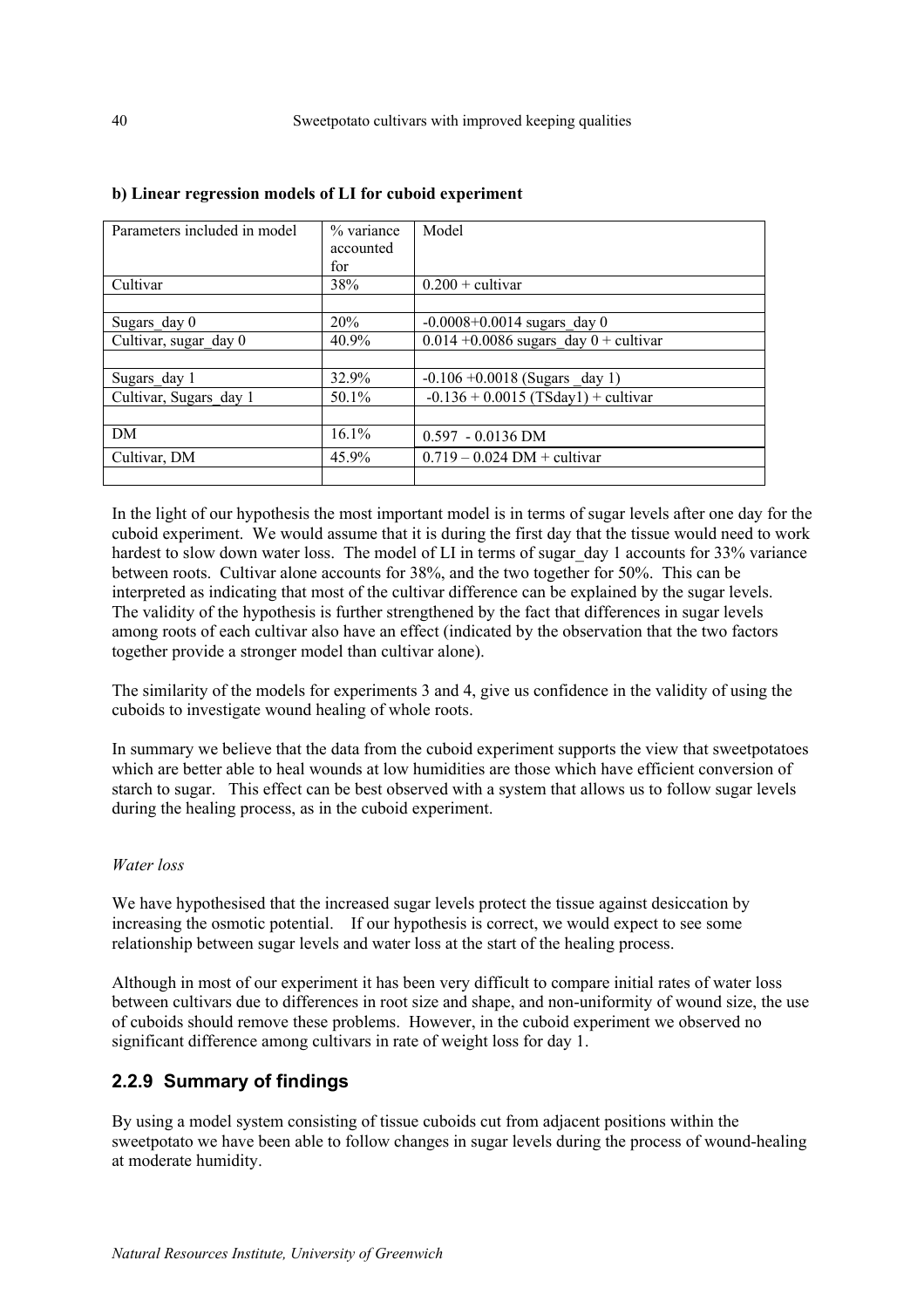We have demonstrated that there is an initial accumulation of sugars close to the wound.

We have shown that the efficiency of wound-healing at moderate humidity is cultivar dependent, and that the level of accumulated sugars is a major cultivar factor in controlling efficiency. We chose for convenience to measure sugar levels after one day of healing. It is probable that maximum levels would have occurred either earlier or later, and that peak sugar levels would provide an even better model of wound-healing efficiency. We might therefore have underestimated the contribution of this mechanism to wound-healing efficiency.

We have hypothesised that this is due to protection against desiccation by high osmotic potential, but cannot demonstrate a difference in rates of initial weight loss as might be predicted. It is possible that accumulation of sugars is protecting specific cellular compartments against water loss, and that this would not be reflected in the water loss of the bulk tissue.

Our previous observations of a relationship between DM content and wound-healing efficiency is likely to be a result of the link with ability to mobilise starch. Cultivars with rapid starch mobilisation would tend to have lower DM content.

### **2.2.10 Possible implications of findings for other commodities**

The ability to heal wounds and thereby protect against water loss and pathogen invasion is important for all plant tissues. It is likely that the accumulation of sugars near wounds to facilitate woundhealing by reducing desiccation (or some other as yet unidentified mechanism) is a common response. We propose that this will be particularly important when tissues are exposed to lower humidities, as will generally be the case for above ground tissues, and for root and tuber crops after harvest. Our findings may therefore have implications for keeping qualities of crops other than sweetpotato.

The Crop Post-harvest Programme is currently funding research to study the process of post-harvest physiological deterioration (PPD) in cassava (*Knowledge and tools for the modulation of post-harvest physiological deterioration in cassava, managed by J. Beeching*). PPD is an enzymatically driven response that occurs throughout the root as a result of wounding and oxidative stress incurred at harvest, and severely limits the root shelf-life. Biochemical events during deterioration in a range of cassava varieties showing differential deterioration responses are being studied with the objective of developing cultivars with reduced PPD. It is known that PPD is less when roots are placed at high humidities immediately after harvest. Further it has been observed that PPD is less where the sugar:starch ratio is high, for example in certain cultivars and after pre-harvest pruning (van Oirschot, Q.E.A., O'Brien, G.M., Dufour, D., El-Sharaway, M.A. and Mesa, E. 2000, *The effect of pre-harvest pruning of cassava upon root deterioration and quality characteristics.* J.Sci. Food Agric. 80, 1866- 1873*)*. This is consistent with the behaviour of sweetpotatoes and suggests that PPD is reduced where the root is able to facilitate wound-healing by accumulation of sugars. If we could confirm that this mechanism occurs in cassava, then it might provide a means of reducing PPD through manipulation of carbohydrate metabolism. As for sweetpotato, consumer preferences require a high starch content, but this could still be maintained if a localised wound response were targeted. (Note the project manager is presently discussing this with Dr John Beeching of Bath University).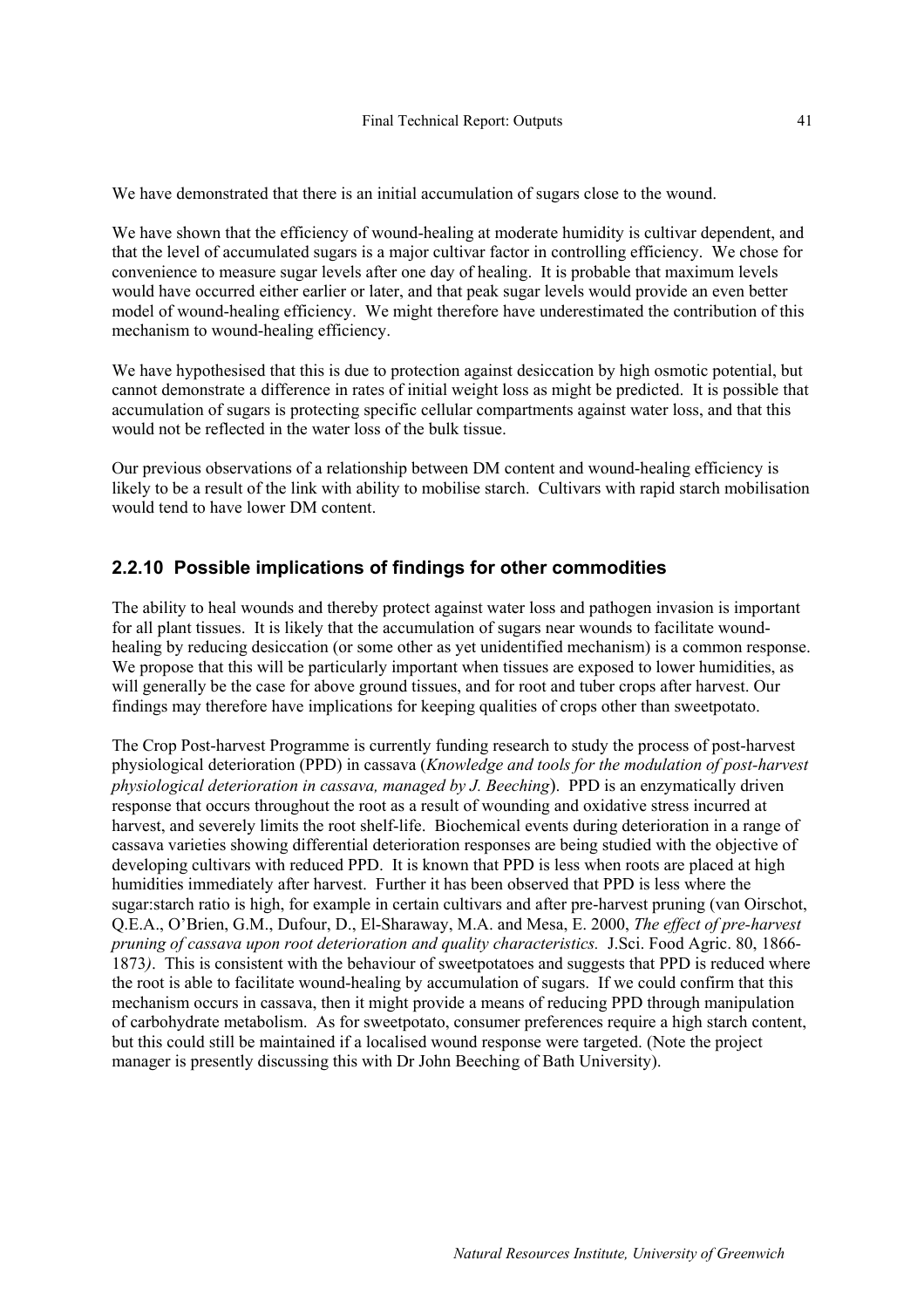### **2.2.11 Related work on-going at the University of Greenwich on stress responses of sweetpotato**

Research work has been conducted at the University of Greenwich in parallel with the project reported here, but funded from other sources, on the biochemical response of sweetpotato tissue to oxidative stress, which is one of the effects of wounding. The main aspects of the research pertinent to R7520 are mentioned here for two reasons: Firstly, the work has helped project R7520 by increasing our understanding of the biochemical events associated with wounding. Secondly, the information obtained and the techniques developed could input into future research on the issue.

The research work has been carried out by Mingyan Xiang as a PhD programme with main supervisor Dr Patricia Harvey, and second supervisor, Dr Debbie Rees. The research has concentrated on two aspects of cellular biochemistry related to stress. Firstly, within mitochondria the alternative oxidase is a system which appears to have developed to prevent over reduction of the electron transfer chain under conditions where other metabolic processes are inhibited. Over reduction of the electron transfer chain can be damaging as it results in production of oxygen radicals. Secondly, peroxidases are enzymes produced both intracellularly and extracellularly in response to a range of stresses including oxidative stress. They appear to have a wide range of roles, including the removal of damaging active oxygen species. They are also involved in the polymerisation of mono-lignols to lignin. During this project the induction and profile of extracellular peroxidases was studied when sweetpotato culture cells were subjected to oxidative stress. The project also involved the development of a sweetpotato culture cell line. At one stage of project R7520 we proposed to use this to study the biochemical response to desiccation. In the event we used tissue cuboids, however, for any future work culture cells might be a more appropriate system.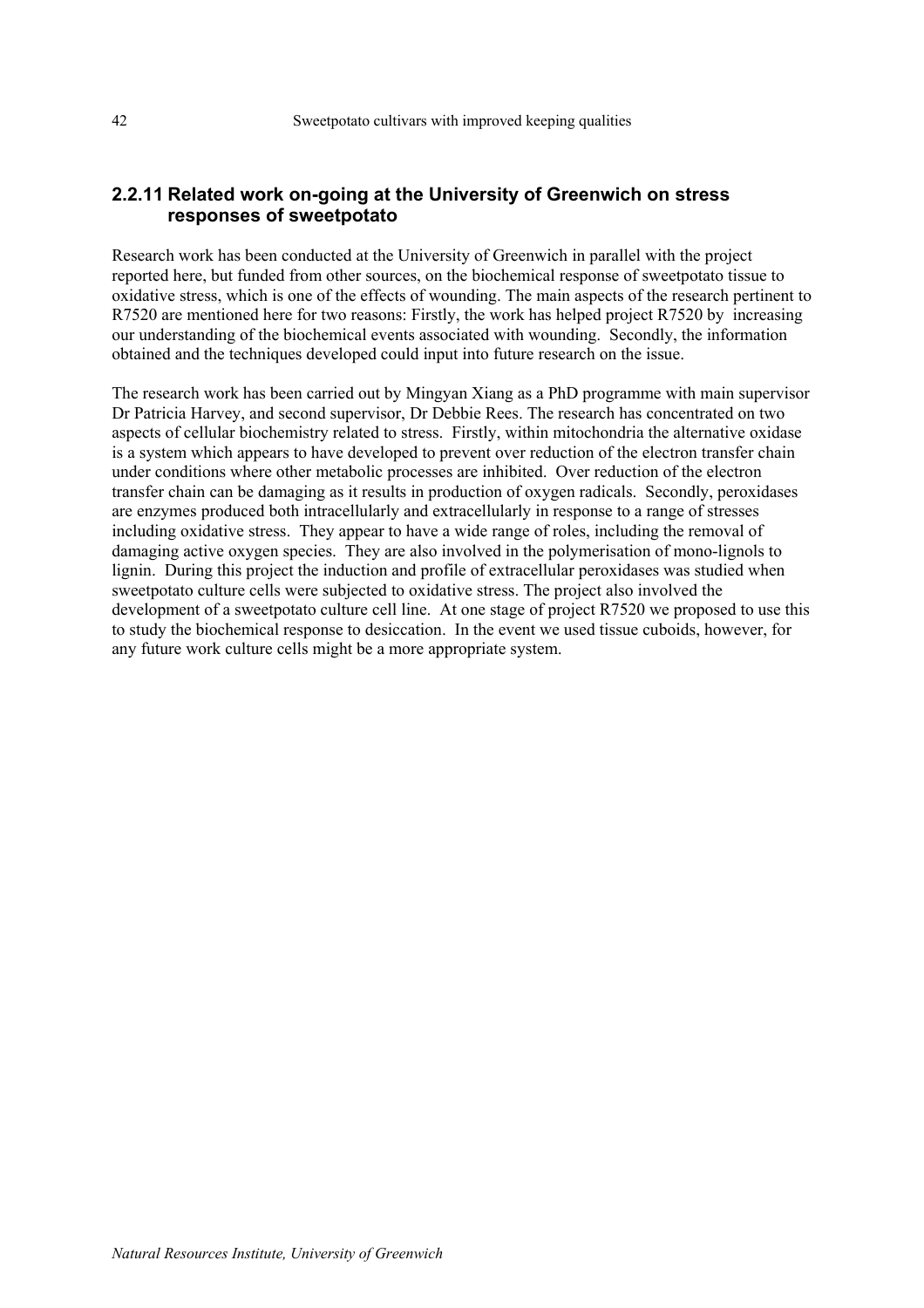#### **CONTRIBUTION OF OUTPUTS**

The overall objective of this project was to facilitate the development of sweetpotato cultivars with improved post-harvest qualities (especially keeping qualities), thereby improving food security and income generation of poor populations.

Output 1 concentrated on the production of a publication through which our experience of cultivar qualities, their relationship to consumer preferences and their assessment could be disseminated. The publication covers information obtained from several earlier and current projects funded by the CPHP. The distribution of this publication will take place shortly after this report has been submitted and we believe that it will be a very valuable mechanism for sharing our expertise. The publication will be sent to sweetpotato breeding institutions in the developed as well as the developing world. We will encourage all institutions to send us comments, in particular outlining their own experiences, and we will ensure that these are included in any subsequent distributions. Thus, as well as dissemination of CPHP programme outputs we expect that the publication will contribute to improved interaction among institutions in the developing and developed world.

Output 2 concentrated on assessment of sweetpotato germplasm for high efficiency of wound-healing, (a characteristic that we have identified as being essential for long shelf-life), and elucidation of the factors that control wound-healing efficiency. We identified a number of cultivars within existing germplasm collections that had efficient wound-healing and acceptable quality (high dry matter content) that would be useful within breeding programmes. We have also progressed significantly in our understanding of the factors controlling wound-healing. Following a mid-term review of this project, it was proposed that the most constructive way forward was to use our findings to identify good parents for breeding programmes and possibly to provide a future focus for genetic engineering. The institutions that are likely to be able to use our findings in this context most constructively are those such as CIP and breeding programmes in the US, Japan and China with relatively sophisticated facilities, and a broad breeding remit. Dissemination is therefore straightforward. CIP, as a collaborator within this project will automatically and immediately receive information on all of our findings. Papers for publication in international scientific journals are in preparation (see list of outputs), so that the work will be subjected to rigorous peer review and will be available to the international community.

As is always the case with scientific research, further research would increase the value of our findings. Below we highlight two areas of research that we think would be particularly valuable.

We have demonstrated that accumulation of sugars close to wounds is associated with increased wound-healing efficiency of sweetpotato roots at sub-optimal humidity, probably by reducing water loss from certain cellular compartments. From work on potatoes specific enzymes have been implicated in the control of this accumulation. If future genetic manipulation were to be possible, further work would be needed to determine the key enzymes, mechanisms of control and to find out whether it were possible to manipulate them to improve sugar accumulation without detrimental effects on starch levels. As discussed previously (Outputs 2.2.10), we believe that our findings may be relevant for other issues, specifically to reduce post-harvest physiological deterioration of cassava. This could be investigated very simply using techniques already developed in this project.

Output 3 is discussed in the Final Technical Report for project R7498.